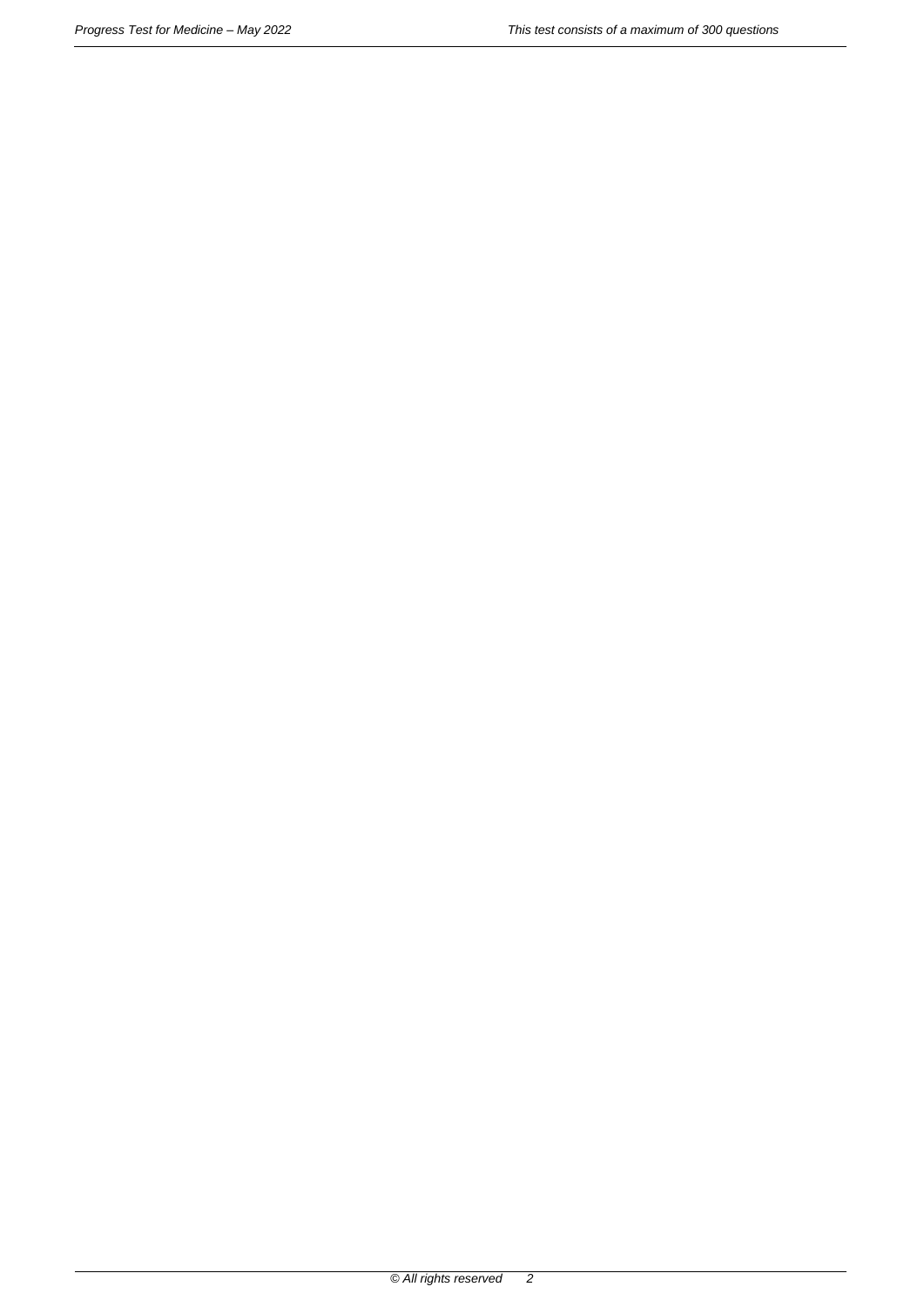## **INSTRUCTIONS FOR ANSWERING QUESTIONS** *The consequences of not obeying these instructions are your own responsibility.*

- Always check whether there are any pages missing from the test booklet.
- **Use only a soft pencil** (HB) on the answer form. Never use other colours or writing materials.
- Answer *every* question by carefully **colouring in** the corresponding box on the answer form (colour in the whole box, do not check it). Do not write outside the box. Example:  $\Box$   $\Box$   $\Box$
- To correct an **incorrect answer**, erase it and colour in your new choice.
- **Answer** *every* **question with one answer only.** Never colour in more than one box for one question. If you do not know the answer, choose the **question mark**. Do not make any changes to the answer form or add notes. Any marks, folds or damage to the answer form will make it impossible to process. If you disregard the instructions and answer questions improperly or unclearly, so that there is doubt as to what answer you have given, or if you select an answer that does not exist, the answer will be invalid and the question concerned will be regarded as 'unanswered'. Ask the invigilator for a new answer form if necessary. First fill in your name and colour in your student number carefully.
- Some students opt to note their answers to the test questions in the test booklet first, then copy them to the answer form. You should realize that this could result in your running out of time or making mistakes when copying. Any consequences are your own responsibility.
- Each question comprises a stem followed by one or more items: the stem is intended as a statement of fact and always contains correct information. The aim of the test designers has been to formulate questions as unambiguously as possible. Vague words ('sometimes', 'often') are specified where necessary, which can result in somewhat artificial sentence constructions. It is not the aim to set trick questions.
- Despite extensive evaluation of questions before they are included in a progress test, imperfections cannot be entirely prevented. The progress test evaluation committee wishes to be informed of errors in the content of questions and of questions with ambiguous or multi-interpretable formulations. Students are therefore invited to submit their comments. All comments are reviewed by the Interfaculty Progress Test Evaluation Committee (IVBC). The Committee's findings and conclusions are documented and, if required, discussed with the discipline(s) concerned. This can result in removal of questions from the definitive test (cancelled questions) or in changes in answer keys (key change). When multiple answers are good, the question is not a valid part of the progress test and will be removed.
- You can only submit comments on interuniversity progress test questions through the **website http://ivtg.nl/, no later than 4 p.m. on the Thursday following the Progress Test.** Comments that surrendered elsewhere is irrelevant and / or does not meet the guidelines will not be considered. Follow the instructions on the site.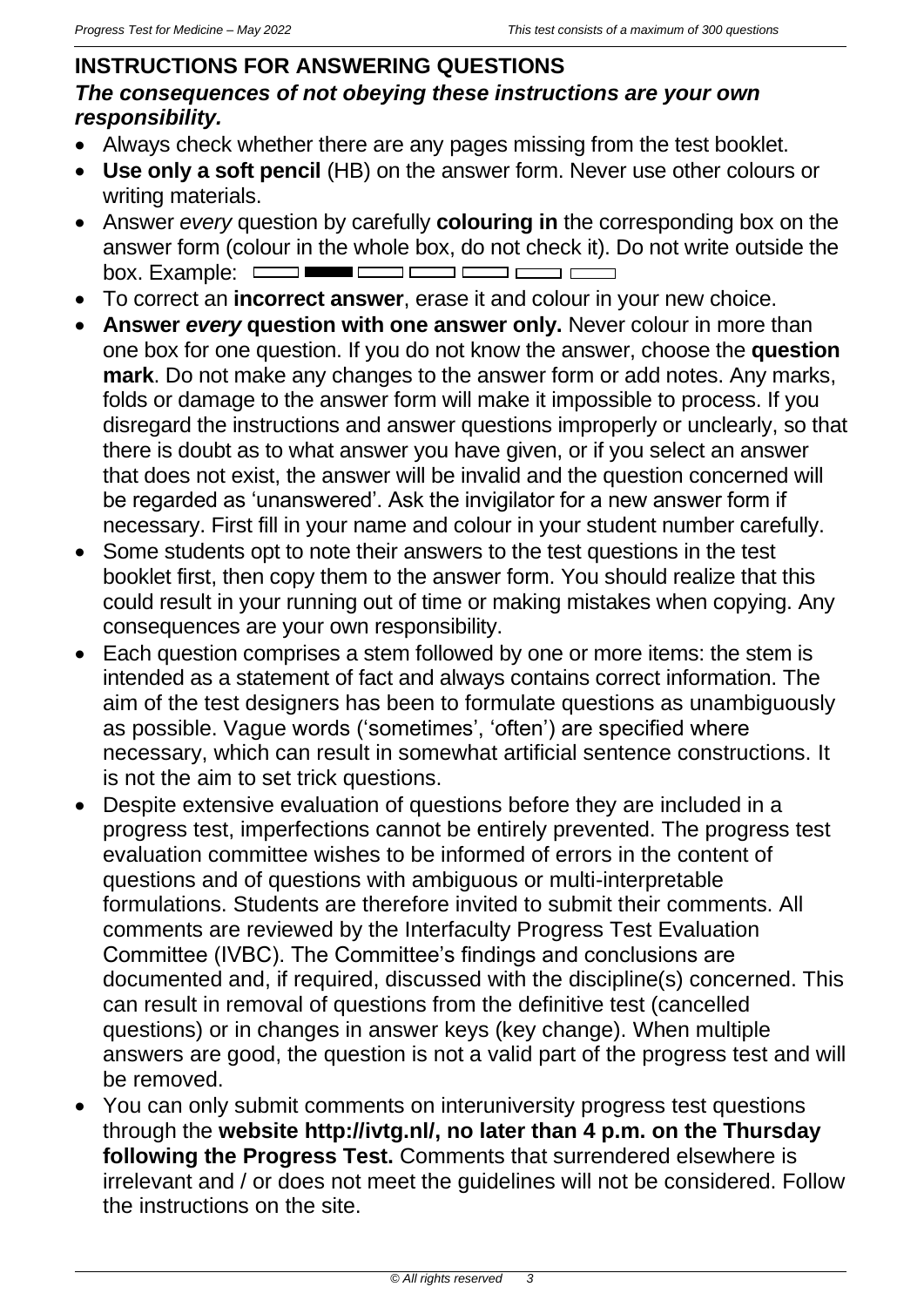# **PLEASE FIRST READ THE INSTRUCTIONS ON THE PREVIOUS PAGE**

- *You are not allowed to use your own paper to make notes. Instead, you may use the empty pages at the end of this test.*
- *You can take the test booklet from 10.30 a.m.*

Drug use can cause alarming psychiatric dysregulation in susceptible individuals. Which of the following drugs presents the highest risk of users developing psychosis?

- 1. A. cannabis
	- B. cocaine
	- C. heroin

A ruptured spleen needs to be removed from a 10-year-old girl with abdominal trauma. After the surgery, she will be more susceptible to infection. To which group of pathogens will the susceptibility be particularly heightened?

- 2. A. herpes viruses
	- B. influenza viruses
	- C. pneumococci
	- D. staphylococci

Hearing loss can be transient or permanent. An example of a transient type of hearing loss is:

- 3. A. noise-induced hearing loss
	- B. presbycusis
	- C. Eustachian tube dysfunction

Vaccination with BCG (Bacillus Calmette-Guérin) is used to prevent tuberculosis. After successful immunization, the Mantoux test will be:

- 4. A. negative
	- B. positive

The placental membrane refers to the barrier between maternal and foetal blood during pregnancy. What is this barrier made up of?

- 5. A. foetal endothelium
	- B. foetal endothelium and trophoblast
	- C. foetal endothelium, maternal endothelium, and trophoblast
	- D. maternal endothelium
	- E. maternal endothelium and trophoblast

Patient compliance is an acquired behaviour (conditioning) and is encouraged e.g. when a symptom is relieved after taking medication. In this example, good patient compliance is mainly due to:

- 6. A. classical conditioning
	- B. operant conditioning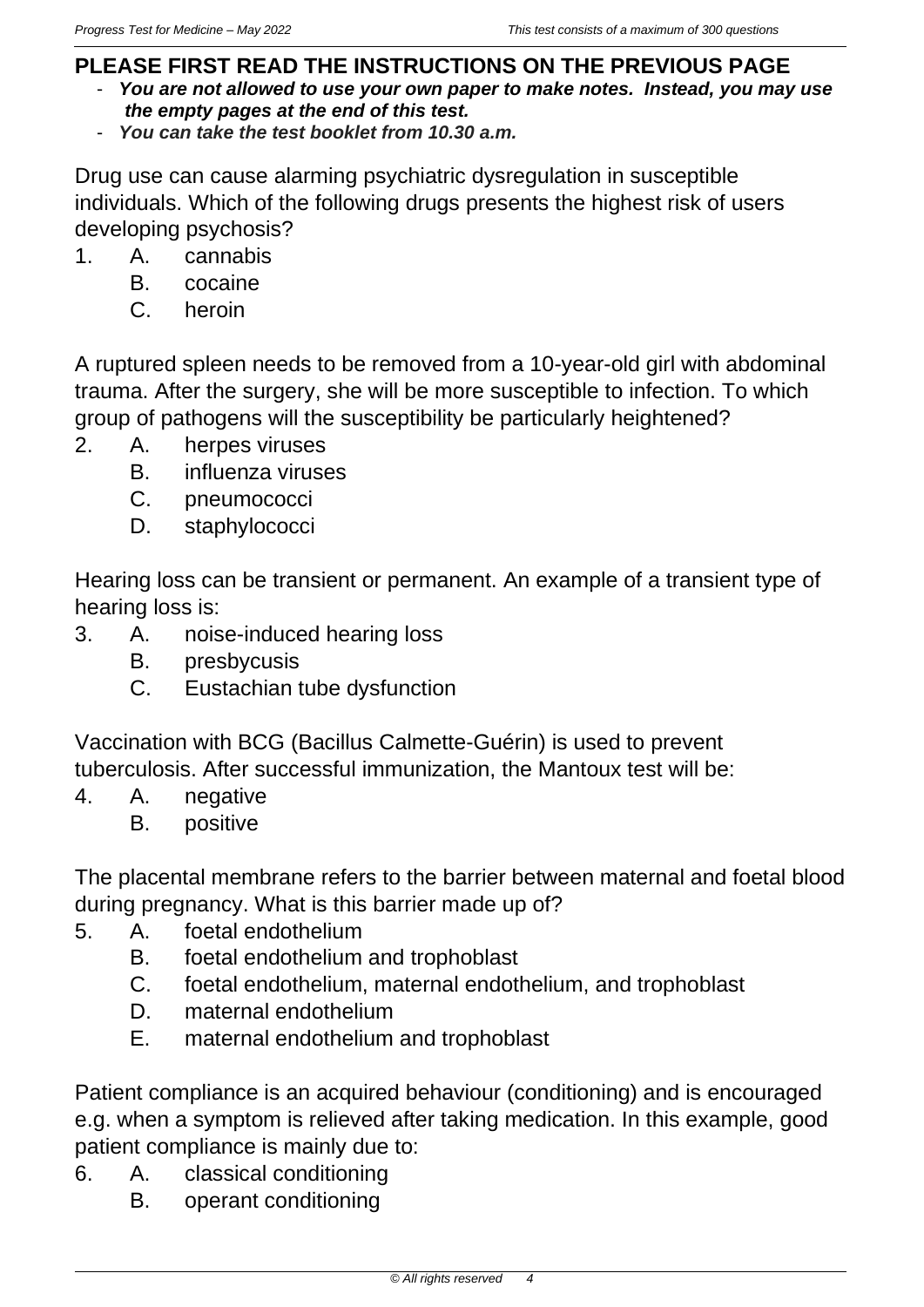A psychiatrist at a psychiatric outpatient clinic carries out a mental state examination on a patient with delusions. Delusion is a disorder of one of the mental functions. In which category of mental functions is delusion classified? The:

- 7. A. affective functions
	- B. cognitive functions
	- C. conative functions

A woman's egg supply is virtually exhausted when menopause commences. What effect does the prolonged use of ovulation inhibitors have on the onset of menopause? It:

- 8. A. remains unchanged
	- B. is delayed
	- C. begins early

A 26-year-old woman asks for advice about contraception. She gave birth to her second child 10 months ago and had deep vein thrombosis during the puerperium. Her mother and sister both had thrombosis too. She has now stopped taking anticoagulants and asks what type of birth control she can use. Which of the following methods of contraception would be most suitable for her?

- 9. A. condoms
	- B. a combined oral contraceptive
	- C. a hormone-releasing intrauterine device
	- D. a diaphragm with spermicidal cream or gel

Penicillin has a half-life of 30 minutes. When does continuous intravenous penicillin reach steady state concentration? At:

- 10. A. 30 minutes
	- B. 2 hours
	- C. 6 hours
	- D. 12 hours

A 23-year-old man with a history of ankylosing spondylitis has had a painful red eye for a few days. He is somewhat intolerant to light and his vision is slightly impaired. Inspection reveals a white fluid level as well as perilimbal redness. What is the name of this 'pus' in the anterior chamber?

- 11. A. hypopyon
	- B. hyposphagma
	- C. hyphaema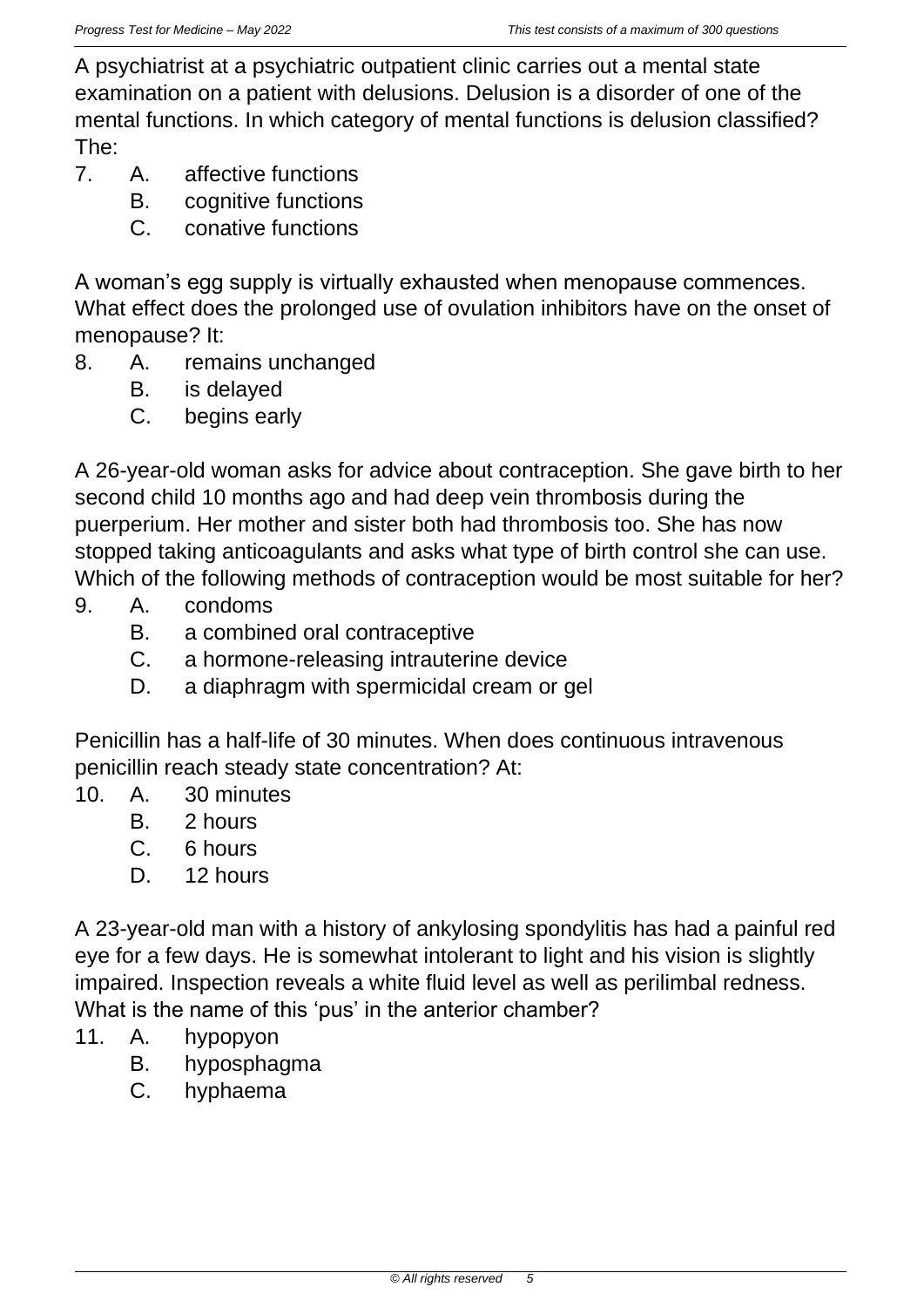A study of surgery patients investigated whether preoperative chlorhexidinealcohol antisepsis produces a lower risk of infection at the surgical site than povidone-iodine antisepsis. The relative risk of infection in the chlorhexidinealcohol group was found to be 0.59. This means that the risk of infection in the chlorhexidine-alcohol group was:

- 12. A. 0.41 times the risk of infection in the povidone-iodine group
	- B. 0.59 times the risk of infection in the povidone-iodine group

A 56-year-old woman with diabetes has a burning pain in the front of her right upper leg. A peripheral nerve disorder is likely, given the site of the pain and the diabetes. This nerve also has a motor function. If this patient also has muscle weakness as a result, what can she probably not do easily?

- 13. A. flex the knee forcefully
	- B. extend the knee forcefully
	- C. walk on her heels
	- D. walk on her toes

A coassistent (intern) is learning to take blood samples from patients under supervision. She accidentally pricks herself with a contaminated needle. She discusses the possible effects with her supervisor. Which of the following viruses is transmitted haematogenously?

- 14. A. hepatitis A
	- B. hepatitis B

A 42-year-old man has been eating and drinking very little for the past two weeks. In conversation he is lucid and well-oriented in time and place. He looks lacklustre and tired. He says he cannot eat any more, because 'his bowels are rotten'. 'It's all my fault, I'm a physical wreck, I'm bankrupt and it's destroying my family.' What is the most likely diagnosis?

- 15. A. delirium
	- B. depression with psychotic features
	- C. schizophrenia
	- D. schizophreniform disorder
	- E. delusional disorder

A 43-year-old man has a painful shoulder. He finds active movement tests painful but not passive movement tests. This finding is most consistent with a disorder of the:

- 16. A. tendons of the muscles around the shoulder
	- B. nerves running from the neck to the arm
	- C. shoulder joint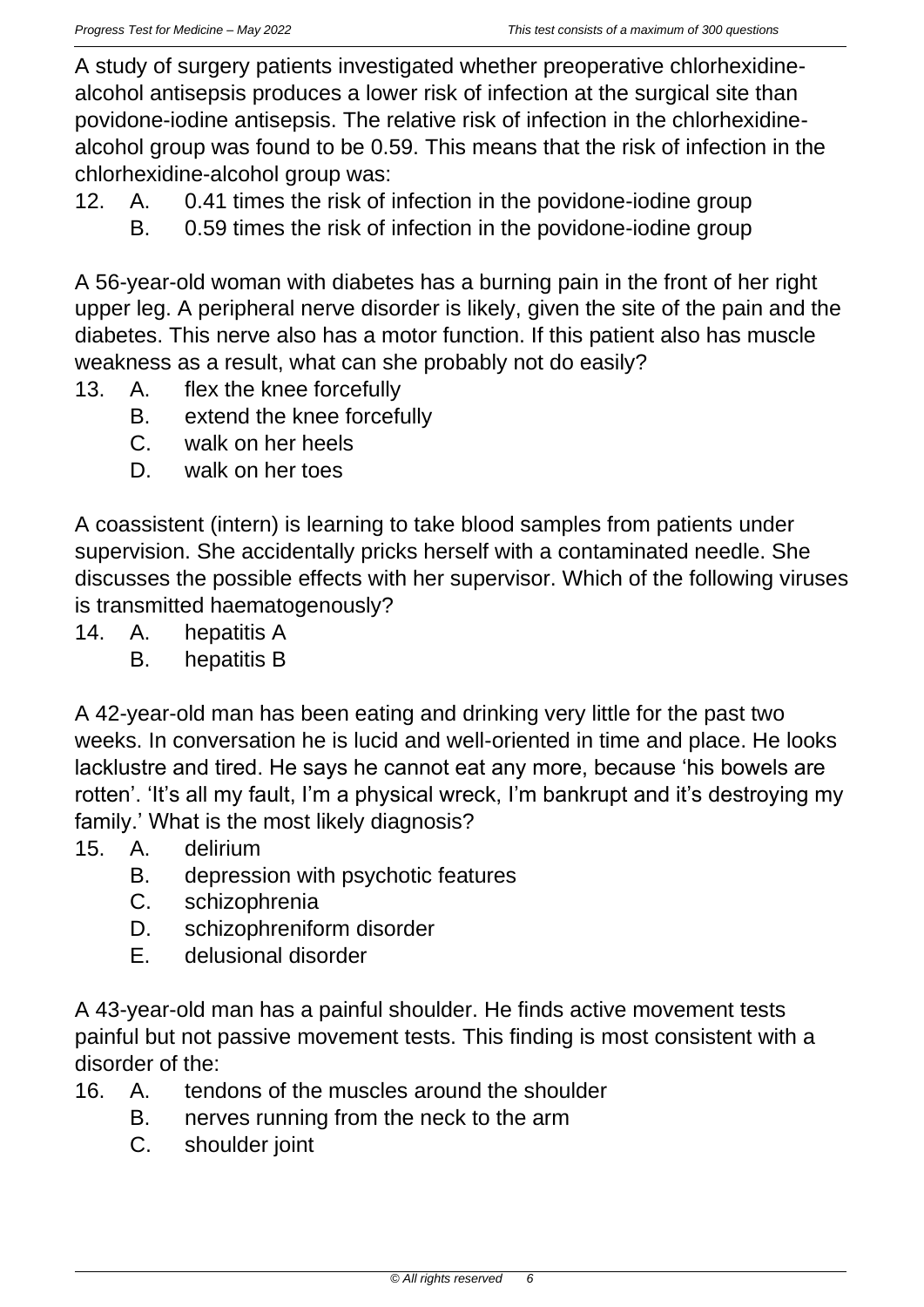A seriously underweight 20-year-old woman develops secondary amenorrhoea. At what 'level' does the cause of this woman's amenorrhoea most probably lie?

- 17. A. hypothalamic
	- B. pituitary
	- C. ovarian
	- D. uterine

A 75-year-old man with a clean psychiatric history has become increasingly depressed since his wife died a year ago. He has no enjoyment in life and is not looking after himself properly. For the past few weeks he has been convinced that he was responsible for his wife's death. He thinks he needs to pay the penalty for that and there is no point in going on living. He stopped eating and drinking a few days ago. On examination, the psychiatrist finds a severely depressed man with whom he is hardly able to connect. There are marked catatonic features. Diagnostic tests do not reveal anything unusual apart from severe dehydration. What, in addition to rehydration, is the treatment of choice?

- 18. A. an antipsychotic
	- B. electroconvulsive therapy
	- C. a selective serotonin reuptake inhibitor (SSRI)
	- D. a tricyclic antidepressant (TCA)

No less than 20-50% of patients with chronic abdominal pain are found to have been sexually or physically abused in the past. How is that abuse classified in terms of psychological factors involved in pain? As a:

- 19. A. maintaining factor
	- B. predisposing factor
	- C. precipitating factor

In a Kaplan-Meier plot, the values on the X-axis and Y-axis are, respectively:

- 20. A. time and level of significance
	- B. time and survival percentage
	- C. the value of kappa and the size of the sample
	- D. the level of significance and the value of kappa

Patients with autoimmune gastritis produce intrinsic factor antibodies, among other things. As a result, this disorder is often accompanied by:

- 21. A. aplastic anaemia
	- B. haemolytic anaemia
	- C. pernicious anaemia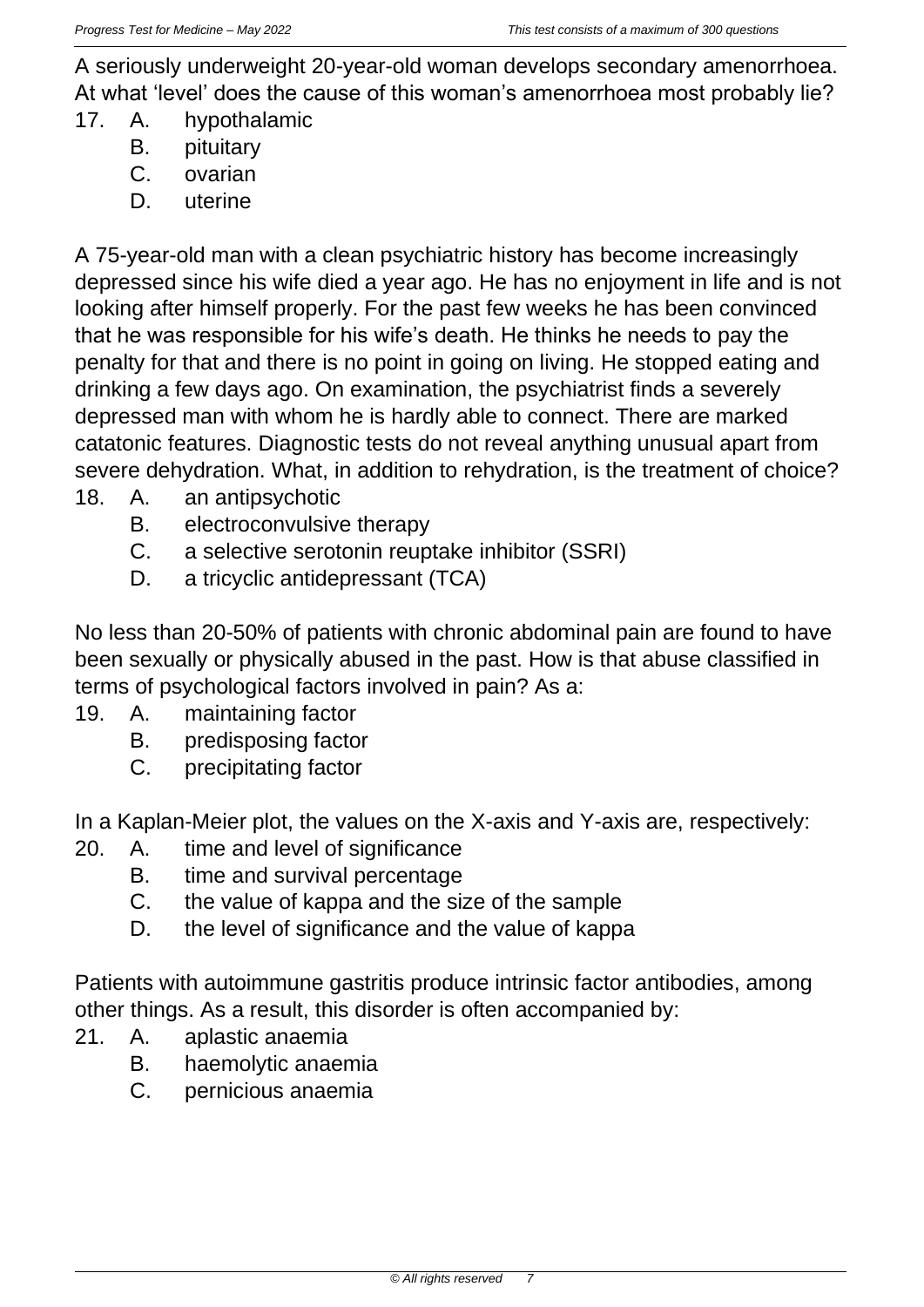A 38-year-old woman says that her heart sometimes misses a beat. A standard electrocardiogram shows two abnormal QRS complexes, each of which succeeds normal QRS complexes of the basic rhythm. The two abnormal complexes are prolonged and of a completely different pattern from the other QRS complexes. What is this most likely to be a case of?

22. A. pulsus bigeminus

- B. atrial premature complexes
- C. ventricular premature complexes
- D. pulsus trigeminus

Thiazide diuretics (e.g. chlorothiazide) can reinforce the effect of cardiac glycosides (e.g. digoxin). This interaction is based mainly on one of the following mechanisms, namely the ability of thiazide diuretics to:

- 23. A. bind to cytochrome P450 isoenzymes
	- B. inhibit the tubular secretion of cardiac glycosides
	- C. block chloride channels in the heart
	- D. produce a kaliuretic effect

According to the standard DSM classification, various factors make for a good or poor prognosis for schizophrenia patients. The prognosis is worse if:

- 24. A. the patient has symptoms of depression
	- B. the patient has formal thought disorders
	- C. the symptoms developed at a young age
	- D. the symptoms developed later in life

As a result of left-sided cerebral haemorrhage, a patient has difficulty finding words, although he can understand what other people are saying to him. Which part of his brain is involved in this expressive aphasia? The:

- 25. A. frontal lobe
	- B. occipital lobe
	- C. parietal lobe
	- D. temporal lobe

A middle-aged man is brought to the Emergency Department with severe dyspnoea and cyanosis. Which of the following findings is most indicative of alveolar hypoventilation as the cause of the cyanosis?

- 26. A. normal alveolar-arterial oxygen gradient
	- B. elevated alveolar-arterial oxygen gradient
	- C. reduced arterial PCO2
	- D. reduced arterial PO2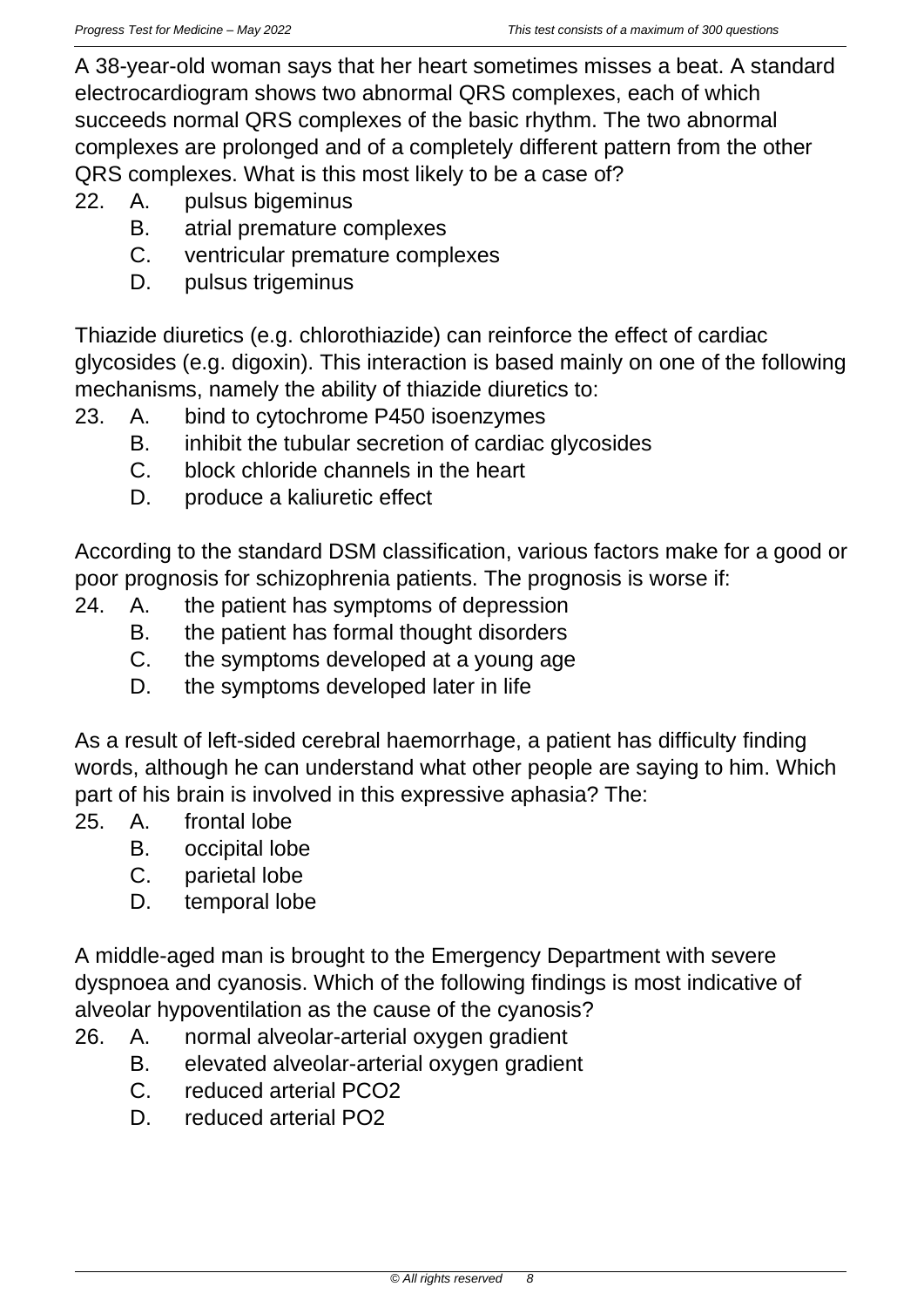Rotation of the spine can be produced by the left and right abdominal oblique muscles working together. Which part of the spine performs this rotation?

- 27. A. thoracic
	- B. lumbar
	- C. sacral

Promiscuity is a risk factor for certain types of cancer, due to the transmission of human papilloma virus (HPV). This is particularly true of:

- 28. A. cervical cancer
	- B. endometrial cancer
	- C. ovarian cancer

A 45-year-old man presents to the Emergency Department with arterial hypoxaemia, which is easily remedied with supplemental oxygen (2L/min.). Which of the following mechanisms is the most likely cause of the hypoxaemia?

- 29. A. alveolar hypoventilation
	- B. left-to-right shunt
	- C. right-to-left shunt

Until recently, a 55-year-old woman's asthma attacks were being controlled effectively with salbutamol. During the past few months, however, she has been waking up at night more and more often with dyspnoea and coughing fits, and the salbutamol is proving less and less effective. Which of the following is now the drug of choice?

- 30. A. budesonide
	- B. ipratropium
	- C. salmeterol
	- D. terbutaline

A three-week-old girl produces a wave of vomit after every feed. She is often agitated. She focuses and tracks with her eyes. Her birth weight was 3,500 grams and she now weighs 4,000 grams. She has six feeds a day of 100 ml standard infant formula. What is the best advice in this case?

- 31. A. hypoallergenic feed
	- B. thicken the feed
	- C. start her on an antacid
	- D. start her on a prokinetic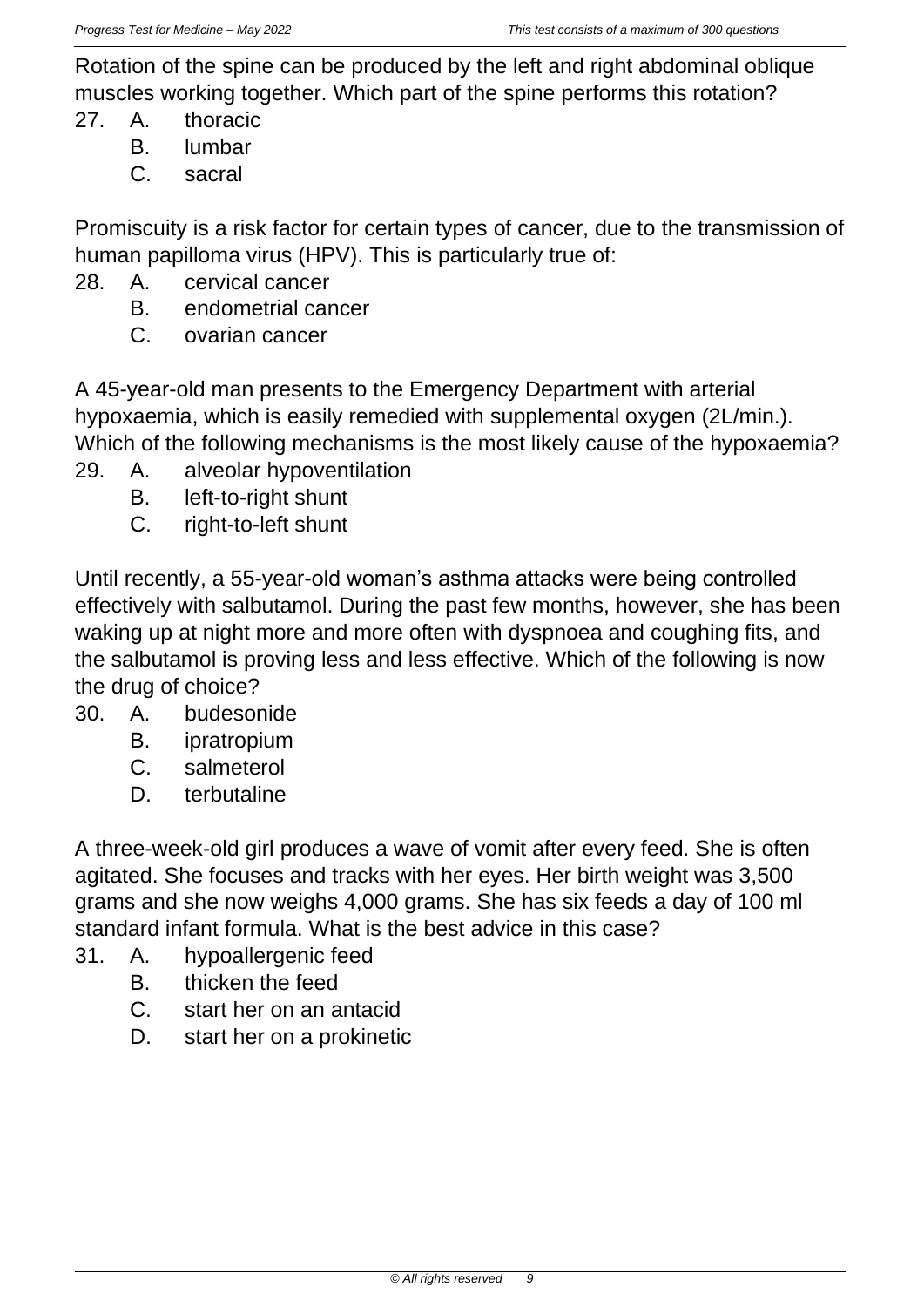A five-year-old boy has had general malaise for a week, and has now developed petechiae and ecchymosis on his lower leg. Physical examination reveals generalized lymphadenopathy in addition to the skin abnormalities. Diagnostic tests show thrombocytes  $5 \times 10^9$ /L (normal range 150-450 x 10 $9$ /L) and leukocytes 46 x 10<sup>9</sup>/L (normal range 4-14 10<sup>9</sup>/L), with blastic cells in the differentiation. What is the probable diagnosis?

- 32. A. acute EBV infection
	- B. acute leukaemia (common AML or ALL)
	- C. idiopathic thrombocytopaenia
	- D. a myelodysplastic disorder (JMML, CML)

A six-week-old girl presents at the Emergency Department with mild shortness of breath. On physical examination, the physician finds an alert infant and hears prolonged wheezy expiration and scattered fine crackles in the lungs on auscultation. The chest X-ray shows hyperinflation of the lungs. The rapid test on a nasopharyngeal swab culture is positive for RSV virus. She has no oxygen requirement and is still feeding well. The parents are advised to admit their daughter to the children's ward. What is the main reason to admit this girl?

- 33. A. a small risk (1%) of her needing ventilation
	- B. a risk of apnoea
	- C. a risk of a bacterial superinfection
	- D. NaCl aerosol inhalation treatment cannot be given at home

After an atherosclerotic lesion ruptures, coagulation takes place. This process starts with the adhesion of activated platelets. To what do these activated platelets mainly adhere?

- 34. A. adhesion molecules such as ICAM-1 and VCAM-1
	- B. signal transduction receptors such as TLR4 and TNF
	- C. thromboactive substrates such as von Willebrand factor and collagen
	- D. scavenger receptors on macrophages such as SR-A and SR-B1

A 60-year-old man is admitted to hospital with cardiac asthma. It emerges that he had a major myocardial infarction at home five days ago. Examination reveals a loud heart murmur. The physician thinks it could be a failing heart valve due to a papillary muscle rupture. The valve affected is most likely to be the:

- 35. A. aortic valve
	- B. mitral valve
	- C. pulmonary valve
	- D. tricuspid valve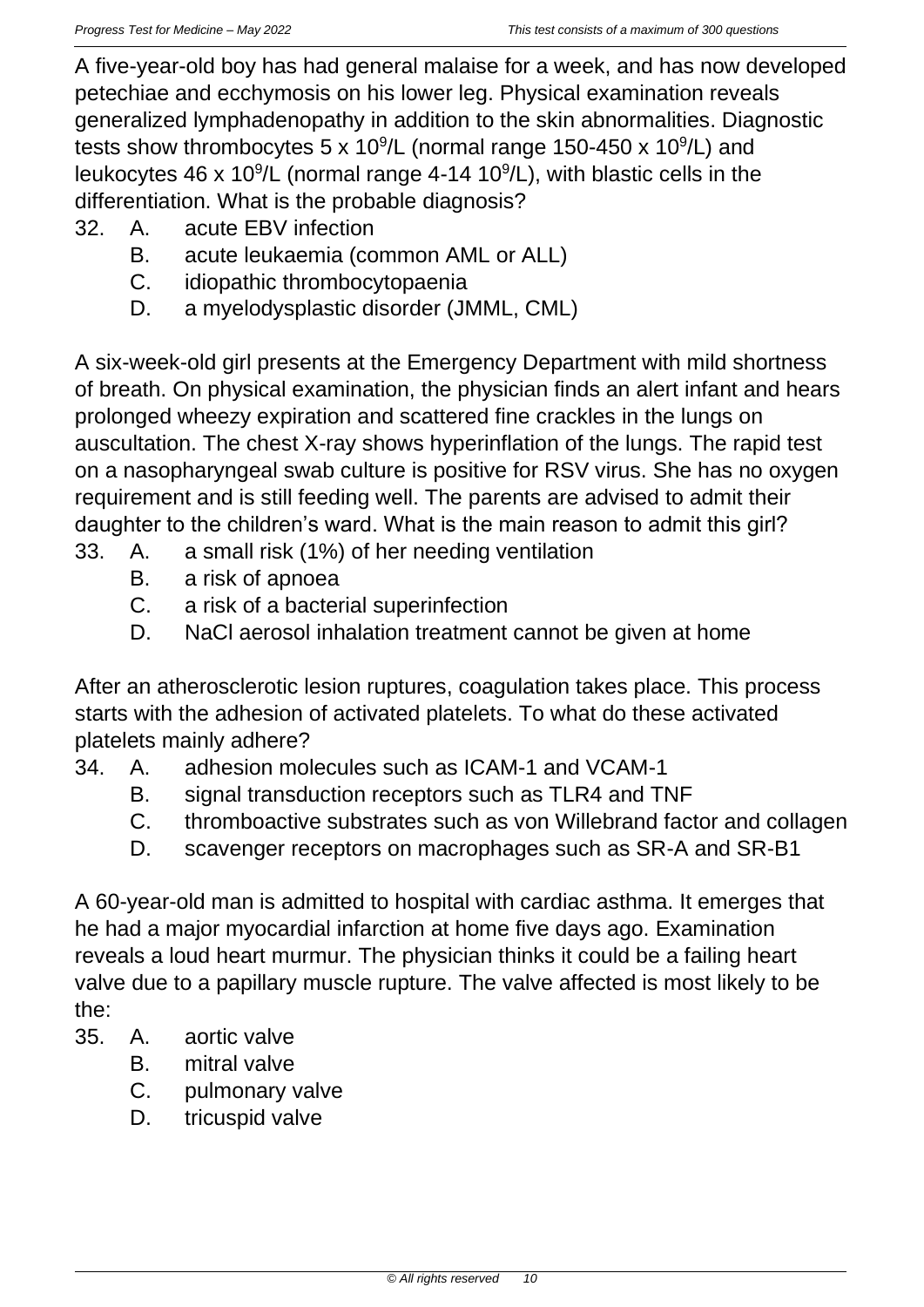Aneuploidy (an abnormal number of chromosomes) is caused by nondisjunction during meiosis. Which type of aneuploidy causes Turner syndrome  $(45,X)?$ 

- 36. A. monosomy
	- B. polyploidy
	- C. triploidy

A 46-year-old man with a history of deep vein thrombosis four years ago underwent surgery for diverticulitis five days ago. He is recovering well and receiving thrombosis prophylaxis with a heparin derivative according to protocol. The preoperative blood panel was normal, but lab tests now show severe thrombocytopenia. What is the most likely reason for the deep thrombocytopenia in this patient?

- 37. A. the recent surgery
	- B. the thrombosis prophylaxis
	- C. disseminated intravascular coagulation
	- D. postoperative bleeding
	- E. a recurrence of deep vein thrombosis

Severe von Willebrand factor deficiency is often accompanied by deficiency of one of the coagulation proteins. Which one?

- 38. A. factor VII
	- B. factor VIII
	- C. factor IX
	- D. factor X

During birth, a child transitions from intrauterine to extrauterine life. What cardiopulmonary change accompanies this transition?

- 39. A. increased pulmonary arterial resistance
	- B. increased systemic arterial resistance
	- C. increased systemic blood flow

If acetylcholine binds to a nicotine receptor on a skeletal muscle, that receptor's permeability to a particular ion is increased. Which ion?

- 40. A. Ca2+
	- B. H+
	- C. Mg2+
	- D. Na+

Many changes in the skin are accompanied by redness. Sometimes the red skin patch will not blanch when pressure is applied. This is the case with:

- 41. A. angioedema
	- B. erythema
	- C. purpura
	- D. telangiectasias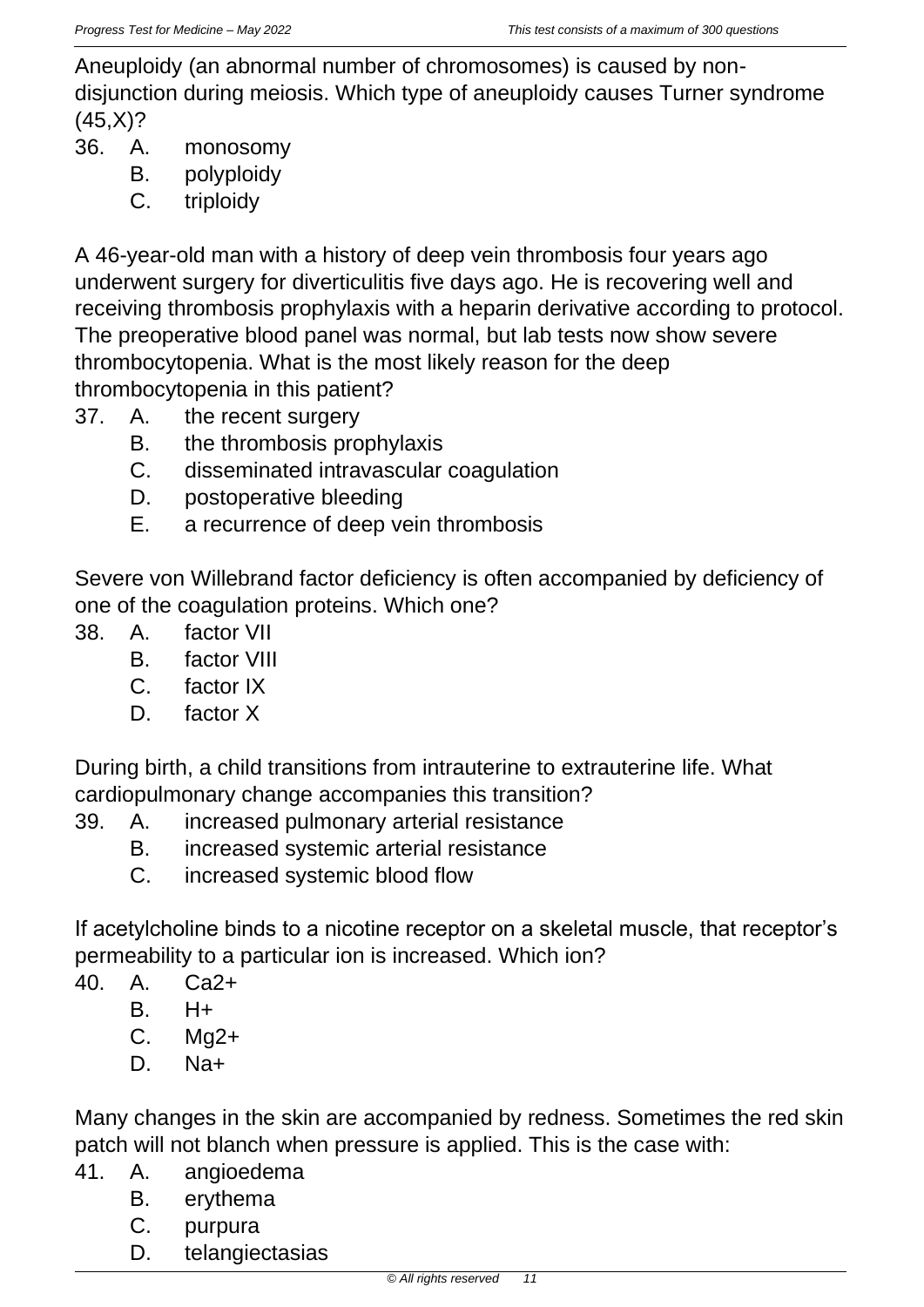When testing the eye movements of a 70-year-old man, the ophthalmologist notices vertical strabismus when the patient looks to the left. If the man is asked to look to the left, his right eye rotates upwards. These findings are explained by an overactive:

- 42. A. right inferior oblique muscle
	- B. right superior oblique muscle
	- C. left inferior oblique muscle
	- D. left superior oblique muscle

During its passage through the nephron, the osmotic value of the filtrate changes. In Bowman's capsule this filtrate is:

- 43. A. hypotonic
	- B. isotonic
	- C. hypertonic

Atrial fibrillation can occur as a result of cardiac disorders but also other diseases. Which of the following diseases presents the highest risk of atrial fibrillation?

- 44. A. hypercholesterolaemia
	- B. hyperparathyroidism
	- C. hyperthyroidism

Patients with the disease osteogenesis imperfecta have brittle bones. The increased fragility is due to a defect in the:

- 45. A. assembly of collagen
	- B. function of osteoclasts
	- C. incorporation of calcium in the bone matrix

A 40-year-old woman has had visible blood in her urine three times and has noticed that this occurred during or immediately after a throat infection each time. The sediment contains dysmorphic erythrocytes with erythrocyte cylinders, even when the urine appears macroscopically clear. An internist checks her renal function regularly during a haematuria episode and finds it completely normal. The antistreptolysin titre is negative. What renal disease is at the top of the differential diagnosis list?

- 46. A. cystic kidneys
	- B. IgA nephropathy
	- C. thin basement membrane nephropathy
	- D. systemic lupus erythematosus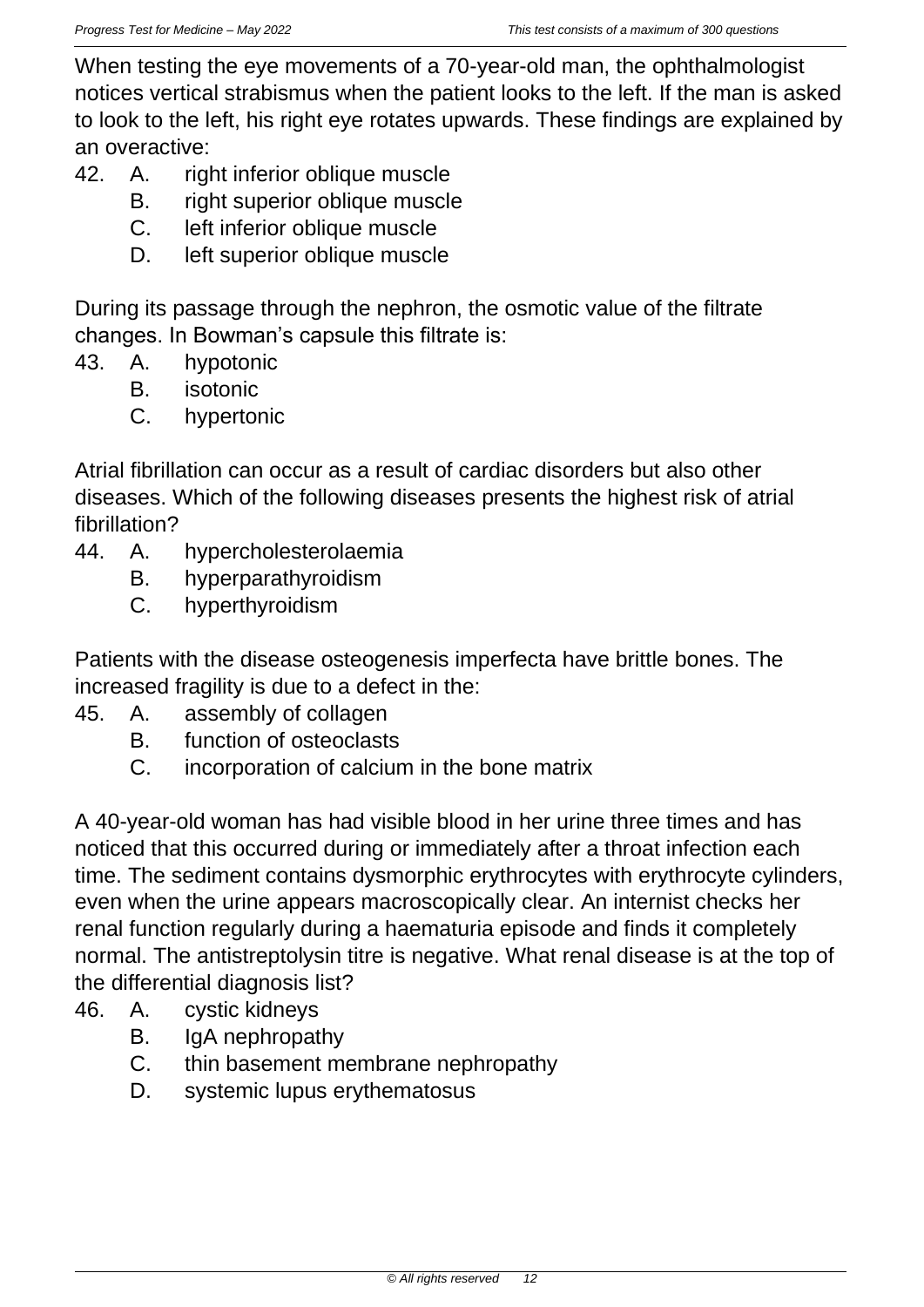A 28-year-old woman's psoriasis vulgaris flares up. She has previously been treated with oral corticosteroids and phototherapy. The patches are now mainly on the extremities and she wants treatment that does not involve hormones. What is the local treatment of choice now? A cream containing:

- 47. A. vitamin A derivatives
	- B. vitamin D derivatives
	- C. vitamin E derivatives

A 40-year-old woman with jaundice and fever is found to have elevated unconjugated bilirubin. What is the most likely explanation for this clinical picture?

- 48. A. biliary obstruction
	- B. haemolysis
	- C. hepatitis

Medical ethics has a long history, with roots in various traditions, all of which have contributed to the ethical principles that we honour nowadays in health care. What principle is characteristic of the Enlightenment tradition? That of:

- 49. A. reverence for life
	- B. not causing harm
	- C. respect for autonomy

A 58-year-old man has terminal renal failure, for which he is on dialysis. His blood phosphate level is markedly elevated. The physician treats him with calcium acetate. The phosphate-lowering effect of calcium acetate is based on the:

- 50. A. formation of a phosphate complex in the intestines
	- B. inhibition of vitamin D synthesis
	- C. stimulation of phosphate absorption by osteoblasts

A 32-year-old woman would like to start a family. She has a regular 28-day menstrual cycle and is not using contraception. Around which transaction between two phases of the menstrual cycle is her fertile period?

- 51. A. end of menstrual phase and start of proliferation phase
	- B. end of proliferation phase and start of secretion phase
	- C. end of secretion phase and start of menstrual phase

What is essentially the cause of organ damage in shock?

- 52. A. haemorrhage
	- B. hyperreactivity
	- C. hypoxia
	- D. infarction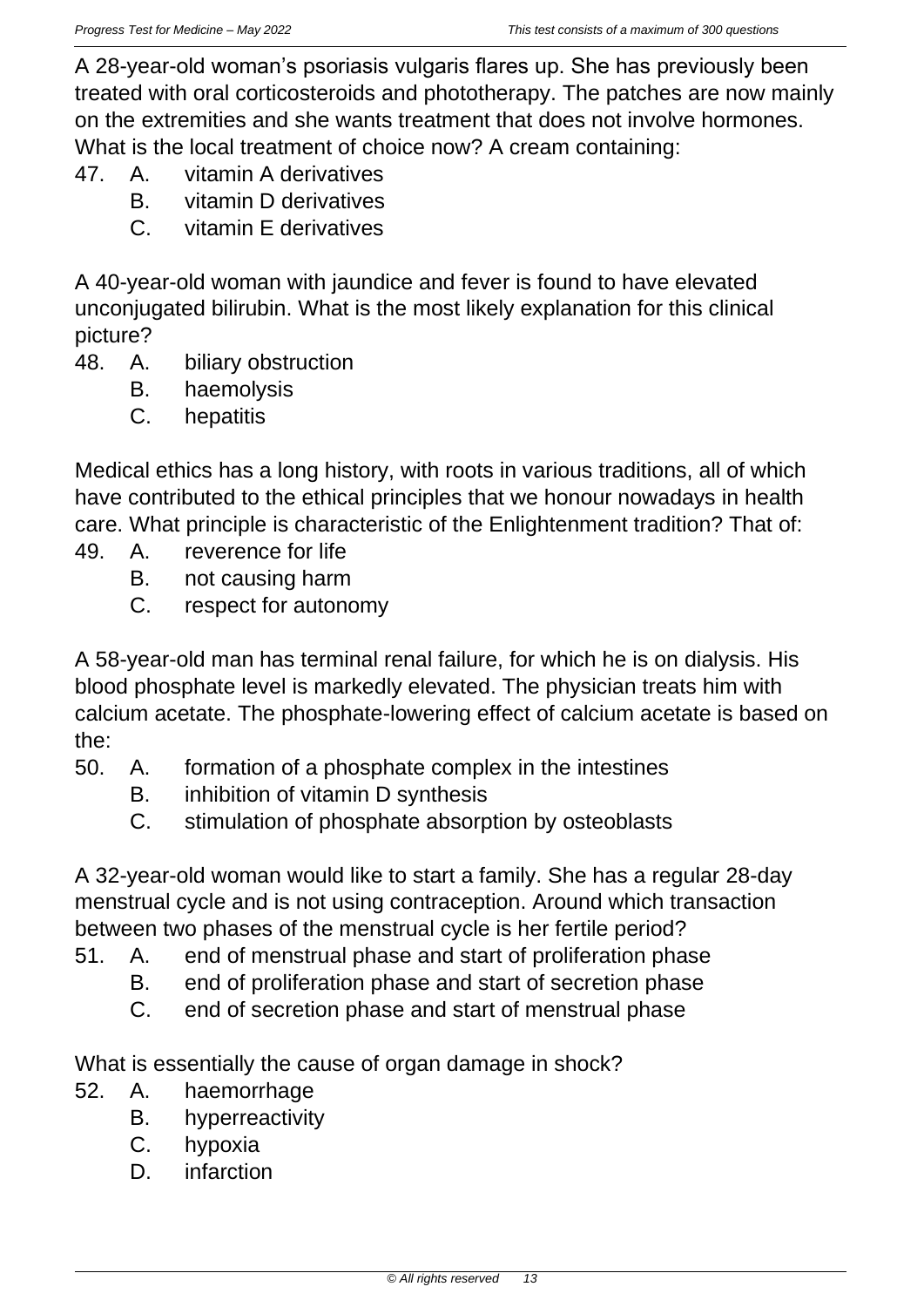Many enzymes in a cell only become active when modified, with a residual group often being linked to a serine or tyrosine. This type of modification is catalyzed by means of:

- 53. A. phosphatase
	- B. kinase
	- C. polymerase
	- D. protease

A 25-year-old man has driven his car into a tree at high speed. On inspecting the thorax, the doctor observes that on inspiration the left hemithorax is drawn in instead of expanding. The correct diagnosis is:

- 54. A. flail chest
	- B. haemothorax
	- C. pneumothorax
	- D. tension pneumothorax

Changes in the plasma levels of tissue-specific enzymes are indicative of changes in the tissue concerned. An increased plasma level of lipase is usually indicative of a disorder of the:

- 55. A. liver
	- B. kidneys
	- C. pancreas

Which of the following cranial nerves is responsible for taste sensation in the anterior part of the tongue? The:

- 56. A. facial nerve
	- B. glossopharyngeal nerve
	- C. hypoglossal nerve
	- D. trigeminal nerve

A 75-year-old man has undergone total gastric resection for cancer. As a result, he does not have a hormone that plays a vital role in the resorption of a particular vitamin. Which one?

- 57. A. vitamin B12
	- B. vitamin C
	- C. vitamin D
	- D. vitamin K

Bronchial and arterial structures lie close together in the mediastinum. What is the location of the tracheal carina in relation to the pulmonary trunk?

- 58. A. dorsal
	- B. ventral
	- C. cranial
	- D. caudal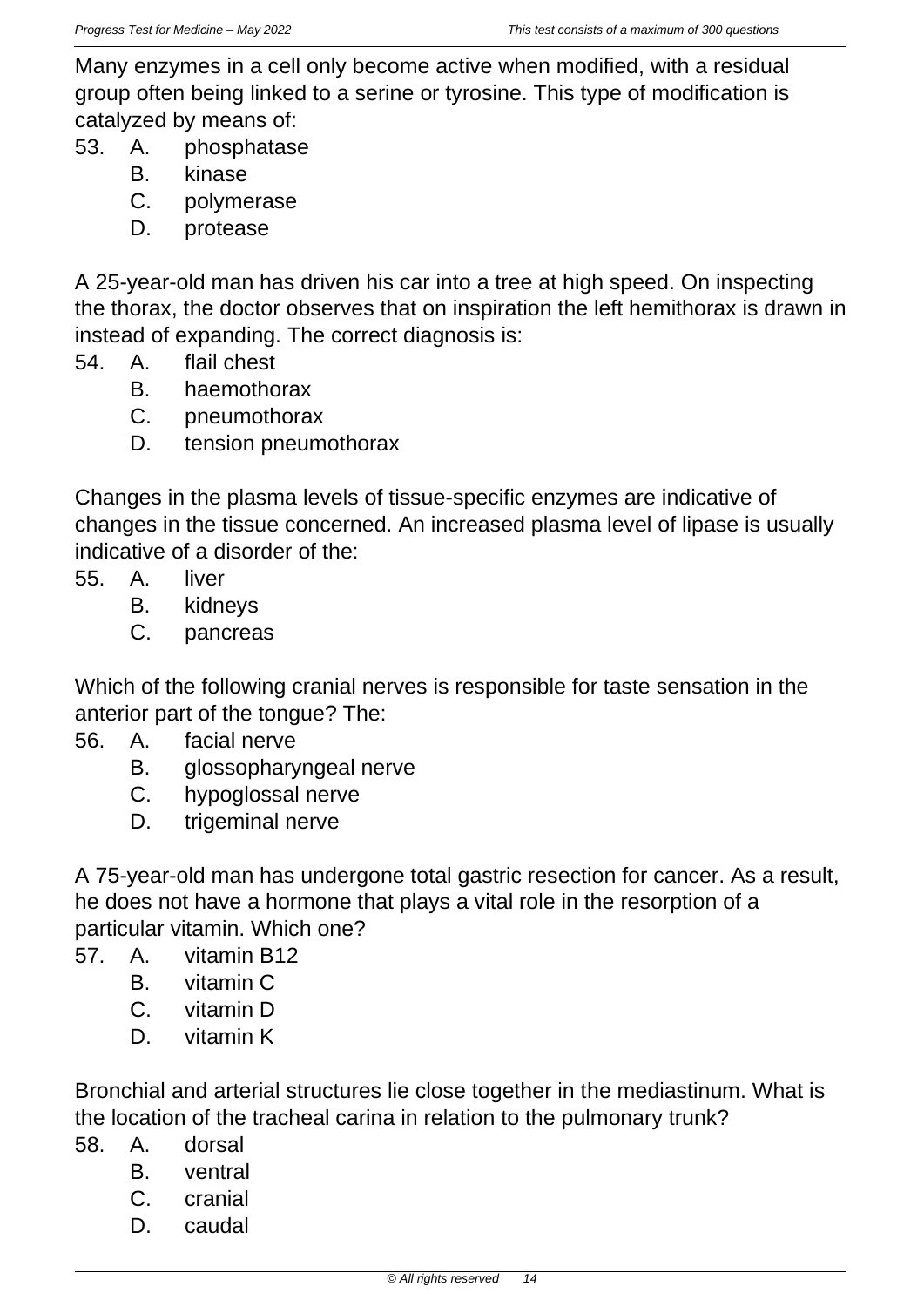A 57-year-old woman presents to her general practitioner (GP) complaining of snoring. History-taking and heteroanamnesis reveal that she sometimes stops breathing during the night and is tired during the daytime. Loud snoring and excessive daytime sleepiness are cardinal symptoms of obstructive sleep apnoea syndrome (OSAS). Which of the following factors has the highest predictive value for OSAS? The:

- 59. A. body mass index (BMI)
	- B. frequency of nightmares
	- C. use of sleep medication
	- D. sleeping position

Paraphimosis ('Spanish collar') occurs when:

- 60. A. the foreskin cannot be retracted over the glans
	- B. the foreskin is retracted over the glans and cannot be pulled back to the normal position
	- C. there is meatal stenosis

Obesity is often accompanied by insulin resistance and atherosclerosis. What mechanism in obese patients most likely plays the main role in the development of these disorders?

- 61. A. glycation
	- B. inflammation
	- C. oxidation

The action potential of a cardiac muscle cell, unlike that of a skeletal muscle cell, has a plateau phase. What causes this plateau? The inflow of:

- 62. A. sodium ions
	- B. potassium ions
	- C. calcium ions

An eight-year old boy is taken to a child psychiatrist by his mother, having been referred by their general practitioner (GP) with suspected ADHD. He is hyperactive and impulsive, both at home and at school. Which of the following behavioural characteristics is most consistent with a diagnosis of ADHD?

- 63. A. being easily distracted
	- B. violence towards people or animals
	- C. repetitive patterns
	- D. verbal tics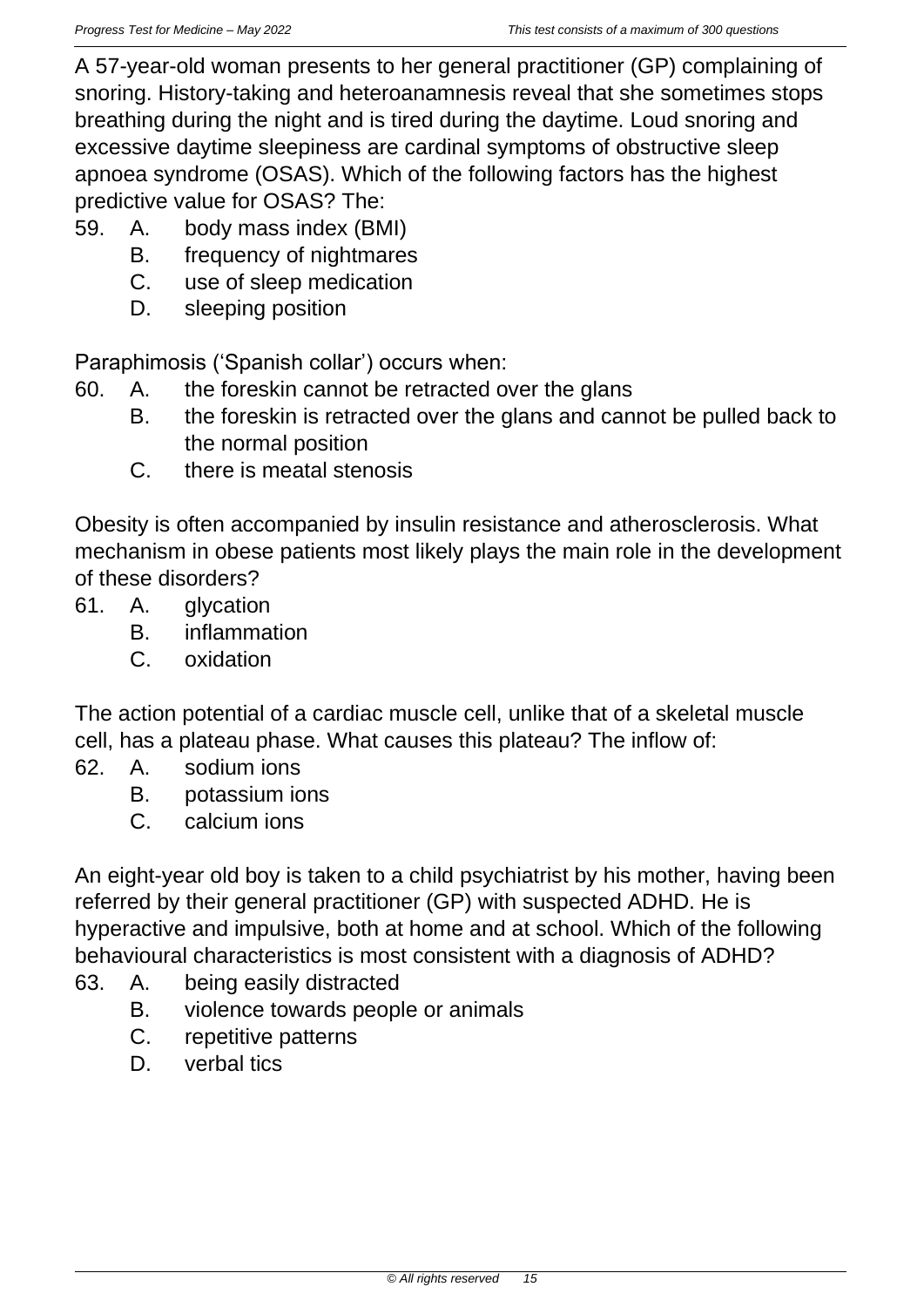A 32-year-old woman presents at a neurology outpatient clinic with back pain radiating into her right leg. It radiates as far as the big toe, and she has a numb sensation in that same area. She has noticed that she is not able to lift her right foot properly when walking. The neurologist carries out a physical examination. How are this woman's reflexes most likely to prove?

64. A. normal reflexes

- B. ankle jerk reflexes diminished or absent
- C. patellar reflex diminished or absent

A 43-year-old man goes to his general practitioner (GP) complaining of a subcutaneous swelling on his upper arm. On inspection, the GP finds nothing unusual apart from a slight swelling of the skin. On palpation, the GP finds a soft subcutaneous tumour approximately 3 cm in diameter, mobile in relation to the epidermis. There are no indications of malignancy. Which of the following diagnoses is most likely in this man's case?

- 65. A. epidermoid cyst
	- B. haemangioma
	- C. lipoma
	- D. neurofibromatosis

A sick three-year-old girl presents at the general practioner (GP) office with severe sore throat and fever. Given the fact that she has not been vaccinated, he is concerned that the diagnosis could be acute epiglottitis. Which pathogen usually causes this acute inflammation?

- 66. A. Bordetella pertussis
	- B. Corynebacterium diphtheriae
	- C. Haemophilus influenzae type B
	- D. Streptococcus pneumoniae

A 37-year-old woman has the general practitioner (GP) remove a mole on her back. The pathologist's report to the GP is as follows: skin excision biopsy (back): superficial spreading malignant melanoma (diameter 0.9 cm), Breslow's depth 1.2 mm, Clark's level III, radical removal. No perineural or angioinvasive growth. Which melanoma parameter in these findings is the deciding factor as regards this patient's life expectancy? The:

- 67. A. mode of growth
	- B. size of the tumour
	- C. infiltration depth in terms of Breslow's depth
	- D. infiltration depth in terms of Clark's level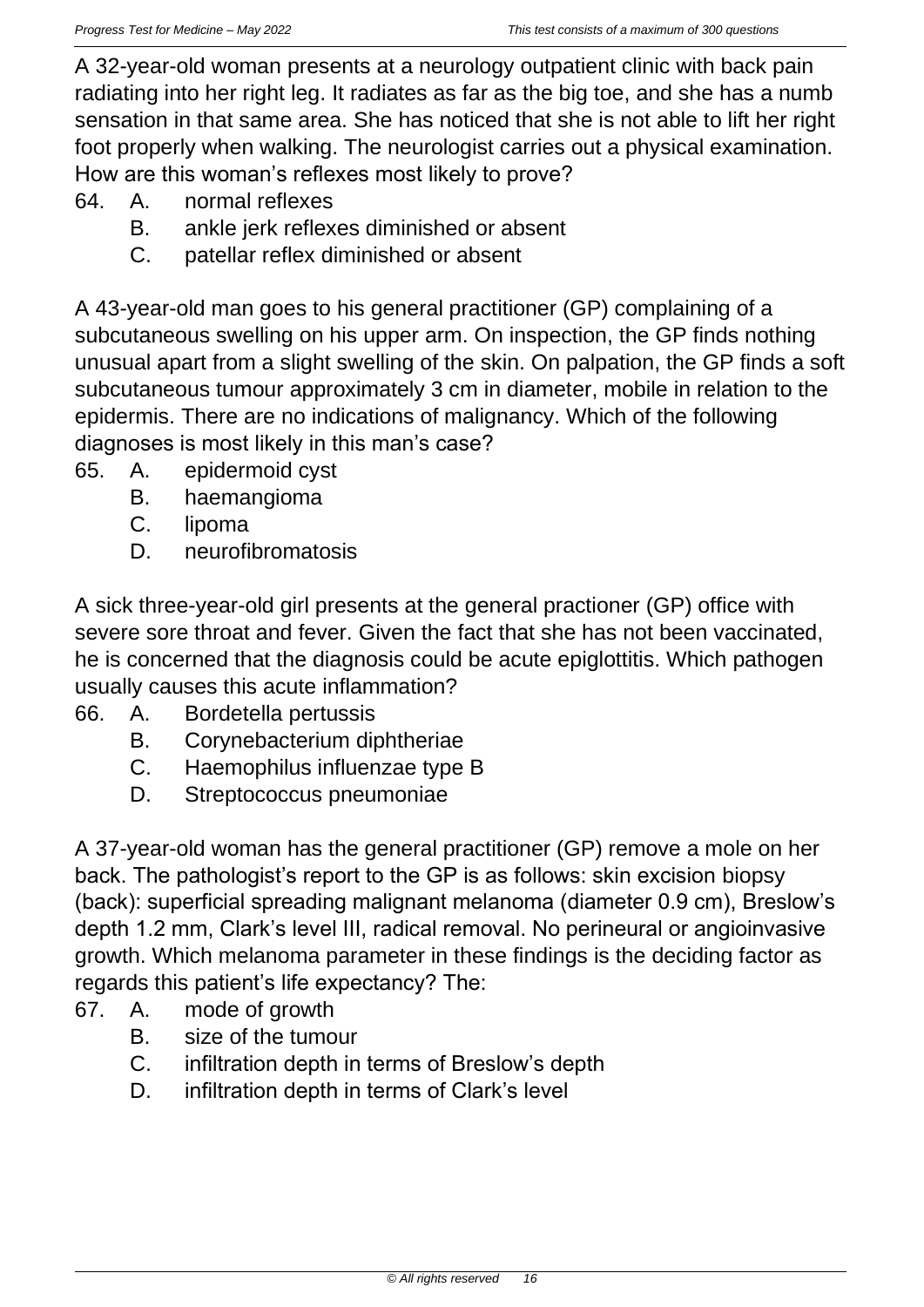A physician auscultates the heart of an asymptomatic four-year-old child. He hears a fixed split second heart sound. What is the most likely explanation for this finding?

- 68. A. atrial septal defect
	- B. physiological splitting of the second heart sound
	- C. pulmonary valve stenosis
	- D. ventricular septal defect

A 55-year-old woman has undergone colonoscopy with polypectomies in the transverse, descending, and sigmoid colon. As there is a suspicion of perforation, a CT scan is carried out a few hours later, which shows retroperitoneal air. In which part of the intestines is the perforation most likely located? In the:

- 69. A. descending colon
	- B. sigmoid colon
	- C. transverse colon

What is the principal function of the capillaries of the hypophyseal portal system? To transport regulatory hormones from the:

- 70. A. hypothalamus to the pars distalis of the pituitary gland
	- B. hypothalamus to the pars nervosa of the pituitary gland
	- C. systemic circulation to the pars distalis of the pituitary gland
	- D. systemic circulation to the pars nervosa of the pituitary gland

A researcher compares the side effects of two standard diuretics using a crossover design. Each patient takes one of the diuretics for a month, followed by a three-week wash-out period with no treatment, then takes the other diuretic for the next month. What function does the wash-out period serve in this study?

- 71. A. to reduce the treatment periods required during the study
	- B. to ensure that the effects of the drugs can be assessed independently of each other
	- C. to prevent memory bias in the patients

A 78-year-old man is admitted to hospital with acute renal failure due to gastroenteritis. His blood pressure is 106/52 mmHg, with a heart rate of 76 bpm. He takes a beta-blocker, an ACE inhibitor, a calcium antagonist, and a diuretic for hypertension. The physician considers changing the antihypertensive medication temporarily. What drug must not be discontinued? The:

- 72. A. ACE inhibitor
	- B. beta-blocker
	- C. calcium antagonist
	- D. diuretic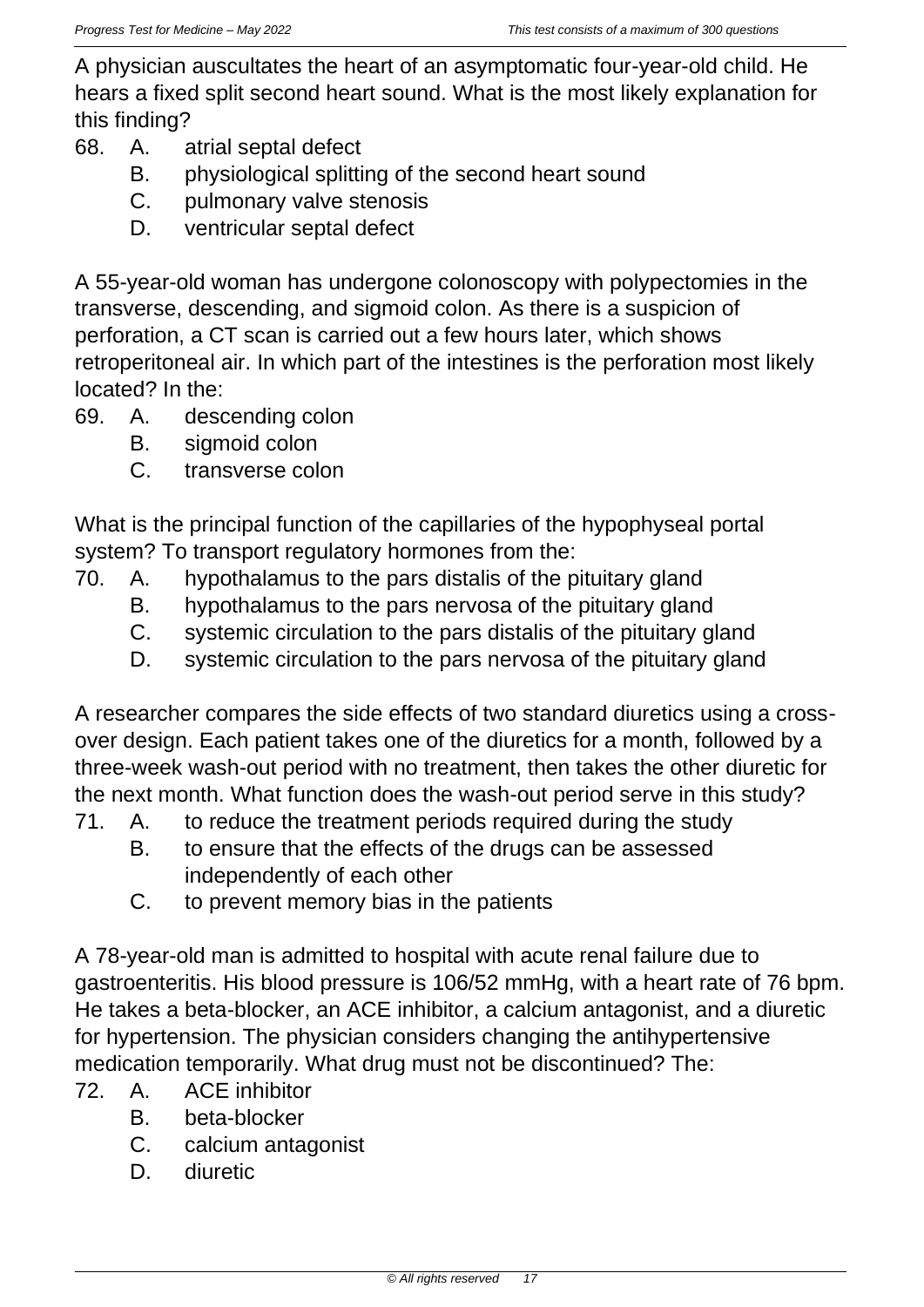The preferential site of primary melanomas differs between men and women. Where are melanomas most commonly found in men? In the skin of:

- 73. A. an arm
	- B. a leg
	- C. the neck
	- D. the trunk

A 45-year-old man suffers from recurring, painful, indurated pustular skin patches that clear up of their own accord within a week. When a new patch develops, he goes to the general practitioner (GP), who finds a boil. What is the most likely pathogen?

- 74. A. Propionibacterium acnes
	- B. Pseudomonas aeruginosa
	- C. Staphylococcus aureus
	- D. Streptococcus pyogenes

A 74-year-old man has terminal bronchial cancer. He is being looked after at home. He has been feeling increasingly short of breath for the past day. On examination, the general practitioner (GP) is unable to find any clear explanation for the dyspnoea and decides to prescribe an opiate in order to reduce the feeling of being short of breath. The patient is not taking any opiates yet. What opiate is the drug of choice?

- 75. A. fentanyl
	- B. hydromorphone
	- C. morphine
	- D. oxycodone

A 14-year-old boy is markedly shorter than his peers. He finds showering after football embarrassing, as he still has few signs of puberty. Physical examination reveals that he is G2P2A2 on the Tanner scale. His testicular volume is 5 ml on the left and 6 ml on the right. What is the correct strategy?

- 76. A. endocrine test
	- B. watch and wait
	- C. induce puberty

A 55-year-old woman has had severe dizziness without nausea for the past few days. The world spins when she moves her head. Her hearing and vision are tested and found to be normal. She has had spells of vertigo before, but never as severe as this. What is the most likely diagnosis?

- 77. A. benign paroxysmal positional vertigo
	- B. vestibular neuritis
	- C. Ménière's disease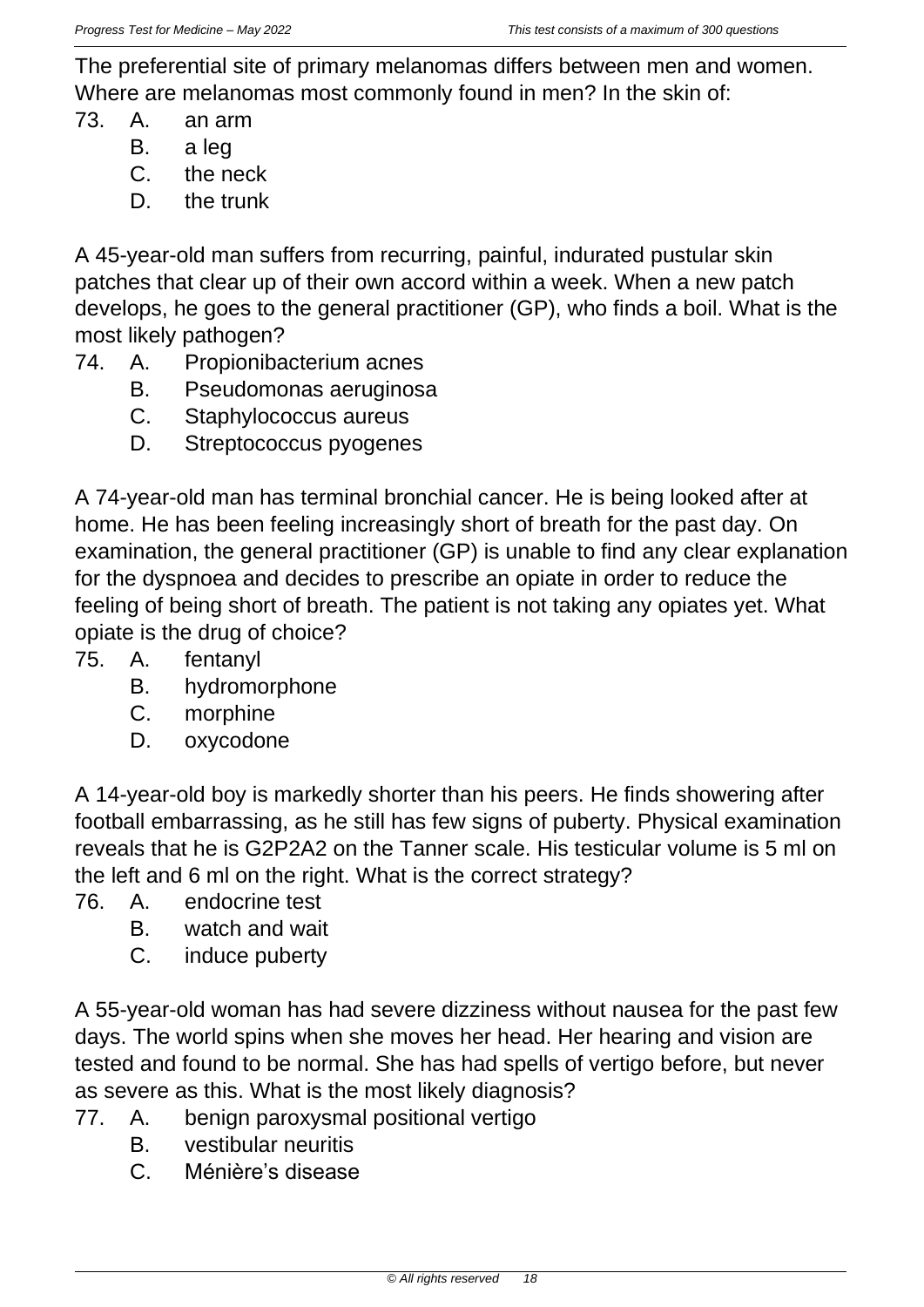A general practitioner (GP) examines the abdomen of a 30-year-old woman with abdominal pain, placing her in a supine position. The GP asks her to take a deep breath while palpating deeply below the right costal arch. This manoeuvre enables the GP to feel in particular for the:

- 78. A. liver
	- B. pancreas
	- C. right kidney

A 35-year-old man with a clean medical history has had severe dyspnoea for the past week. His body temperature is 37.8°C. An ECG shows episodes of ventricular tachycardia. His echocardiogram shows dilation of both ventricles. An endomyocardial biopsy shows focal myocyte necrosis and lymphocytic inflammatory infiltrate. Which of the following organisms is most likely to be the pathogen responsible?

- 79. A. Coxsackie B virus
	- B. Staphylococcus aureus
	- C. Streptococcus viridans
	- D. Toxoplasma gondii

A mother takes her four-year-old son to the general practitioner (GP), as she has doubts about his hearing. When the GP looks into the boy's ears with an otoscope, he finds dull eardrums with no light reflex. In which quadrant of the eardrum should the light reflex normally be sought?

- 80. A. posterior superior
	- B. posterior inferior
	- C. anterior superior
	- D. anterior inferior

Pneumococcal infections are often treated with benzylpenicillin. Why does the dosage of benzylpenicillin (penicillin G) need to be many times higher when treating pneumococcal meningitis than pneumococcal pneumonia?

- 81. A. benzylpenicillin does not readily penetrate the CSF space
	- B. benzylpenicillin is inactivated by proteins in the cerebrospinal fluid
	- C. benzylpenicillin is less effective due to the regular acidity of the cerebrospinal fluid
	- D. meningitis is a more serious disease than pneumonia

A 75-year-old man presents with back problems, which are found to be due to vertebral metastases. This patient is most likely to have several osseous metastases. What primary tumour is the most likely source of the metastases in this patient's case?

- 82. A. colon carcinoma
	- B. prostate carcinoma
	- C. non-small cell lung carcinoma
	- D. malignant lymphoma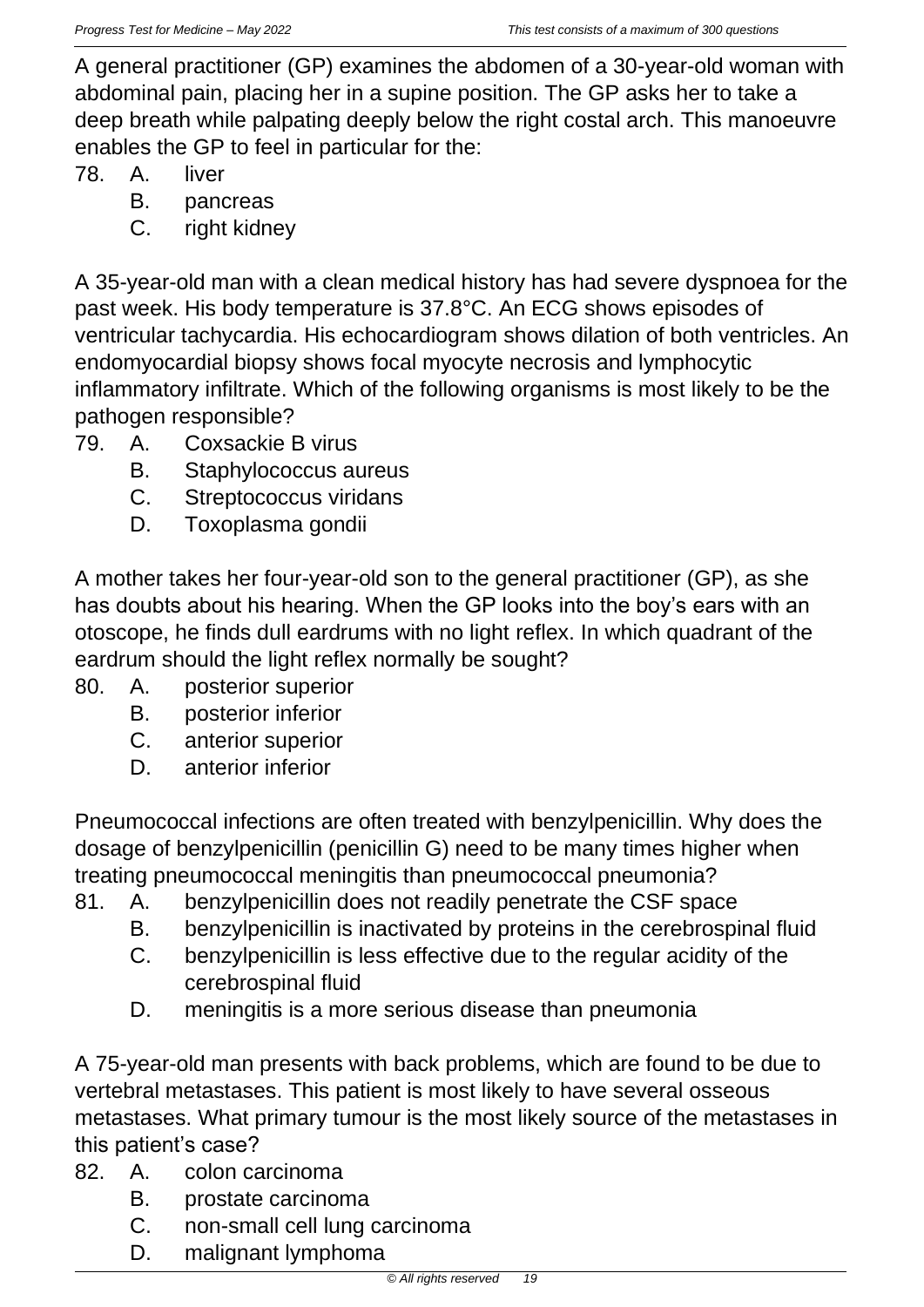A patient goes to his general practitioner (GP) complaining of a pale red, moderately delineated ring-shaped patch with central blanching on his lower leg, which he says is gradually growing. The macule is more than 5 cm in diameter. There are no vesicles or papules. When asked, the patient says he removed a tick behind his knee over a week ago. He does not know how long the tick had been there. What is the most appropriate strategy at present?

- 83. A. no antibiotics, ask the patient to come back if the skin rash becomes worse
	- B. no antibiotics, carry out a serological test
	- C. local application of an antibiotic cream, ask the patient to come back if the skin rash does not clear up
	- D. prescribe oral antibiotics

A 42-year-old woman goes to her gynaecologist complaining of heavy menstrual bleeding. The ultrasound scan shows a myoma 2 cm in diameter. The ultrasound technician's report states that it is a type 1 intracavitary myoma according to the FIGO classification. What is the treatment option of choice for this type of myoma?

- 84. A. embolization of the myoma
	- B. hysteroscopic myoma resection
	- C. laparoscopic myoma nucleation
	- D. laparoscopic hysterectomy

The risk of a pregnant woman giving birth to a child with cystic fibrosis:

- 85. A. decreases markedly with age
	- B. increases markedly with age
	- C. is virtually independent of age

As cells age, changes take place in the length of DNA sequences. These sequences are found in:

- 86. A. the telomeres of chromosomes
	- B. the centromeres of chromosomes
	- C. repeated sequences in the whole chromosome

An occupational health physician focuses on two areas: (1) preventing and limiting work-related damage to health and (2) maintaining fitness for work and recovering from incapacity to fitness for work. Which activities are part of area (1) for an occupational health physician?

- 87. A. pre-employment medical examination and health and safety open clinic
	- B. health and safety surgery and supervision of sick leave
	- C. risk survey and evaluation (RS&E) and advice on reintegration policy
	- D. RS&E and supervision of sick leave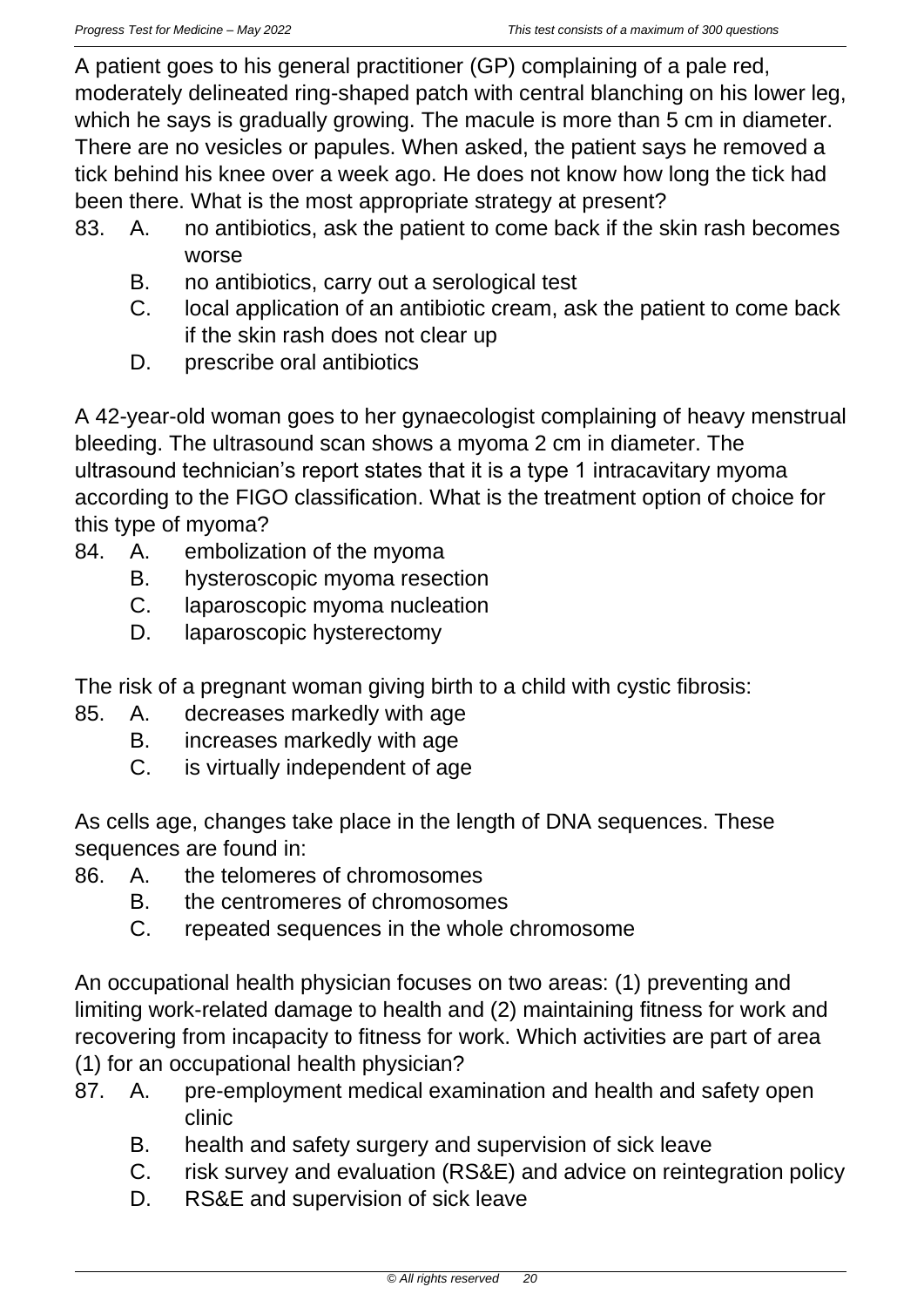A cardiology research group has the following research question: 'Do antibiotics protect against ischaemic coronary disease?' To determine this, all patients admitted to a hospital with acute myocardial infarction are asked about their use of antibiotics during the past year. Data are also obtained on the use of antibiotics in a group of patients admitted to the same hospital for non-acute reasons. The study described here is an example of a:

- 88. A. cross-sectional study
	- B. case-control study
	- C. prospective cohort study
	- D. retrospective cohort study

Lung immaturity in premature neonates is due to a shortage of surface tensionreducing substances (surfactants). If there is a risk of premature birth, intrauterine production of surfactant is stimulated by administering a particular medication to the mother. Which one?

- 89. A. aspirin
	- B. a beta sympathomimetic
	- C. a corticosteroid
	- D. insulin

An asymptomatic 75-year-old woman's urine is tested. Leukocytes are found but no squamous cells. What is the most likely cause of leukocytes in the urine?

- 90. A. cystic kidneys
	- B. diabetic neuropathy
	- C. kidney stones
	- D. urinary tract infection

The duty to report infectious diseases can help to combat their spread. This is laid down in the Public Health Act (*Wet Publieke Gezondheid*). Which of the following infectious diseases is notifiable in individual cases?

- 91. A. hand, foot, and mouth disease
	- B. pertussis
	- C. rotavirus
	- D. chickenpox

It is decided to carry out a gastric pull-up (gastric transposition) on a 45-year-old man with oesophageal cancer. The thoracic duct is cut during the operation. The thoracic duct drains the lymph from most of the body into the venous system, but some of it is drained via a different route. Which part of the body is that? The:

- 92. A. left superior quadrant
	- B. left inferior quadrant
	- C. right superior quadrant
	- D. right inferior quadrant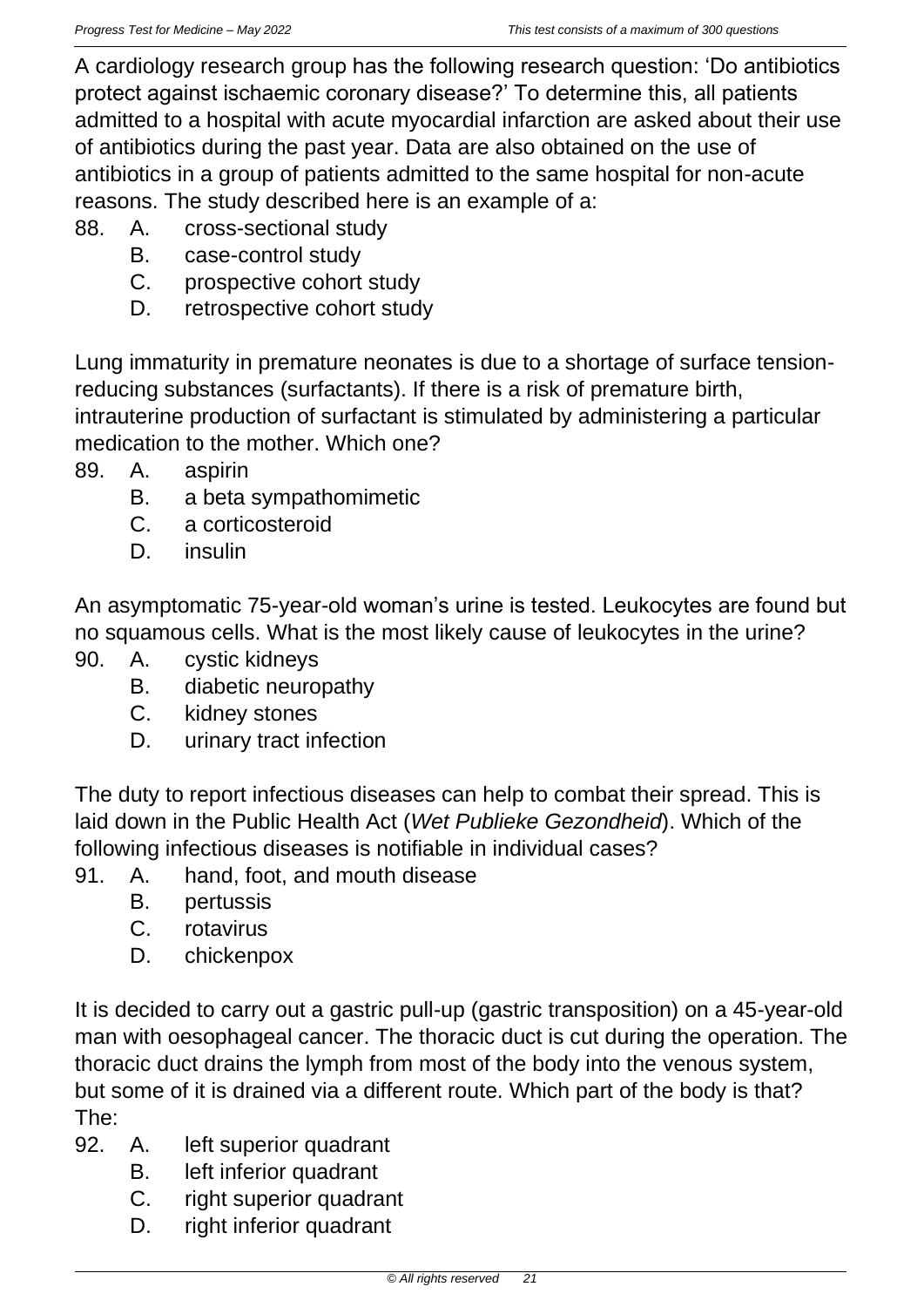A 78-year-old woman with a history of prolapse also suffers from urinary incontinence. Which type of incontinence often accompanies a prolapse first?

- 93. A. overflow incontinence
	- B. reflex incontinence
	- C. stress incontinence

The Netherlands has a Voluntary Euthanasia and Assistance with Suicide (Review) Act (*Wet toetsing levensbeëindiging op verzoek en hulp bij zelfdoding*), under which the actions of doctors are scrutinized for due care and quality. An exemption for doctors as a profession has therefore been included in the Criminal Code, which lays down that termination of life is not a criminal offence if it is carried out by a doctor in accordance with the requirements of due care and is reported to the municipal coroner. As a result of this amendment to the Criminal Code, which of the following statements best applies to the actions of doctors in relation to termination of life and assistance with suicide? Such action is:

- 94. A. decriminalized
	- B. tolerated
	- C. legalized

A 45-year-old patient has had pain in his lower back and left leg for two weeks. He has no history of trauma. In the Lasegue's test (SLR test), from an angle of about 25º, he reports severe pain radiating from the buttock via the side and rear of the left leg into the foot. What is the provisional diagnosis?

- 95. A. acute lumbago
	- B. osteoarthritis of the hip
	- C. fracture of a lumbar vertebra
	- D. hernia nuclei pulposi

A 69-year-old woman goes to her general practitioner (GP) complaining of two itchy, brownish-black skin patches that feel rough to the touch. They are both under her left breast. The GP finds two dark brown, papillomatous, circumscribed lesions approximately 1 cm in size. What is the most likely diagnosis?

- 96. A. lentigo maligna
	- B. naevocellular naevus
	- C. squamous cell carcinoma
	- D. seborrhoeic verruca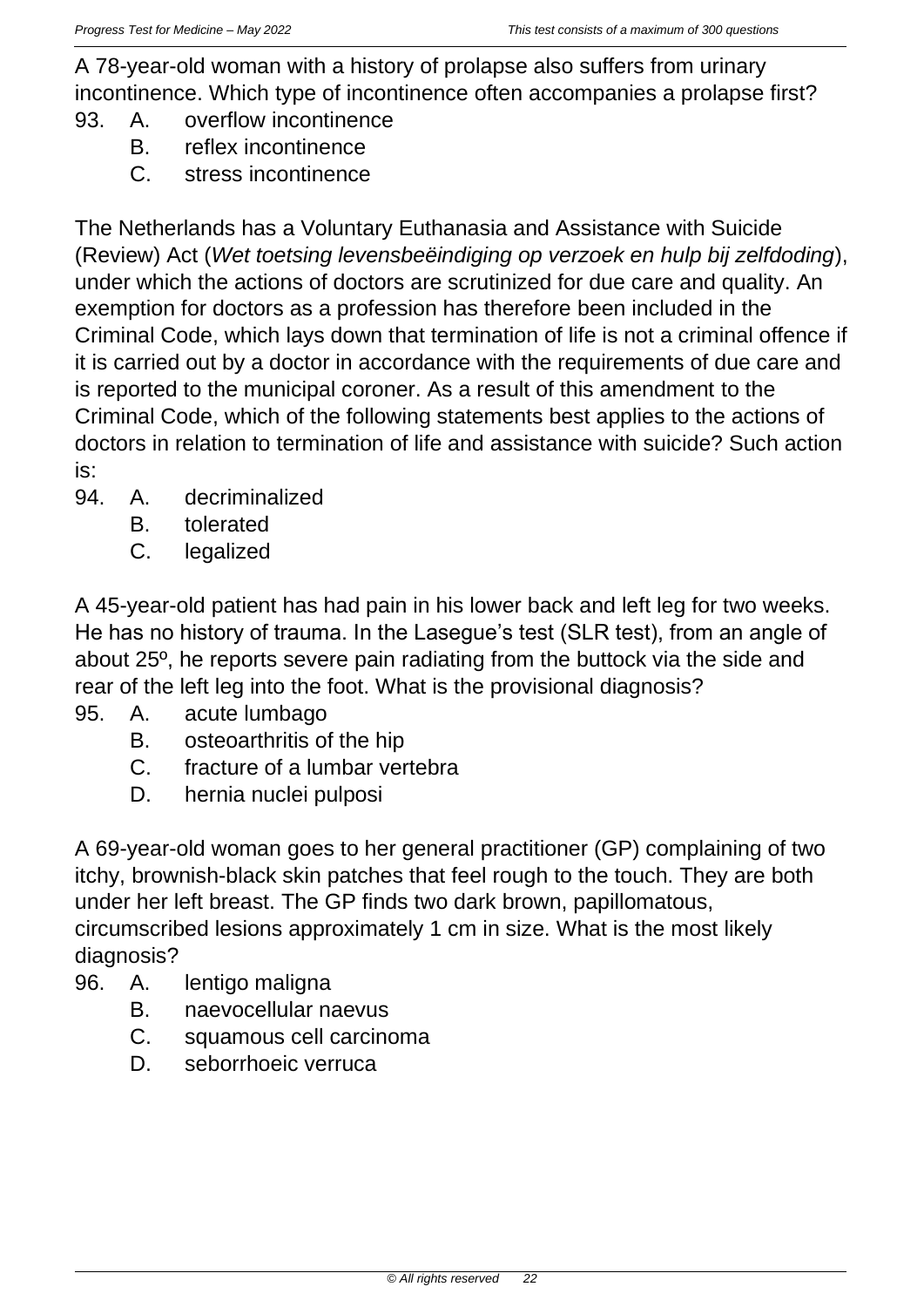A 34-year-old woman goes to her general practitioner (GP) complaining of increased voiding frequency and a sensation of slight irritation when urinating. She is 12 weeks pregnant with her first child and does not want to run any risk. A urine stick test proves negative for nitrite. What is the best strategy?

- 97. A. additional urine test with a dipslide
	- B. treatment with nitrofurantoin
	- C. treatment with miconazole for suspected candidal vaginitis
	- D. watch and wait, with the advice to drink enough fluids

Thyroidectomy is carried out on a 62-year-old patient with follicular thyroid cancer. In the course of the operation, the surgeon accidentally damages the right recurrent laryngeal nerve. What effect will this have on the patient?

- 98. A. fluctuating blood pressure
	- B. hoarseness
	- C. Horner's syndrome
	- D. tachycardia

A 65-year-old man presents to his general practitioner (GP) complaining of a painful, swollen left knee that started two days ago. When asked, he says he had a corticosteroid injection in his left knee a week ago for a sports injury. On physical examination, the GP finds a moderately ill man with a temperature of 38ºC. He also finds a painful, red, swollen left knee. The GP thinks it could be infectious arthritis. What is the most likely pathogen in this patient's case?

- 99. A. Borrelia burgdorferi
	- B. Proteus mirabilis
	- C. Staphylococcus aureus
	- D. Streptococcus haemolyticus

A 24-year-old man is taken to the Emergency Department in a comatose state after taking cocaine, XTC (ecstasy), and GHB (gamma-hydroxybutyric acid). Which drug is most likely responsible for the coma? The:

- 100. A. cocaine
	- B. GHB
	- C. XTC

An 80-year-old man's blood test reveals eGFR (MDRD) of 60 ml/min/1.73 m2. He is underweight but euvolemic. His renal function has remained the same as a year ago. How does this eGFR estimate the actual glomerular filtration rate adjusted for body surface area?

- 101. A. correctly
	- B. it is an underestimate
	- C. it is an overestimate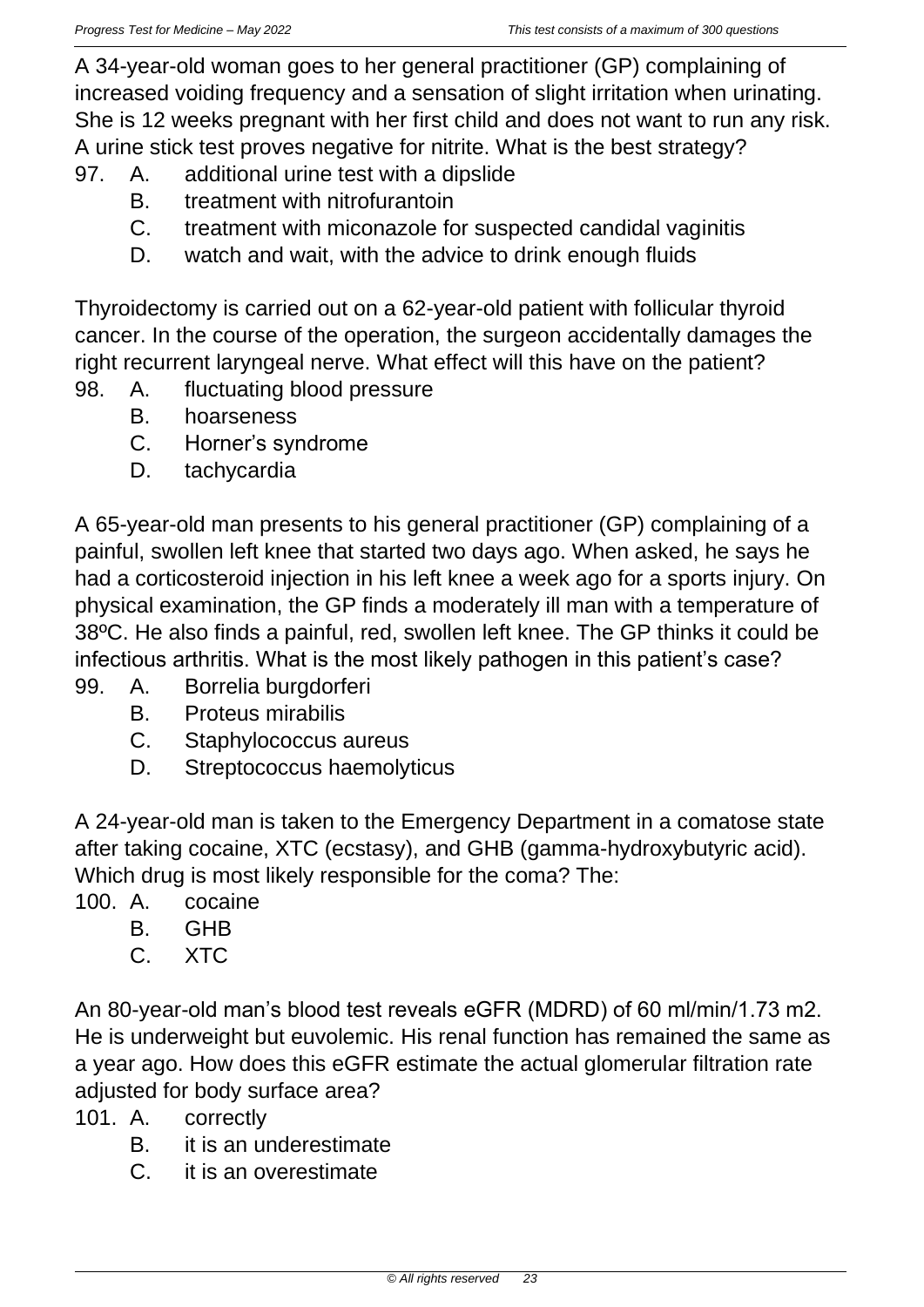A 25-year-old woman born in Morocco complains of fatigue. Blood tests show the following results: Hb 4.2 mmol/L (normal range 7.5-10.0 mmol/L), MCV 123 fl (normal range 82-98 fl), ferritin 120 microgram/L (normal range 20-150 microgram/L). What is the most likely cause of her anaemia?

102. A. sickle cell anaemia

- B. thalassaemia
- C. vitamin B12 deficiency
- D. iron deficiency anaemia

A 30-year-old nurse has had a barking cough for a few days, suspected to be pertussis (whooping cough). A nasopharyngeal swab is performed and blood tests are done. The nasopharyngeal swab PCR test is positive for Bordetella pertussis. The serology test is negative for Bordetella pertussis. What is the correct conclusion as regards this nurse's diagnosis of pertussis?

- 103. A. previous pertussis, she is not infectious
	- B. no pertussis, she is not infectious
	- C. pertussis, she is infectious
	- D. pertussis, she is not infectious

A one-year-old infant is examined at the Emergency Department for cramping bouts of abdominal pain. For the past two days, he has had anorexia, vomited a few times and had non-specific, non-localized abdominal pain. During bouts, the patient turns pale and tries to adopt the foetal position. In between bouts, he is relatively calm and allows himself to be physically examined. The abdomen is supple, with occasional high-pitched peristalsis. The upper abdomen feels resistant to palpation. The abdominal X-ray shows no air in the caecum. An ultrasound scan shows the 'target sign' in the abdomen. What is the treatment of choice?

- 104. A. generous infusion of fluid and observation
	- B. hydrostatic repositioning
	- C. laparoscopic repositioning
	- D. laparoscopic resection

A 33-year-old man presents to an internist with fever, arthritis in both ankles, and painful red lumps on his legs consistent with erythema nodosum. Of which of the following disorders are these symptoms most characteristic?

- 105. A. adult-onset Still's disease
	- B. rheumatoid arthritis
	- C. sarcoidosis
	- D. systemic sclerosis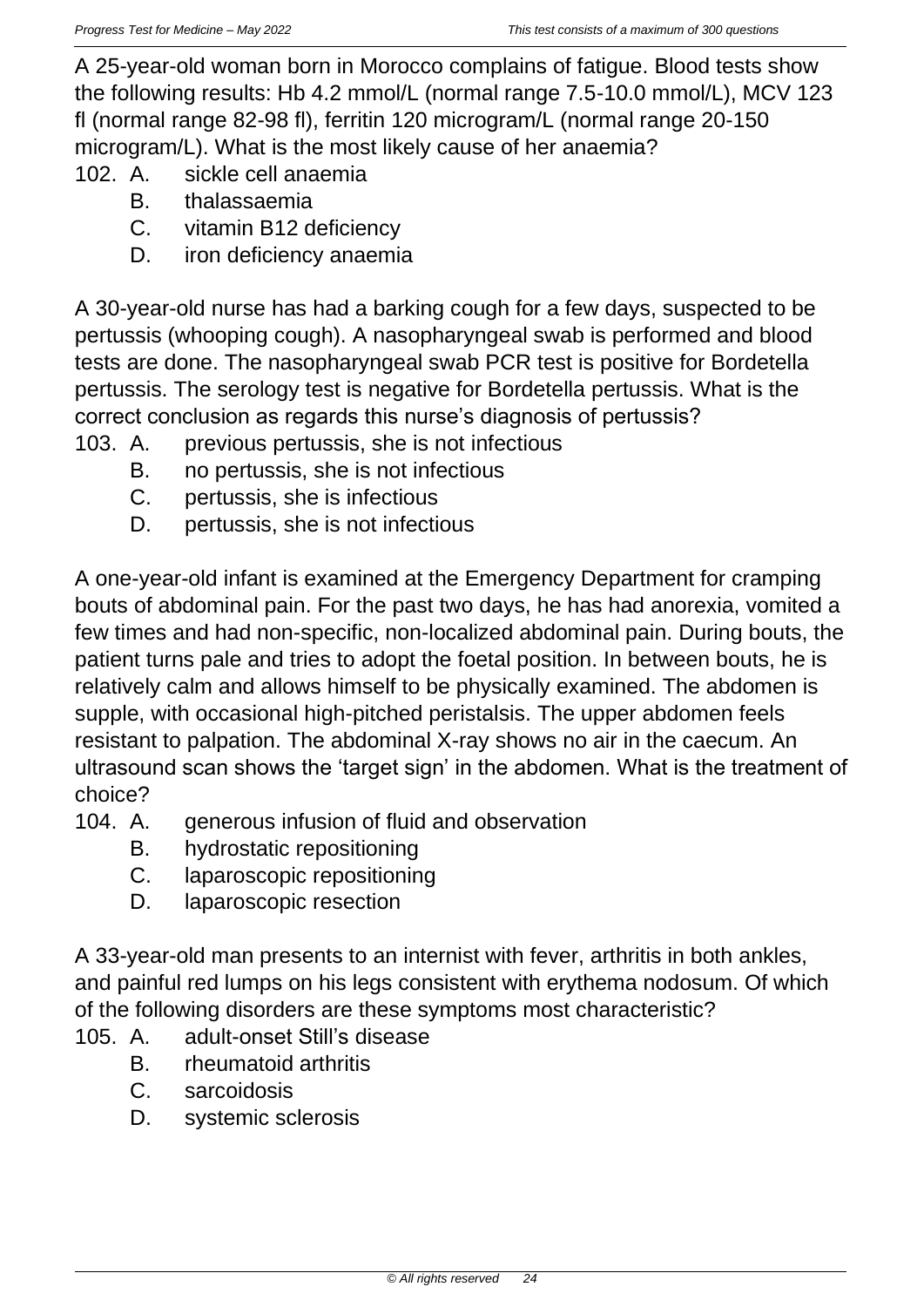A 50-year-old man presents to a pulmonary physician complaining of thoracic pain and cough. The chest X-ray shows an abnormality in the anterior mediastinum. Which of the following diagnoses is most consistent with this?

106. A. bronchogenic cyst

- B. Schwannoma
- C. thoracic aneurysm
- D. thymoma

A healthy person weighing 70 kilograms takes a medicine with a volume of distribution of approximately 350 litres. The percentage of the amount of the medicine in the plasma in relation to the amount of the medicine in the whole body in this person's case will be closest to:

- 107. A. 0.2%
	- B. 1%
	- C. 5%
	- D. 20%

A 59-year-old man has rectal cancer, for which he is receiving neoadjuvant treatment with chemoradiation followed by low anterior resection. The physician points out that there is a risk of bladder dysfunction following the surgery. The most likely postoperative bladder dysfunction in this man's case is:

- 108. A. urinary incontinence
	- B. false urge
	- C. urine retention

A 65-year-old woman has had vaginal itching and dyspareunia, which have persisted for some months. She has no abnormal discharge or other skin problems. On examination of the vagina, a shiny white discolouration is found at the vaginal orifice, with atrophy and some erythema. The lower vaginal wall bleeds readily when touched. What is the most likely diagnosis?

109. A. candidiasis

- B. lichen sclerosus
- C. inverse psoriasis
- D. vitiligo

In which stage of life is atopic (constitutional) eczema most common?

- 110. A. 0-1 years
	- B. 1-3 years
	- C. 4-6 years
	- D. adulthood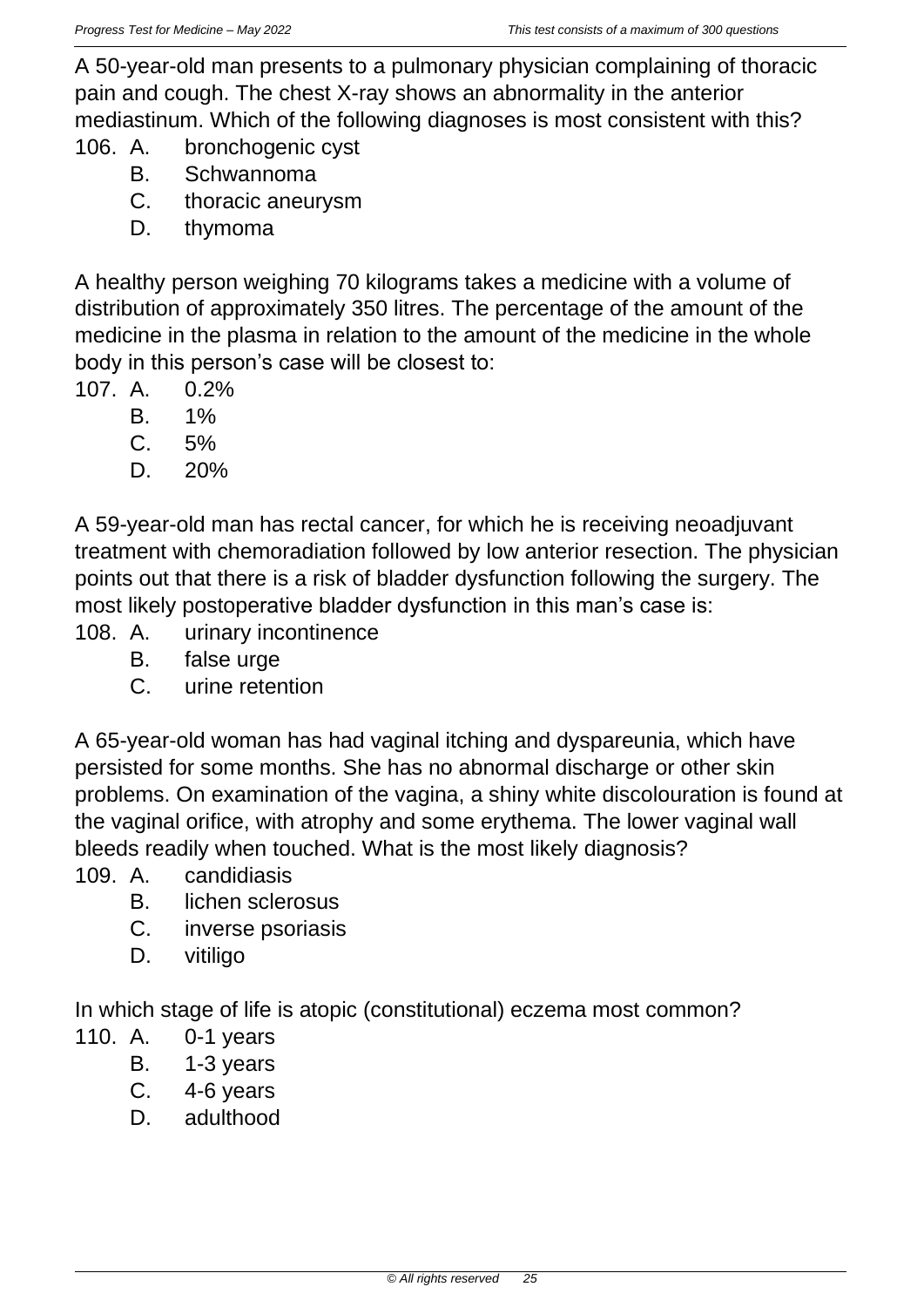An 11-month-old infant has osteomyelitis of the tibia. Why is he at much higher risk of the infection breaking through to the knee than a four-year-old child?

- 111. A. in an infant (unlike a toddler) the capillaries perforate the epiphyseal plate
	- B. cellular immunity is better developed in a four-year-old than an infant
	- C. humoral immunity is better developed in a four-year-old than an infant
	- D. the complement system is more effective after the age of one year

A 74-year-old woman has been referred to an internist with progressive pitting oedema in her legs and periorbital oedema that started four weeks ago. She has felt fatigued for months. Physical examination shows the following: blood pressure 150/100 mmHg, heart rate 85 bpm, and central venous pressure normal. Examination of the heart, lungs, and abdomen does not reveal any abnormalities. Blood tests show anaemia, severe renal failure, and highly reduced albumin. What is the most likely diagnosis?

- 112. A. chronic venous insufficiency
	- B. hypothyroidism
	- C. nephrotic syndrome
	- D. right-sided congestive heart failure

A 67-year-old woman's visual acuity suddenly becomes impaired. Neurological tests show right-sided homonymous hemianopia. What is the most likely site of the infarction? The perfusion area of the:

- 113. A. left anterior cerebral artery
	- B. right anterior cerebral artery
	- C. left posterior cerebral artery
	- D. right posterior cerebral artery

A 65-year-old man goes to the general practitioner (GP) complaining of 'blood in his stools'. He is scared of bowel cancer. He has no additional risk factors for bowel cancer, e.g. a positive family history. Approximately what is the likelihood that this man, given no additional medical problems or risk factors, will be diagnosed with colorectal cancer?

- 114. A. 7%
	- B. 15%
	- C. 25%
	- D. 33%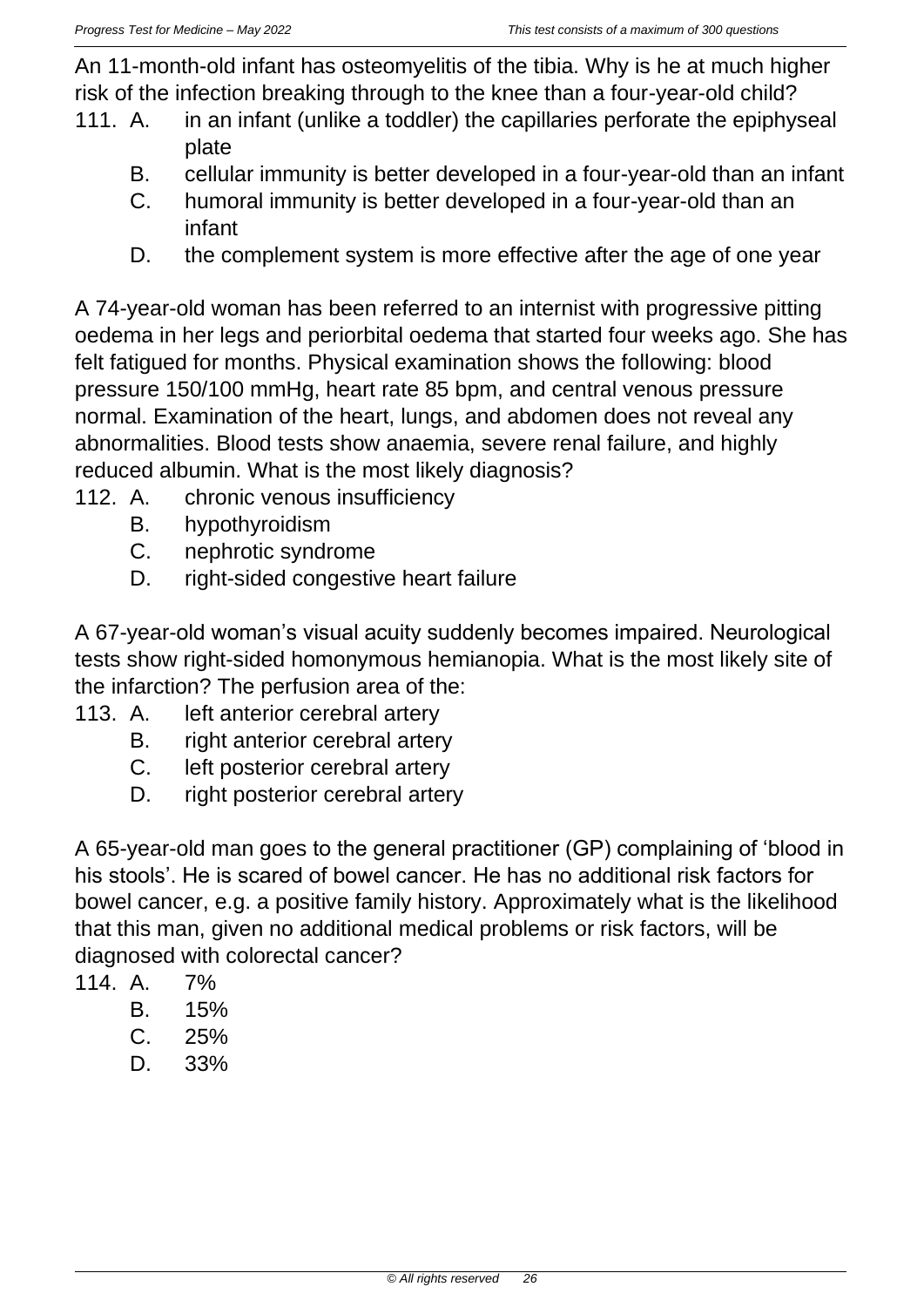Diagnostic arthrocentesis is carried out on a patient with acute arthritis in one knee. Analysis of the synovial fluid under a polarization microscope shows large quantities of leukocytes and calcium pyrophosphate crystals. The Gram stain and synovial fluid culture are negative. Radiological investigation of the knee does not show any abnormalities. What problem is most likely associated with the calcium pyrophosphate dihydrate crystal deposition disease?

- 115. A. hypomagnesaemia
	- B. hyperparathyroidism
	- C. hyponatraemia
	- D. hypothyroidism

A 56-year-old man has been admitted to an orthopaedics ward. He is recovering from revision hemiarthroplasty. He has had a painful, red, swollen lower leg for the past day. His D-dimer test is elevated. The physician thinks it could be a venous thromboembolism. Which test should now be conducted?

- 116. A. two-point compression ultrasound scan of the groin and popliteal fossa
	- B. CT angiogram of the lower leg
	- C. Doppler ultrasound scan of the popliteal fossa and ankle
	- D. phlebogram of the lower leg

A surgeon diagnoses a 67-year-old patient with a proximal humeral fracture. The X-ray shows a fracture of the anatomical neck with four bone fragments. The deltoid muscle and axillary nerve are undamaged. What complication of this fracture should the surgeon be most concerned about?

- 117. A. avascular necrosis of the head
	- B. latissimus dorsi muscle injury
	- C. brachial plexus injury
	- D. fat embolism

A physician can prescribe metoclopramide for a patient who is suffering from nausea and vomiting. Metoclopramide is an antagonist of the dopamine D2 receptor in the vomiting centre of the medulla oblongata. What is a familiar side effect of metoclopramide, given the molecular point of action?

- 118. A. respiratory depression
	- B. extrapyramidal disorders
	- C. hypertension
	- D. excessive sweating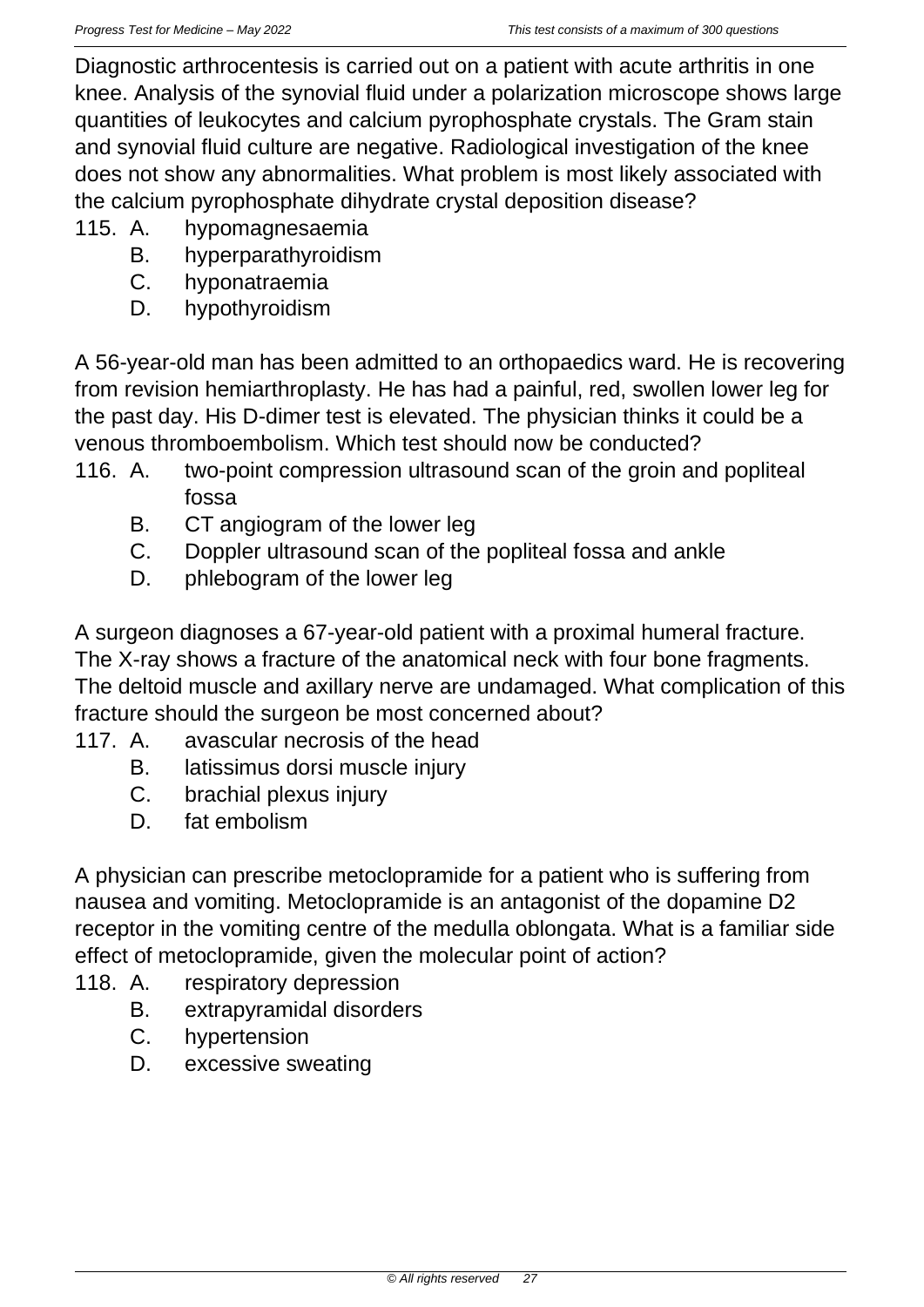A 48-year-old man consults an ophthalmologist with eyesight problems. He has bitemporal hemianopia. In which part of the visual system is there most likely a lesion? The:

- 119. A. optic chiasm
	- B. left optic nerve
	- C. right optic nerve
	- D. left optic tract
	- E. right optic tract

A four-year-old girl has had abdominal pain, general malaise, and fever for two days. She urinates more often than usual and only small amounts. The general practitioner (GP) diagnoses a urinary tract infection. What is the best treatment for this young patient?

- 120. A. amoxicillin/clavulanic acid
	- B. ciprofloxacin
	- C. trimethoprim/sulfamethoxazole
	- D. nitrofurantoin

A 78-year-old woman has woken up with diminished strength in her left arm and leg. She has type 2 diabetes, for which she takes metformin and glimepiride. The general practitioner (GP) pays her an emergency house call. The woman is fully conscious, her breathing is quiet, blood pressure 132/86 mmHg, and heart rate 76 bpm (regular). Neurological examination reveals only a drooping left corner of the mouth and diminished strength and sensation in her left arm and leg. What test should definitely be carried out at her home?

- 121. A. carotid arteries auscultation
	- B. glucose test
	- C. peripheral pulses test
	- D. urine test

A 40-year-old man has been light for his height all his life. He can eat what he wants and does not put on weight. He also frequently has loose stools. He now presents to his general practitioner (GP) with general malaise. Which of the following conditions is most likely in this case?

- 122. A. bacterial overgrowth
	- B. coeliac disease
	- C. gallstones
	- D. pancreatitis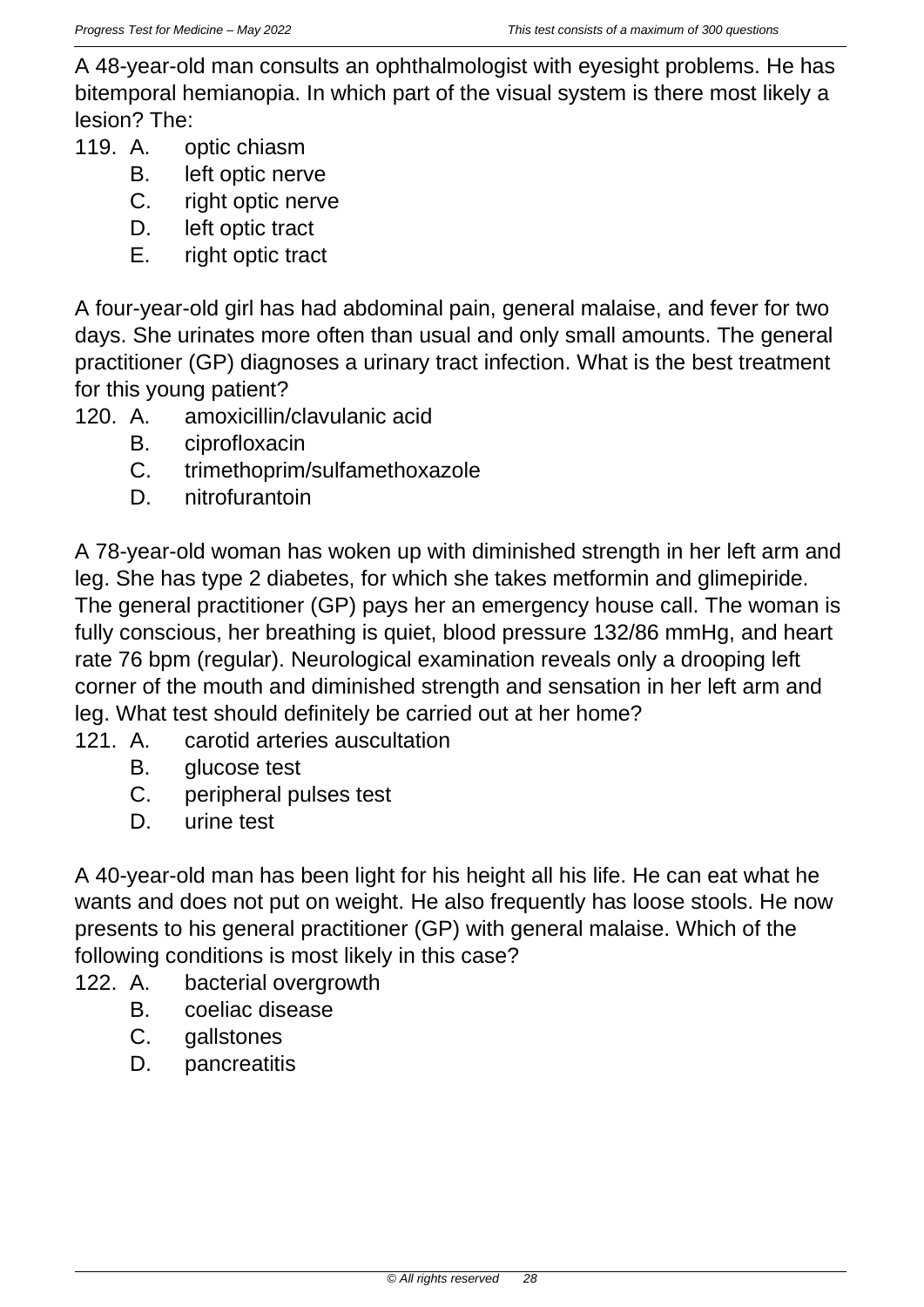An 85-year-old woman is able to manage living at home with the aid of a wheelchair, adaptations to the home, home care, and home help. She is home alone a lot, however, and feels lonely. What body is responsible for organizing activities to relieve her loneliness in such cases? The:

- 123. A. municipal authority
	- B. GGD (Municipal Health Service)
	- C. home care organizations

A 52-year-old man has undergone right cervical rib resection for thoracic outlet syndrome. A neural structure was damaged during the operation. During the ward round, it is noticed that his right eyelid is drooping and the right pupil is abnormal. What right eye abnormalities does this patient have?

- 124. A. complete ptosis with miosis
	- B. complete ptosis with mydriasis
	- C. incomplete ptosis with miosis
	- D. incomplete ptosis with mydriasis

A 78-year-old woman asks her general practitioner (GP) for euthanasia. She suffers from a severe psychiatric disorder. She has been receiving intensive treatment from a psychiatrist for twenty years, but with no improvement. The psychiatrist has stated that there are no more treatment options available. The patient is suffering unbearably, and the GP can well imagine this. The GP has the impression that she is making the request after careful consideration and voluntarily. The GP asks a fellow GP to give a second opinion on whether all the requirements of due care have been met. Have the requirements of due care regarding euthanasia been met?

- 125. A. yes, all the requirements of due care have been met
	- B. no, the patient is not in the terminal phase
	- C. no, the fellow GP is not independent
	- D. no, the suffering is not due to a physical disorder

A boy just over two weeks old has jaundice. He is the second child of his parents, he is breastfeeding well, his micturition and defecation are normal, and his temperature is stable. He has been growing well so far. What is the most likely explanation for the jaundice?

- 126. A. breastfeeding
	- B. galactosaemia
	- C. biliary atresia
	- D. rhesus D antagonism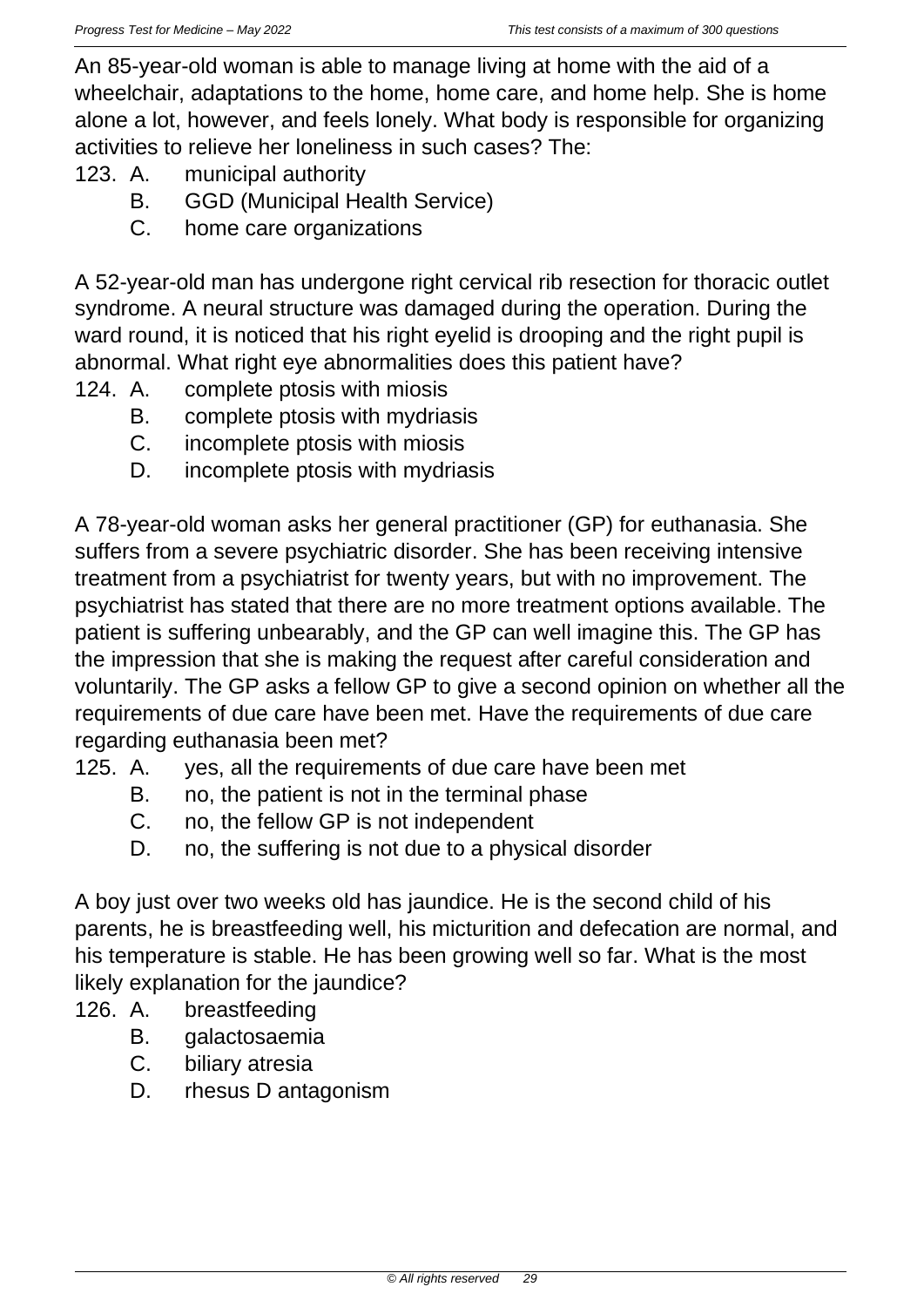A 28-year-old patient with asthma goes to her general practitioner (GP). She takes salbutamol and budesonide. She is pregnant and wants to know whether she can continue taking these medicines. The GP explains that limited research has been done into the risks of using asthma medication during pregnancy. It has been found in practice that salbutamol and budesonide can be taken without problems. The patient decides to continue taking both medicines during her pregnancy. What doctor-patient model lies at the heart of this case description? The:

- 127. A. deliberative model
	- B. informative model
	- C. interpretative model
	- D. paternalistic model

An internist at an outpatient clinic sees a 78-year-old woman complaining of abdominal pain in the epigastric region and weight loss over several months. She is a heavy smoker and has both peripheral arterial disease and coronary disease. The abdominal pain occurs after every meal. She has no pain as long as she does not eat. She takes Ascal and a proton pump inhibitor. Which of the following diagnoses is most consistent with this clinical picture?

- 128. A. aortic aneurysm
	- B. abdominal angina
	- C. symptomatic cholelithiasis
	- D. gastric ulcer

There are two kinds of oxycodone preparations, the difference being that one has controlled and the other uncontrolled release. How do these two preparations differ most pharmacologically? In the:

- 129. A. biological availability
	- B. duration of analgesic effect
	- C. magnitude of analgesic effect
	- D. degree of elimination

A 55-year-old patient arrives at the Emergency Department with abdominal pain. Murphy's sign is positive. What kind of inflammation is therefore more likely?

- 130. A. appendicitis
	- B. cholecystitis
	- C. diverticulitis
	- D. pancreatitis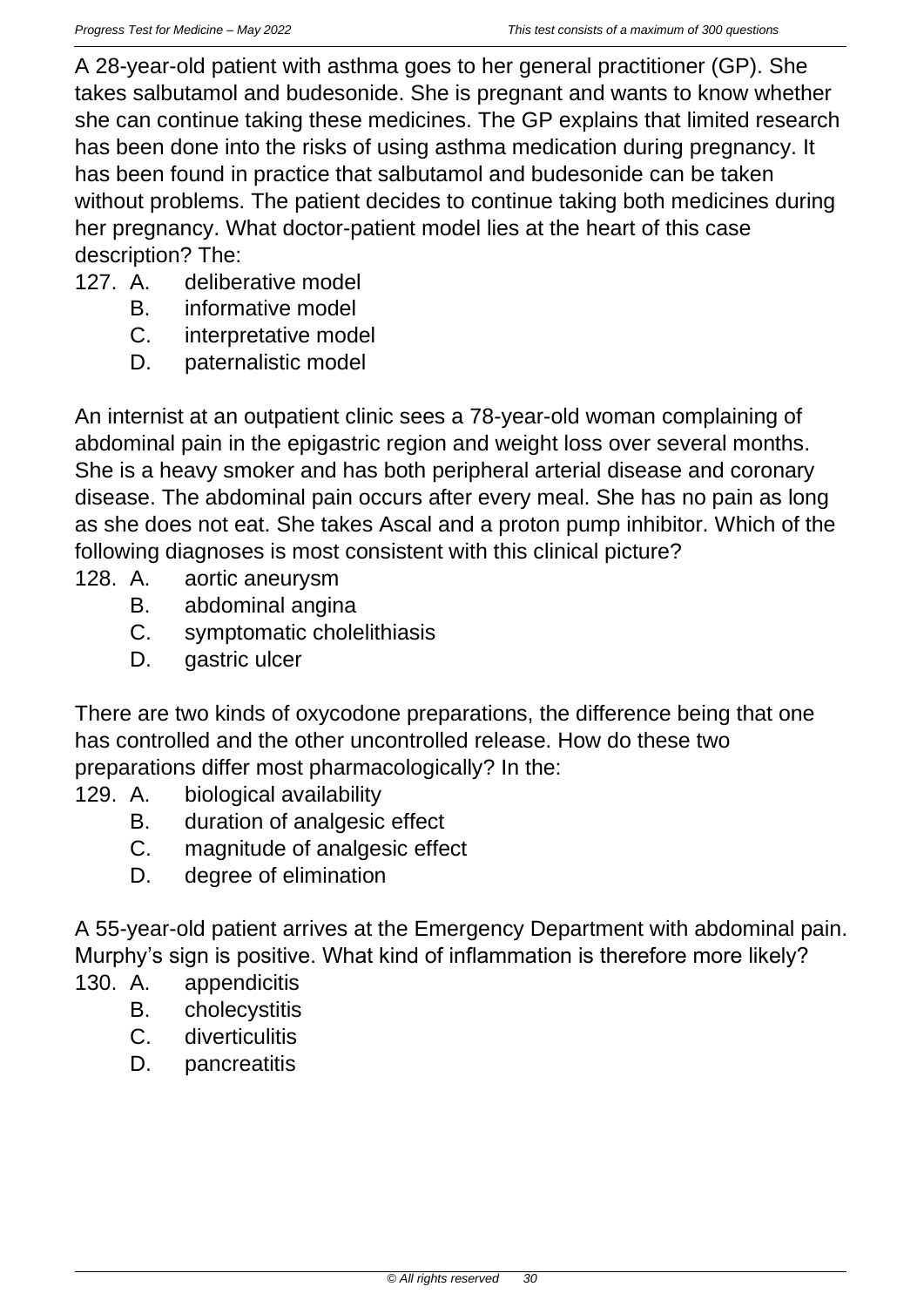A researcher wishes to find out what variations in the human genome are associated with autism spectrum disorder (ASD). For this purpose, he compares the genomes of 10,000 patients with ASD and a control group of 10,000 people without ASD. He carries out statistical tests on 1,000,000 single nucleotide polymorphisms (SNPs) in order to assess whether each SNP is associated with ASD. As he is testing a large number of SNPs, he reduces the significance threshold, which is normally set at 0.05. What effect will this have on the likelihood of false negatives and false positives?

- 131. A. the likelihood of false negatives will be reduced and that of false positives increased
	- B. the likelihood of false negatives will be increased and that of false positives reduced
	- C. the likelihood of both false negatives and false positives will be reduced
	- D. the likelihood of both false negatives and false positives will be increased

A one-year-old girl is brought to the general practitioner (GP) by her parents. She suddenly developed a high fever three days ago, which has meanwhile subsided, but the parents have now discovered a skin rash. Following a physical examination, the GP diagnoses exanthema subitum. What advice should the GP give the parents?

- 132. A. do not take the child to her day care centre
	- B. do not take any additional measures
	- C. avoid contact with pregnant women

A general practioner (GP) examines a patient's knee, which is in 30º flexion. The GP stabilizes the femur with one hand while grasping the proximal tibia and trying to move it in the ventral direction with the other hand. Which anatomical structure is the GP using this technique to test? The:

- 133. A. posterior cruciate ligament
	- B. collateral ligaments
	- C. meniscus
	- D. anterior cruciate ligament

A general practitioner (GP) examines a patient's abdomen. Murphy's sign is positive. What is the most likely diagnosis?

- 134. A. acute appendicitis
	- B. acute cholecystitis
	- C. diverticulitis
	- D. pyelonephritis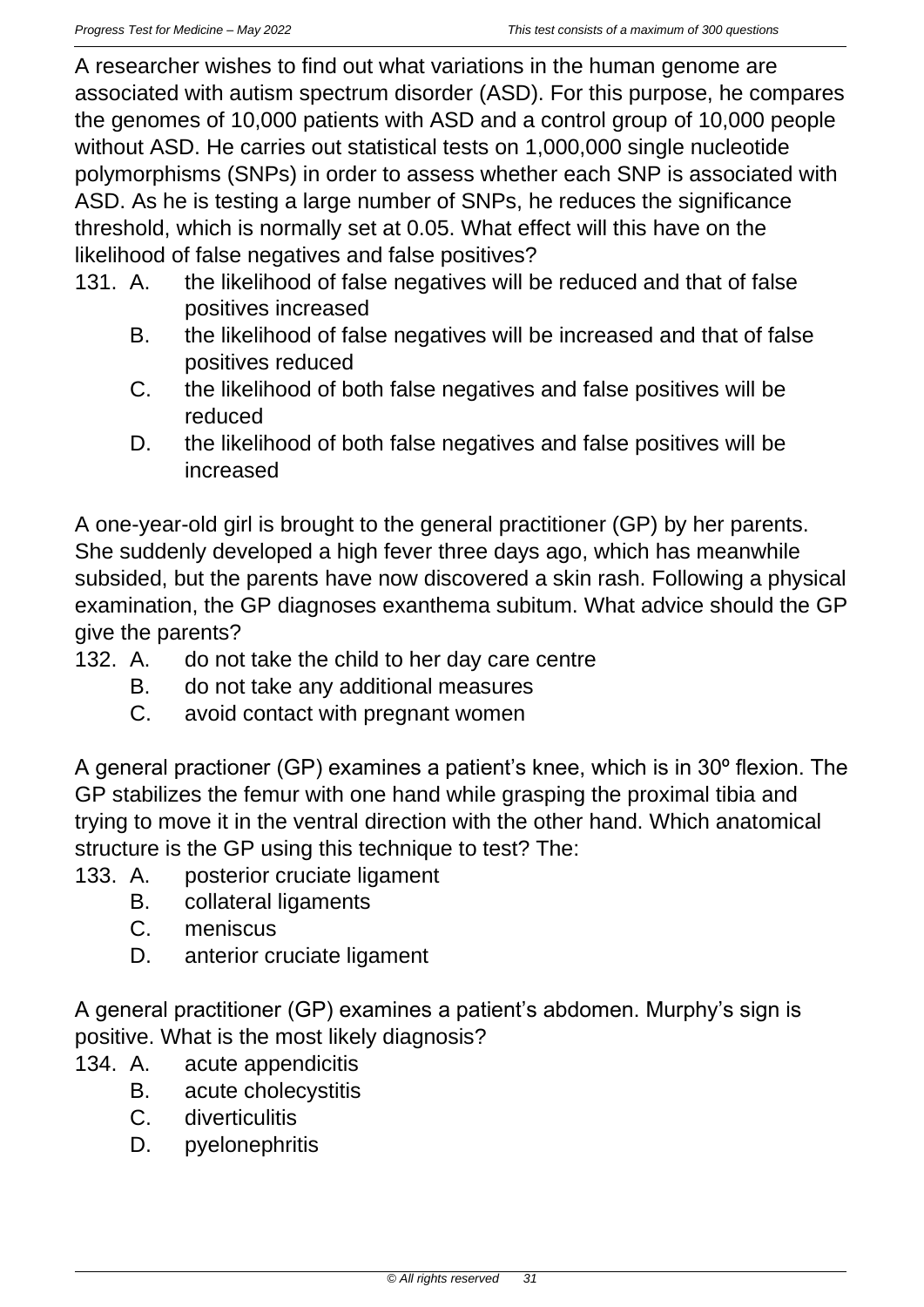A 13-year-old boy goes to the general practitioner (GP) with a lump on his left knee. It is painful mainly at night and has gradually grown over the past two months. On physical examination, the GP feels a hard swelling 3 cm in diameter on the left proximal tibia. Which of the following diagnoses is most consistent with these findings?

135. A. bone tumour

- B. prepatellar bursitis
- C. haematoma
- D. osteochondritis dissecans

A 23-year-old patient takes the non-selective beta-blocker propranolol for tachycardia when she is stressed. What effect does this drug have on the airways?

- 136. A. bronchodilation
	- B. bronchoconstriction

A 48-year-old man has inflammation of the skin and subcutis of his left lower leg with fever. There is irregular circumscribed skin redness at the site. What is the most likely diagnosis in this man's case?

- 137. A. cellulitis
	- B. erysipelas
	- C. necrotizing fasciitis

A four-year-old boy is urgently referred to a paediatrician with high fever and general malaise. Examination reveals a stiff neck. It is decided to carry out a lumbar puncture, as it could be meningitis. Which of the following CSF results would be most consistent with the boy having bacterial meningitis?

- 138. A. increased leukocyte count and increased glucose level
	- B. increased leukocyte count and reduced glucose level
	- C. reduced leukocyte count and increased glucose level
	- D. reduced leukocyte count and reduced glucose level

A child is born to a mother with gestational diabetes, for which she needs insulin. The mother's diabetes is not under control and she often has high blood glucose levels. What is the most likely scenario at birth?

- 139. A. a relatively large child at birth with an increased risk of postpartum hyperglycaemia
	- B. a relatively large child at birth with an increased risk of postpartum hypoglycaemia
	- C. a relatively small child at birth with an increased risk of postpartum hyperglycaemia
	- D. a relatively small child at birth with an increased risk of postpartum hypoglycaemia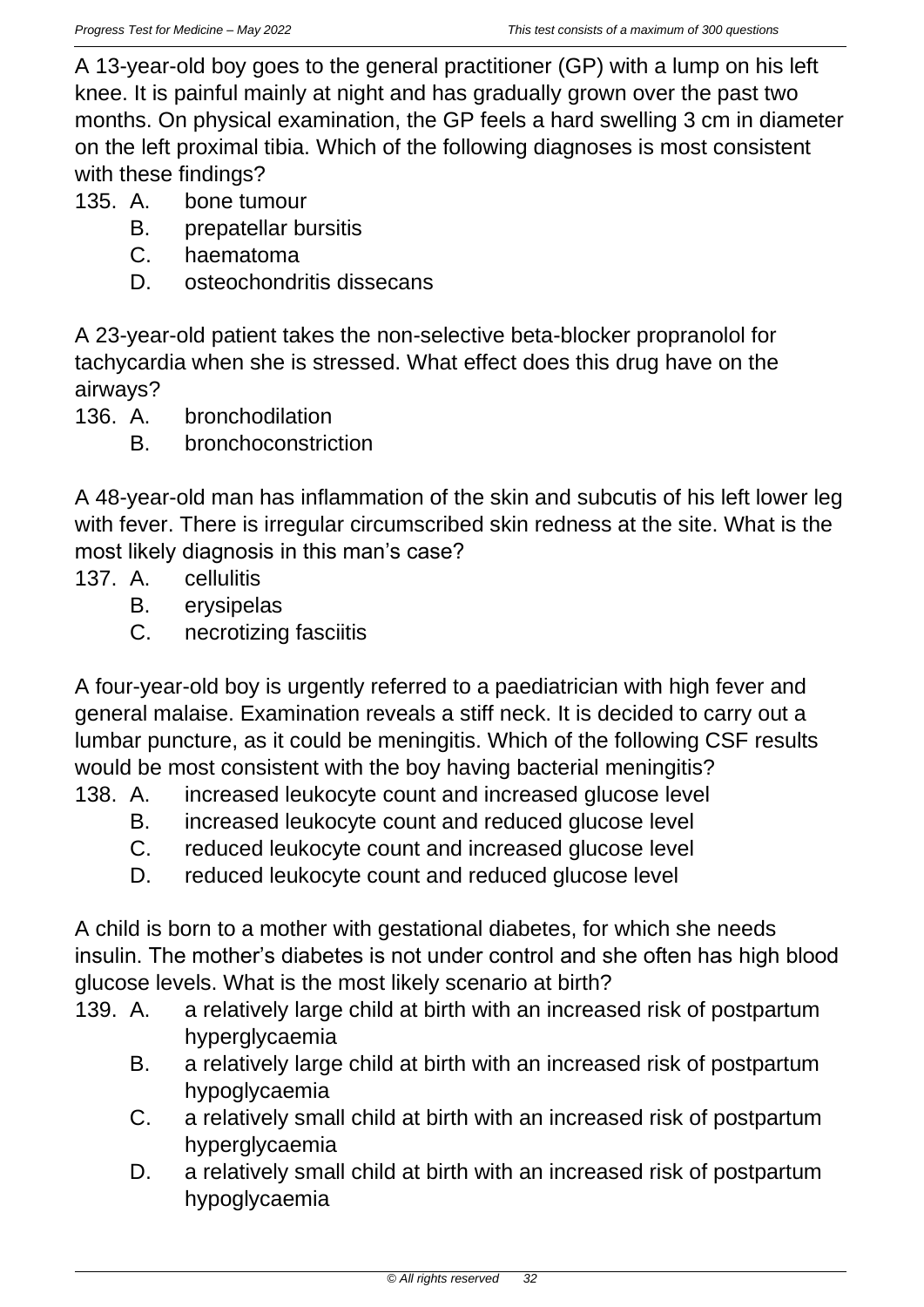A 63-year-old man probably has iron deficiency anaemia. Diagnostic tests are carried out to ascertain the size of the patient's iron reserve. The plasma level of which of the following proteins should be tested?

- 140. A. ferritin
	- B. haem
	- C. haemoglobin
	- D. transferrin

Creatinine is a waste product that is excreted via the urine through the kidneys. Where in the human body is creatinine mainly produced? In the:

- 141. A. liver
	- B. kidneys
	- C. skeletal muscles
	- D. adipose tissue

A married couple attend the general practitioner (GP) office. The husband and wife, both 27 years old, would like to start a family, but have failed to conceive after one year of unprotected sex. Based on the epidemiology, what is the most likely cause?

- 142. A. idiopathic
	- B. ovulation disorders
	- C. severely reduced sperm quality
	- D. disturbances of the interaction between spermatozoa and cervical mucus
	- E. tubal pathology

A 40-year-old woman is referred to an internal medicine outpatient clinic with treatment-resistant hypertension. She takes Hydrochlorothiazide, Lisinopril, and Metoprolol as prescribed. She suffers from muscle weakness, but there is otherwise nothing unusual in the case history. Physical examination reveals the following: blood pressure 170/100 mmHg, heart rate 70 bpm, and BMI 24 kg/m2 with normal female fat distribution. The blood plasma creatinine is 60 micromol/L (<80), sodium 145 mmol/L (135-145), and potassium 2.5 mmol/L (3.5-5.0). A urine dipstick test does not reveal anything abnormal. Which of the following diagnoses is the most likely explanation for this secondary hypertension?

- 143. A. phaeochromocytoma
	- B. hyperthyroidism
	- C. renal arterial stenosis
	- D. primary hyperaldosteronism
	- E. Cushing's syndrome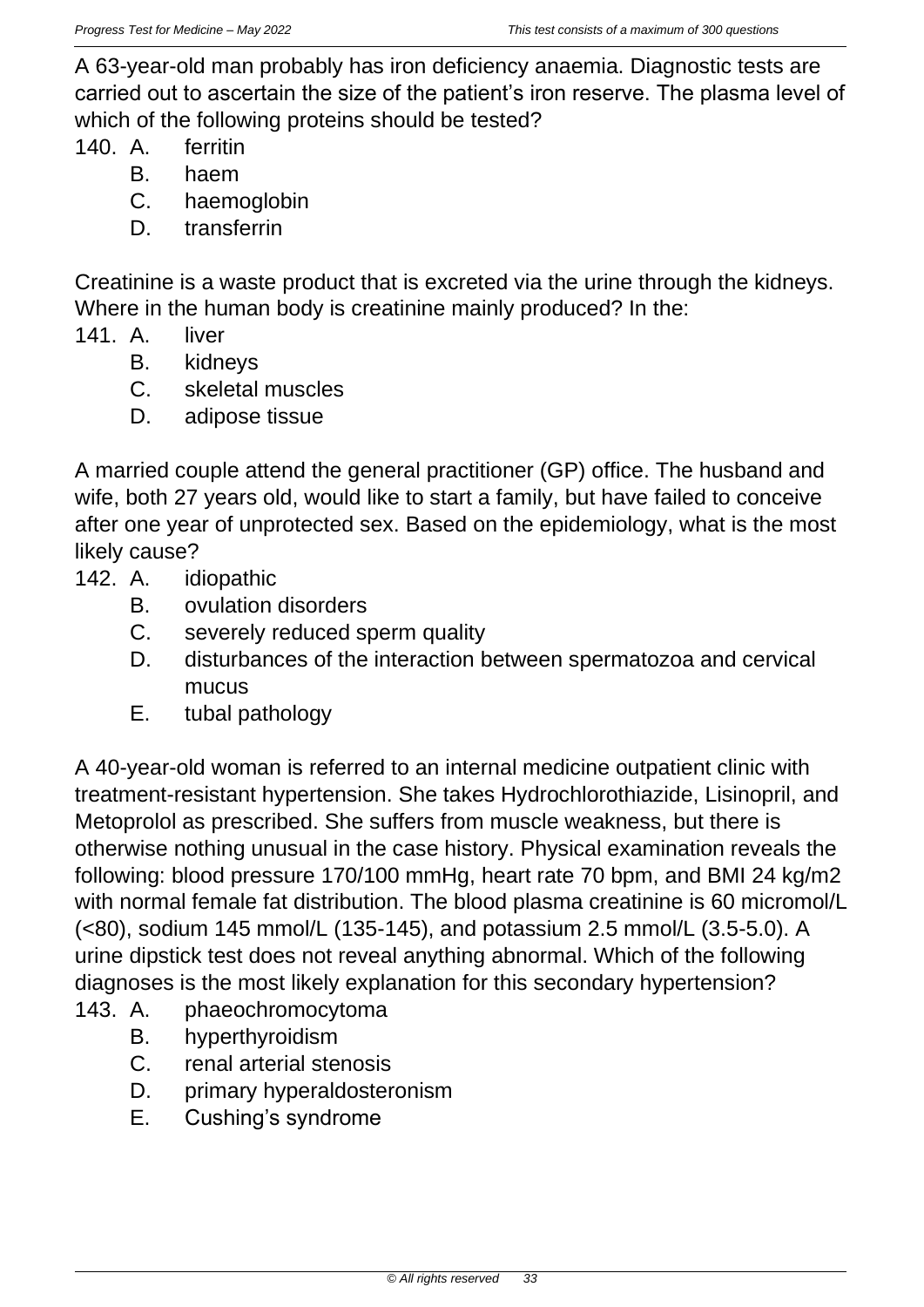A 35-year-old man is referred to an internal medicine outpatient clinic because a hereditary metabolic disorder has been found in his family, namely familial hypercholesterolaemia (FH). Which of the following findings from physical examination is most consistent with FH?

- 144. A. necrobiosis lipoidica on the lower legs
	- B. pigmentations on the buccal mucosa
	- C. splinter haemorrhages under the fingernails
	- D. xanthomata on the Achilles tendons

A 59-year-old man has epilepsy and hypertension, both of which are under control with medication. He consults his general practitioner (GP) for an acuteonset, rapidly progressive, symmetrical, patchy red skin rash on his trunk and extremities. What is the most likely cause of the skin eruption?

- 145. A. erythema multiforme
	- B. drug-induced exanthema
	- C. urticaria
	- D. viral rash

A 28-year-old woman goes to her general practitioner (GP) complaining of fever. She drinks three units of alcohol a day and uses intravenous heroin. On physical examination, the GP finds a moderately ill, unkempt woman with poor teeth. Her temperature is 38.8ºC and heart rate 110 bpm (normal range 80-100 bpm). A new, holosystolic heart sound is audible, grade II/VI at the cardiac apex. Painless, red, maculopapular lesions are visible on the palms of the hands and soles of the feet. Which of the following diagnoses is most likely?

- 146. A. bacterial endocarditis
	- B. disseminated gonorrhoea
	- C. meningococcal infection

A 52-year-old man undergoes sigmoid resection for a poorly differentiated adenocarcinoma. The pathologist's report indicates that the tumour is growing into but not beyond the muscular layer. What T stage of the tumour-nodemetastasis (TNM) classification is this tumour categorized as?

- 147. A. T1
	- B. T2
	- C. T3
	- D. T4

Patients with postprimary pulmonary tuberculosis are often more infectious than patients with primary tuberculosis. What abnormality on a chest X-ray is most consistent with postprimary pulmonary tuberculosis?

- 148. A. flattening of the diaphragm
	- B. cavitation
	- C. increased pulmonary vascular markings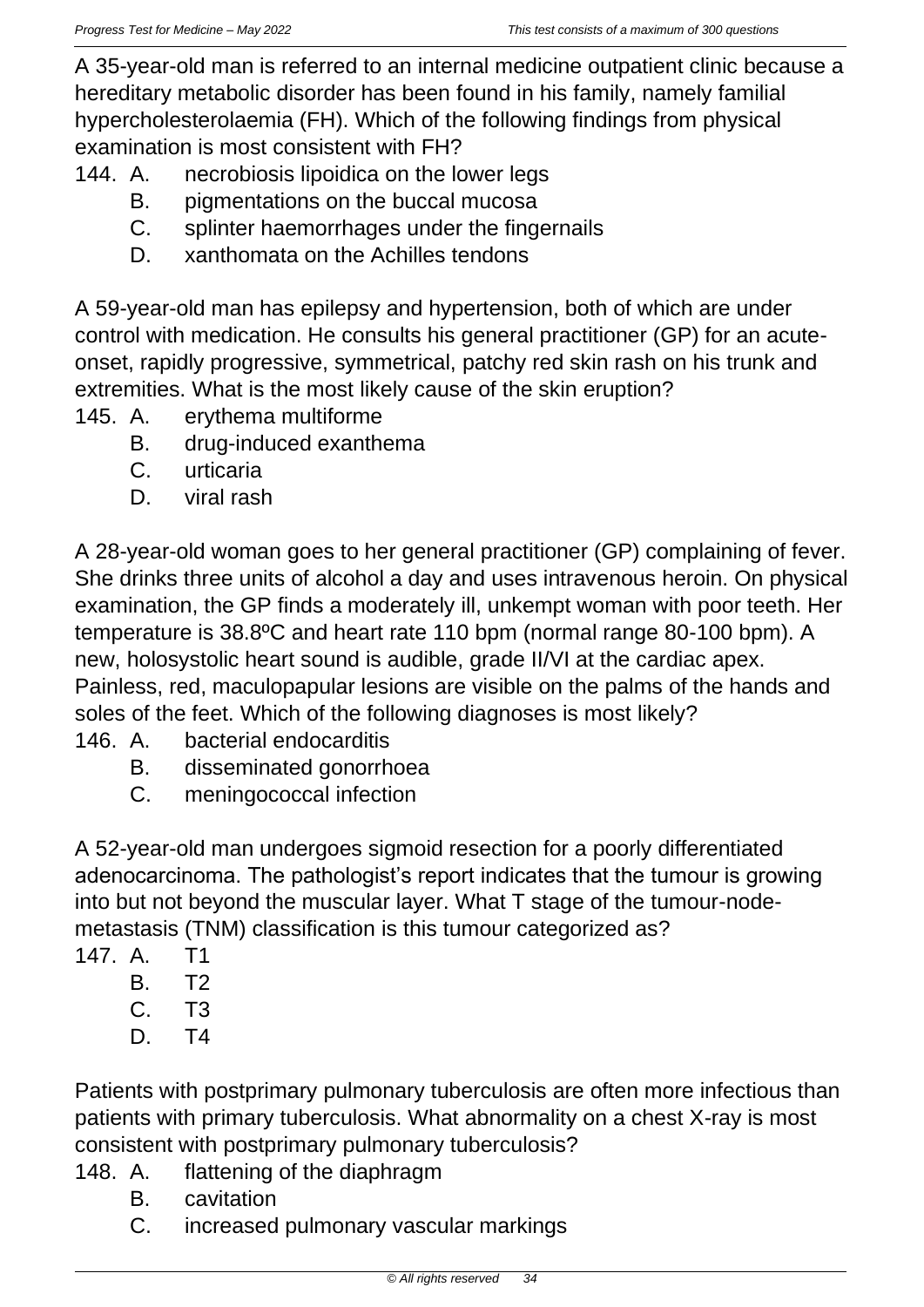Bladder biopsies are taken from a 70-year-old woman with strong urge to void, frequent urination, and microscopic haematuria. At the outpatient clinic, some flat red fields are seen in the bladder and a urine cytology test suggests a malignancy. A CT urogram does not show anything unusual. What is the most likely pathological-anatomical diagnosis from the bladder biopsies?

149. A. carcinoma in situ

- B. chronic cystitis
- C. interstitial cystitis
- D. muscle-invasive bladder cancer

Axial spondyloarthritis (ankylosing spondylitis) causes inflammations in various joints. In what joints do these inflammations usually manifest first? The:

- 150. A. atlanto-axial joint
	- B. facet joints
	- C. hip joints
	- D. sacroiliac joints

A 65-year-old man goes to his general practitioner (GP) for his six-monthly check-up. He has a history of type 2 diabetes, hypertension, and obesity. Physical examination reveals a BMI of 32 kg/m2 and blood pressure of 150/90 mmHg. Lab tests show eGFR 55 ml/min/1.73 m2 (normal range >90 ml/min/1.73 m2), HbA1c 58 mmol/ml (normal range <53 mmol/ml) and albumin:creatinine ratio 33 mg/mmol (normal range <3 mg/mmol). In this patient's case, what is the most important factor in the GP's decision to refer this kidney function impairment to a specialist? The:

- 151. A. albumin:creatinine ratio
	- B. blood pressure
	- C. weight
	- D. HbA1c

A 59-year-old woman is admitted to a surgical ward with distended abdomen, vomiting, and cramping abdominal pain. The resident suspects an obstruction in the small intestine. It is unclear from the history-taking, physical examination, and lab tests what has caused the obstruction. What is the next step in diagnostic testing to ascertain the cause?

- 152. A. abdominal X-ray
	- B. CT scan
	- C. small bowel follow-through
	- D. abdominal ultrasound scan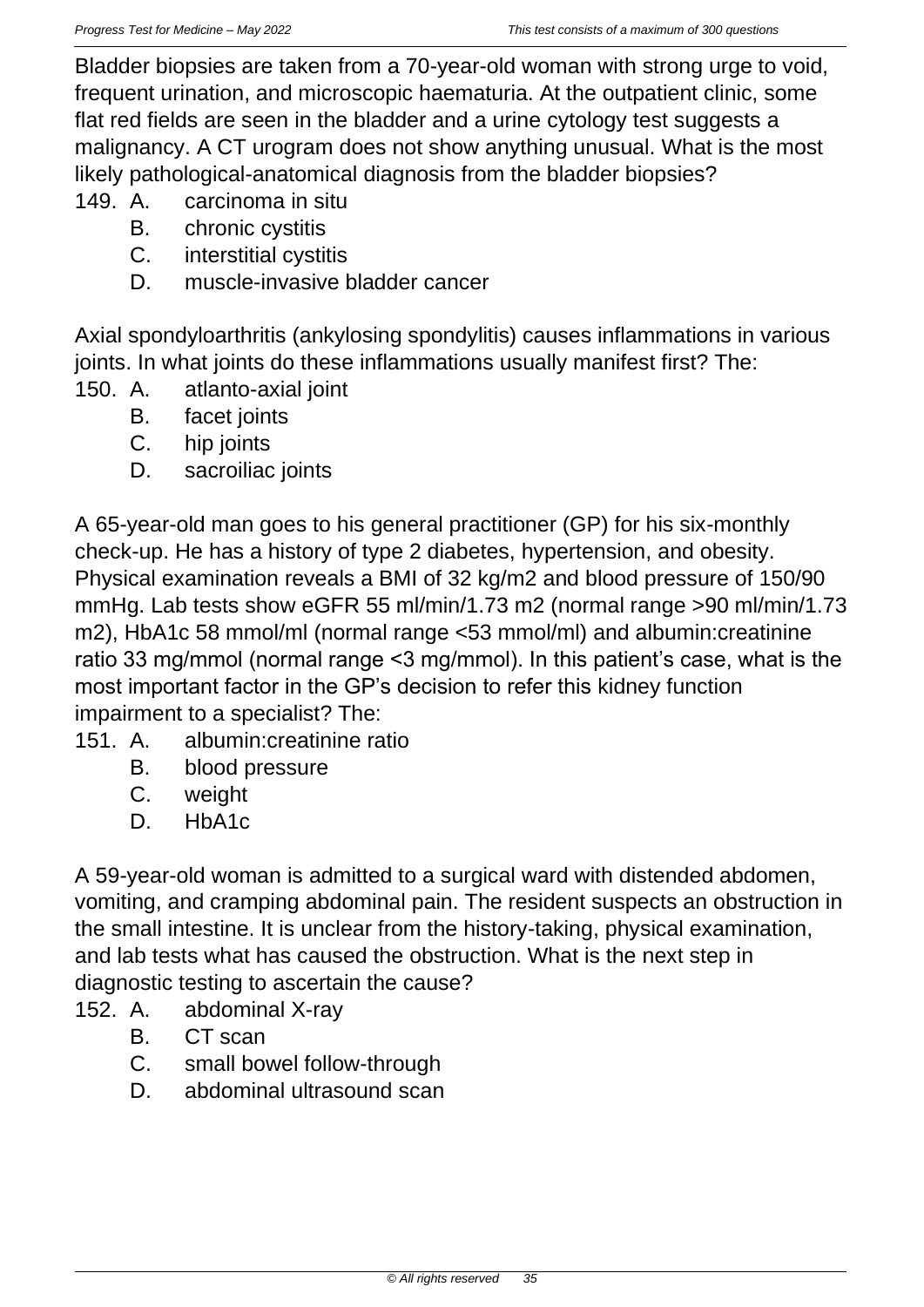An 82-year-old woman presents to the general practitioner (GP) with stable angina pectoris. She is already taking acetylsalicylic acid and nitroglycerin to treat the attacks. She has approximately four bouts of chest pain a week. Based on the exercise ECG that she has had done elsewhere, the GP concludes that there is a substantial likelihood of stenotic coronary arteries. Her blood pressure is 131/84 mmHg and heart rate 55 bpm. What is the drug of choice as maintenance treatment for angina pectoris?

- 153. A. diltiazem
	- B. isosorbide mononitrate
	- C. metoprolol
	- D. nifedipine

A general practitioner (GP) pays a visit to a 65-year-old woman who has increasingly been suffering from involuntary eye closure and diplopia for several weeks. She says that the symptoms become worse over the day or as she becomes more tired. Physical examination reveals varying asymmetrical ptosis and double images in both eyes, which are aggravated by exertion. Further neurological tests do not reveal any abnormalities. Based on this information, what is the most likely diagnosis?

- 154. A. botulism
	- B. myasthenia gravis
	- C. Horner's syndrome
	- D. Lambert-Eaton syndrome

A resident performs a physical examination on a patient with a proven Clostridium difficile infection. What precautions does the resident need to take to avoid spreading the infection?

- 155. A. contact isolation and disinfecting the hands with alcohol
	- B. contact isolation and washing the hands with soap and water
	- C. droplet isolation and disinfecting the hands with alcohol
	- D. droplet isolation and washing the hands with soap and water

A general practitioner (GP) diagnoses a 74-year-old man with incipient dementia. The patient has a driving licence and still drives every week. The GP should now definitely:

- 156. A. confiscate the driving licence
	- B. report to the CBR
	- C. refer the patient to a neurologist or geriatrician for a CBR test
	- D. tell the patient that he should report the diagnosis of dementia to the CBR himself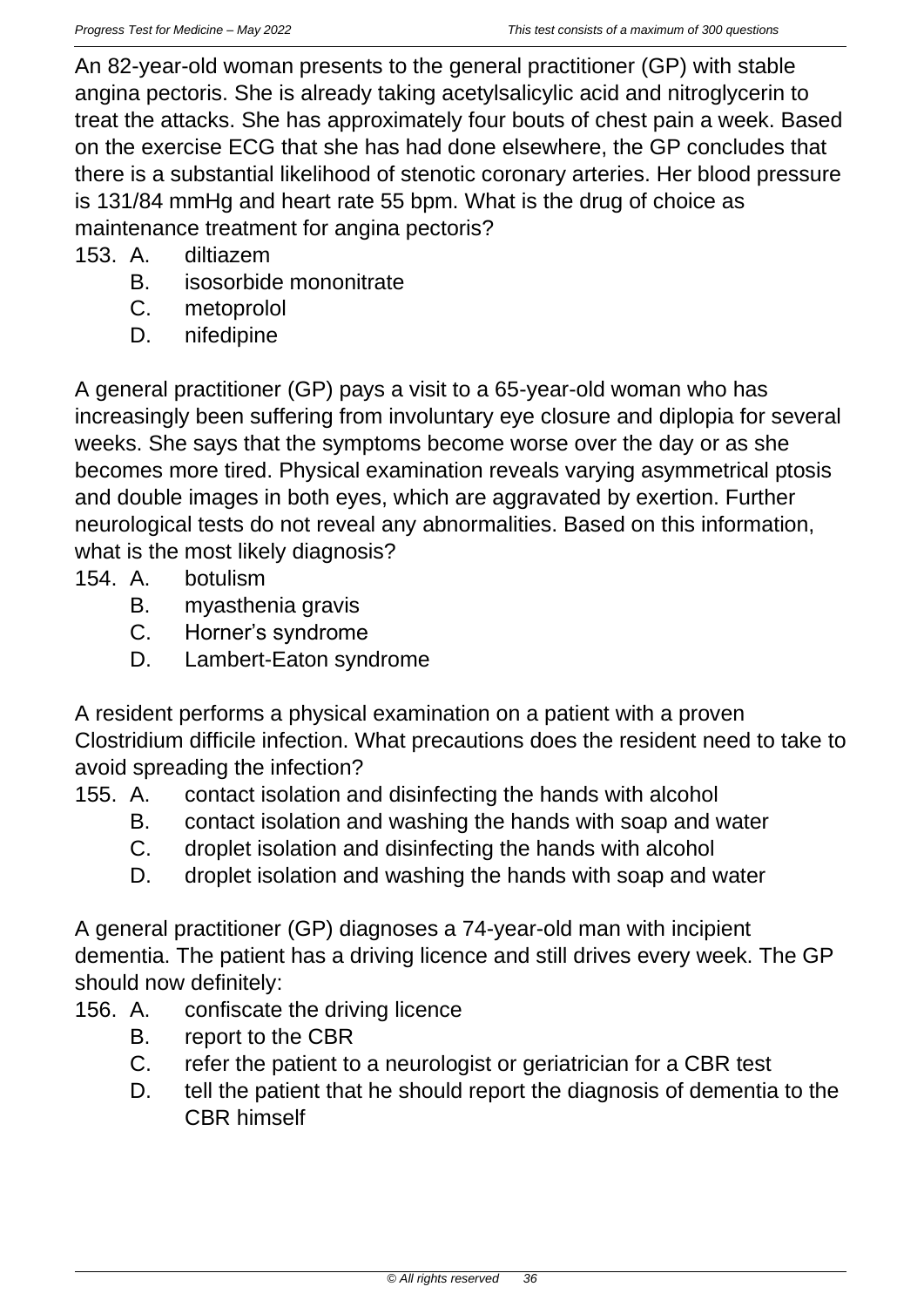A general practitioner (GP) carries out a physical examination on a 51-year-old woman who has come to his surgery complaining of a cough. The GP does not find anything unusual from inspection and percussion. Auscultation reveals bilateral vesicular breath sounds with expiratory wheezing. Based on the physical examination, which of the following diagnoses is most likely?

157. A. asthma

- B. lung cancer
- C. pneumonia
- D. pneumothorax

The effect of the 'Koebner phenomenon' is that a skin disease can be brought on by skin damage (e.g. scratching) – a familiar phenomenon in various dermatological disorders. Of which of the following skin diseases is this phenomenon particularly characteristic?

- 158. A. constitutional eczema
	- B. erythema nodosum
	- C. actinic keratosis
	- D. psoriasis vulgaris

A lumbar puncture is performed to obtain cerebrospinal fluid (CSF). Bacterial meningitis can cause an increase in the CSF granulocyte count. What is the most likely origin of these mature granulocytes?

- 159. A. the blood circulation
	- B. the grey matter of the spinal cord
	- C. the white matter of the spinal cord
	- D. a cell population always present in the CSF

An 83-year-old woman has been diagnosed with sarcopenia. In order to reduce the sarcopenia, a geriatrician initiates multidisciplinary treatment to work on the woman's fitness, muscle strength, and nutritional status. What are the most important nutrients that this patient needs in order to treat the sarcopenia?

- 160. A. proteins
	- B. carbohydrates
	- C. fats
	- D. vitamins and minerals

A 25-year-old woman has been diagnosed with irritable bowel syndrome (IBS). Her general practitioner (GP) explains to her how the FODMAP diet can help to reduce her IBS symptoms. FODMAP stands for a collection of fermentable oligosaccharides, disaccharides, monosaccharides, and polyols. A reduction in which of the following nutrients is compatible with the FODMAP diet?

- 161. A. gluten
	- B. lactose
	- C. polyunsaturated fatty acids
	- D. fibre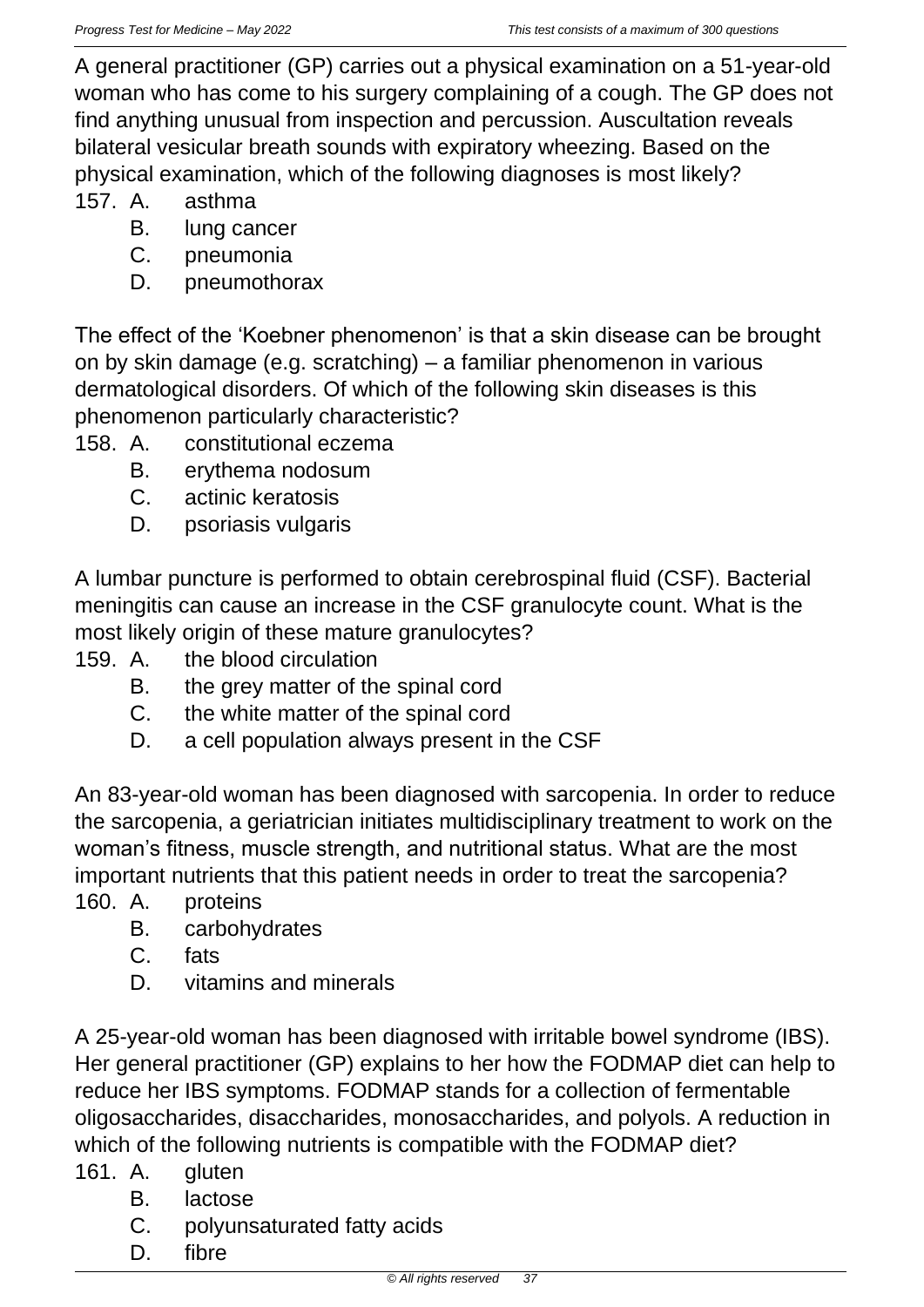Patients with idiopathic Parkinson's disease experience a sleep disorder prior to the first motor symptoms in approximately 30% of cases. Which sleep disorder?

- 162. A. nocturnal hallucinations
	- B. narcolepsy
	- C. REM sleep behaviour disorder
	- D. sleep apnoea syndrome

A Western diet contains approximately 1 gram of calcium per day (25 mmol), of which approximately 5 mmol is absorbed through active and passive calcium reabsorption and approximately 20 mmol is excreted in the faeces. What substance is mainly responsible for active calcium reabsorption in the duodenum?

- 163. A. calcitonin
	- B. fibroblast growth factor 23 (FGF23)
	- C. parathyroid hormone (PTH)
	- D. 1,25(OH)2 vitamin D

A 27-year-old man goes to a hepatogastroenterologist complaining of persistent lower abdominal pain. He now has bloody diarrhoea as well. He has lost five kilograms over the past few months. There is tenderness in the lower left abdominal region in particular. The gastroenterohepatologist thinks it could be chronic intestinal inflammation. What test should be carried out to confirm the diagnosis?

- 164. A. colonoscopy
	- B. abdominal CT scan
	- C. abdominal MRI scan
	- D. video capsule endoscopy of the small intestine

A 60-year-old man with a non-functioning pituitary tumour undergoes neurological examination. The growth is now so large that the patient suffers from loss of visual field. What fields of vision will most likely be affected in this patient's case?

- 165. A. both nasal fields of vision
	- B. both temporal fields of vision
	- C. the nasal field of vision of the left eye and the temporal field of vision of the right eve
	- D. the nasal field of vision of the right eye and the temporal field of vision of the left eye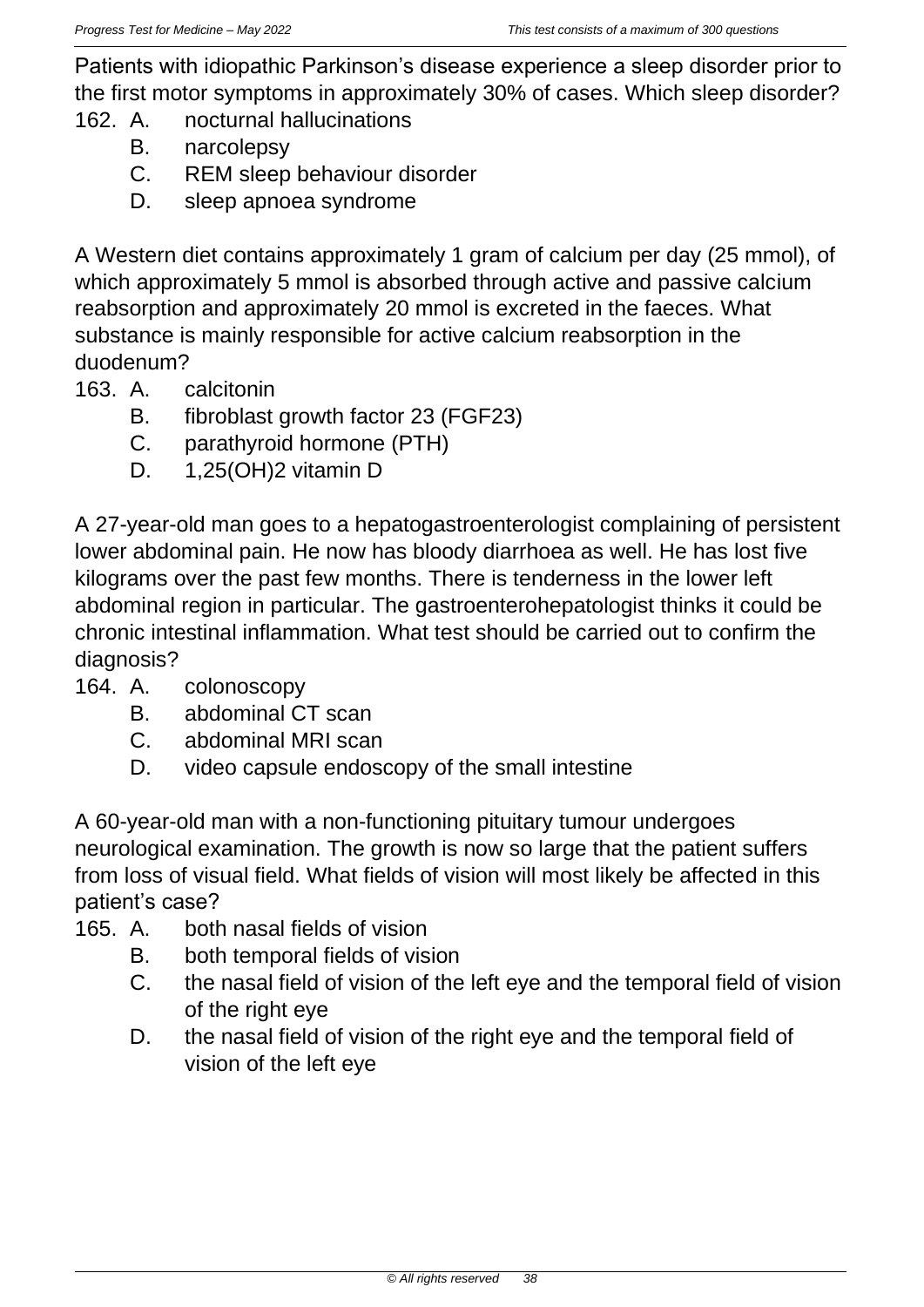A physician auscultates the lungs of a 36-year-old woman who is short of breath and finds a bronchial obstruction. What is the best description of the length of the audible inspiratory and expiratory breath sounds?

- 166. A. the audible inspiration lasts two to three times as long as the audible expiration
	- B. the audible inspiration lasts as long as the audible expiration
	- C. the audible expiration is longer than the inspiration

The autonomic nervous system contains presynaptic and postsynaptic neurons. Where are the cell bodies of the presynaptic sympathetic neurons located? In the:

- 167. A. medulla oblongata
	- B. mesencephalon
	- C. pons
	- D. spinal cord

The shoulder muscles are supplied with blood via the subclavian artery. From which of the following structures does the left subclavian artery usually arise? The:

- 168. A. axillary artery
	- B. common carotid artery
	- C. aortic arch
	- D. brachiocephalic trunk

An American psychologist developed EMDR (eye movement desensitization and reprocessing) therapy more than 25 years ago. For which of the following 28-year-old patients is EMDR particularly indicated?

- 169. A. a blogger who does not want to appear in public, as she is incapacitated by the perception that her nose is too big
	- B. a computer technician with mysophobia who washes his hands a hundred times a day
	- C. a teacher with anxiety and sleep disorders that began after a house fire
	- D. a restaurant owner with multiple addiction to tobacco, alcohol, and cannabis

A gynaecologist carries out a transvaginal ultrasound scan on a pregnant woman at six weeks of amenorrhoea, but does not find any intrauterine pregnancy (IUP). To rule out an ectopic pregnancy (EP) he decides to test the beta-hCG twice with a 48-hour interval. What will the rise in this hormone level be in an IUP, compared with an EP? In the case of an EP the rise:

- 170. A. will be smaller than in the case of an IUP
	- B. will be larger than in the case of an IUP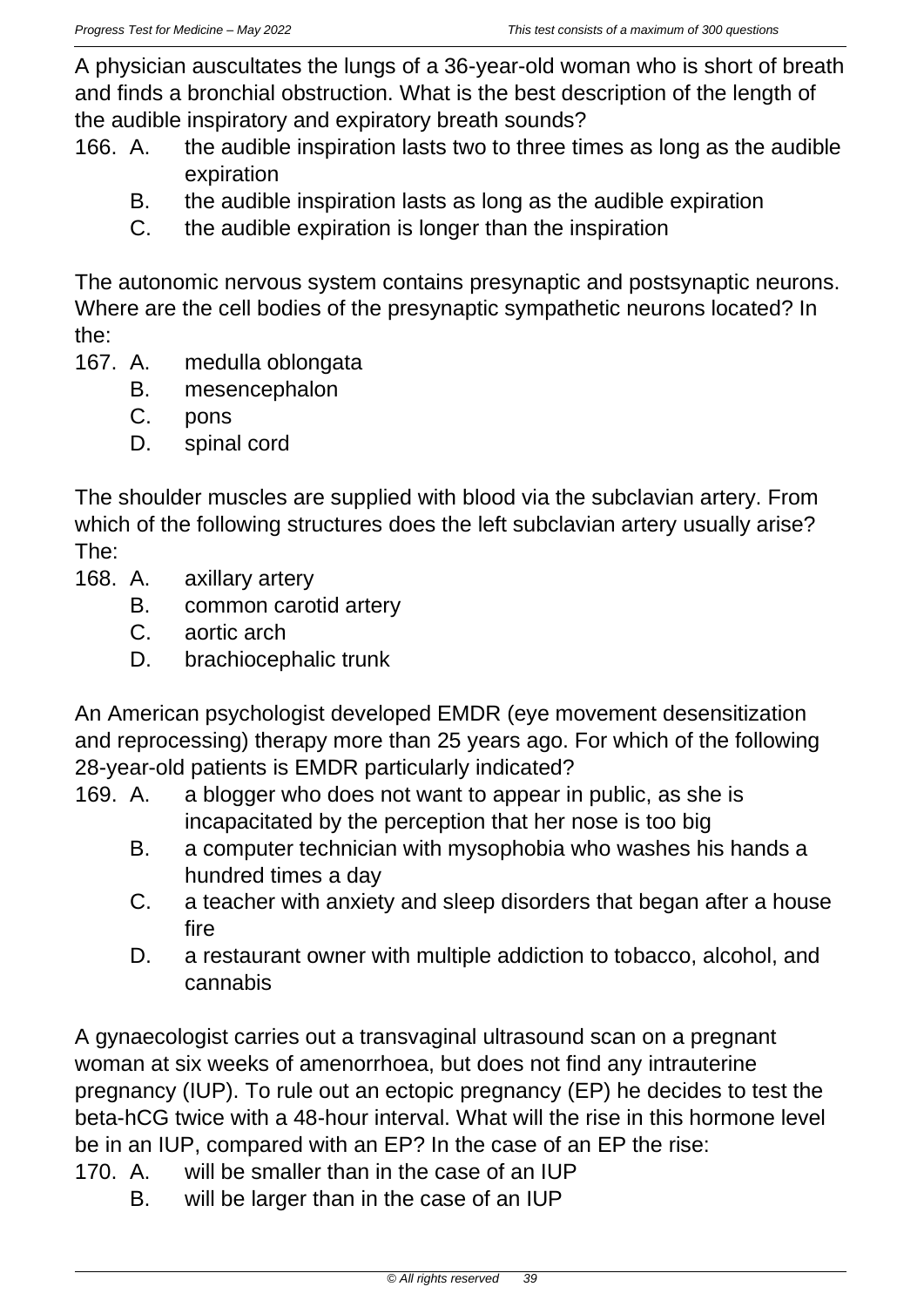A 35-year-old man was hit by a car yesterday. The bumper caught his lower leg, causing a lower leg fracture. He now has unbearable pain in the leg and foot, with diminished sensation and a cold foot. Which of the following explanations for his clinical picture is most likely?

- 171. A. compartment syndrome
	- B. pressure necrosis
	- C. dystrophy
	- D. deep vein thrombosis

A 75-year-old woman goes to her general practitioner (GP) complaining of general malaise and poor appetite. Her shoulders are painful and stiff, making it impossible for her to raise her arms. She has been taking simvastatin every day for primary hypercholesterolaemia since she was 63. Physical examination reveals that abduction of both shoulders is restricted and she uses her arms for support when standing up from a seated position. Lab tests show a sedimentation rate (BSE) of 90 mm/hour (normal range in women >50 years <30 mm/hour) and creatine phosphokinase (CPK) of 65 U/L (normal range <145 U/L). What is the most likely diagnosis?

- 172. A. bilateral adhesive capsulitis (frozen shoulder)
	- B. polyarthritis
	- C. polymyalgia rheumatica
	- D. statin-induced myopathy

A 57-year-old man has had treatment-resistant hypertension for many years. A diagnosis of hypertension due to primary hyperaldosteronism caused by an adrenal adenoma is considered. At what point can this diagnosis be ruled out, based on the aldosterone:renin ratio? If the aldosterone:renin ratio is:

- 173. A. elevated
	- B. normal
	- C. reduced

A 32-year-old man has a lateral dermatofibrosarcoma protuberans on the thorax. The greatest threat to his health is caused by the likelihood of:

- 174. A. local progression
	- B. lung metastases
	- C. axillary lymph node metastases

Which kidney is most cranial? The:

- 175. A. left kidney
	- B. right kidney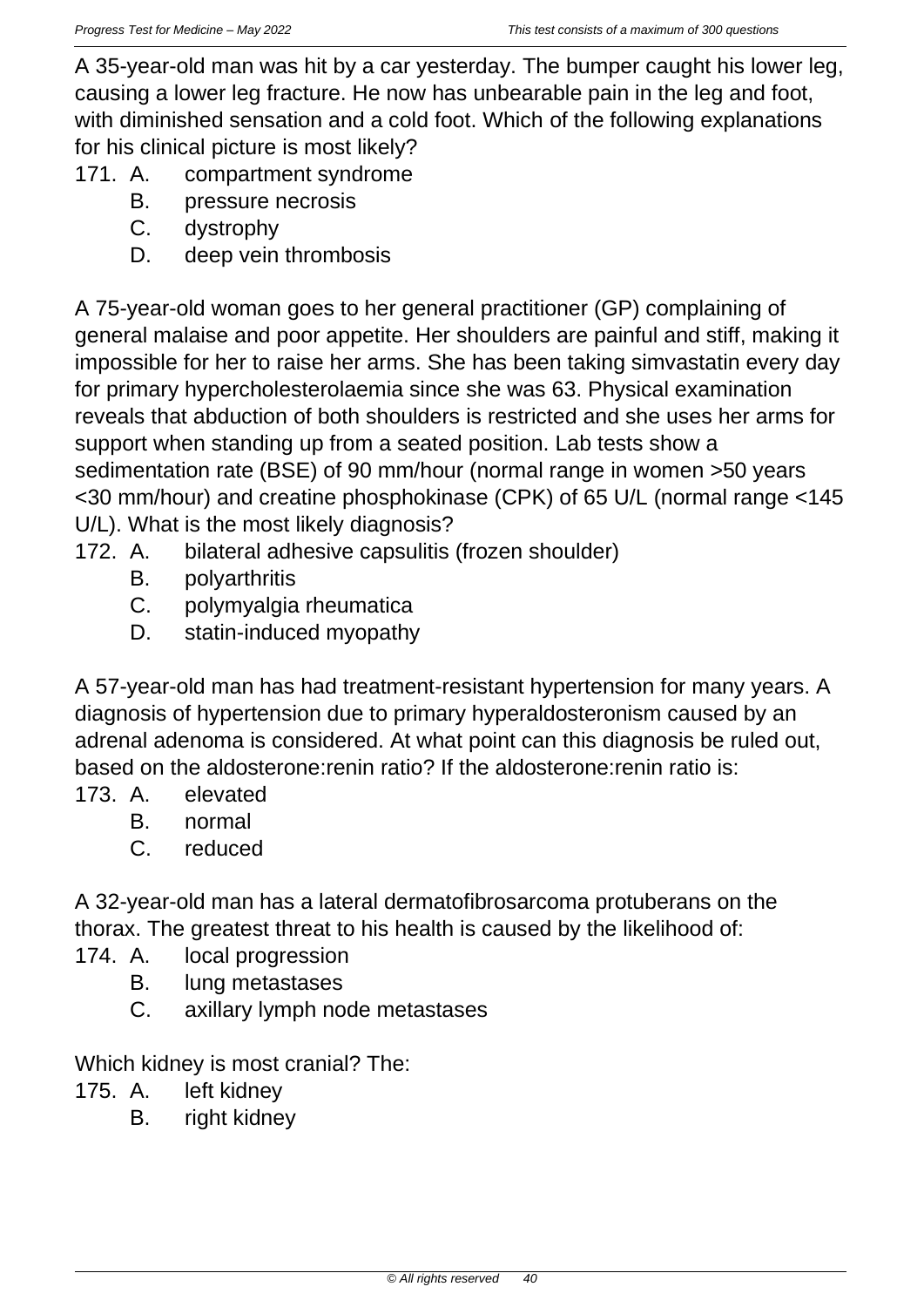A 36-year-old man has been suffering from a painful, red, fluctuating swelling high on his back for several days. He goes to his general practitioner (GP). What is the most appropriate next step?

- 176. A. diagnostic needle aspiration
	- B. ultrasound scan
	- C. lab tests
	- D. generous incision

A 53-year-old woman undergoes total thyroidectomy for papillary thyroid cancer that has been confirmed cytologically. A few hours after the operation she develops muscle cramps in her legs and tingling in her fingertips and around the mouth. What is the most likely cause of these symptoms?

- 177. A. hypoperfusion of the parathyroid glands
	- B. inferior recurrent nerve injury
	- C. superior recurrent nerve injury
	- D. postoperative bleeding at the surgical site

A 50-year-old man goes to his general practitioner (GP) complaining of bright red anal bleeding with no other symptoms. A physical examination is carried out. What should it definitely include, in addition to abdominal palpation?

- 178. A. auscultation of the abdomen and percussion of the liver and spleen
	- B. auscultation of the abdomen and inspection of the anus
	- C. inspection and percussion of the abdomen and inspection of the anus
	- D. inspection of the anus and a digital rectal examination

A 43-year-old man presents at the general practitioner (GP) office. He says he has been feeling depressed for quite some time. He increasingly feels indifferent, even towards his hobby, which used to be his main interest in life until recently. What conclusion from the mental state examination as regards mood state is most consistent with this case description?

- 179. A. anxiety
	- B. anhedonia
	- C. apathy
	- D. dysphoria

The structure of the body varies, depending on physique. Where is the largest energy reserve (expressed in kJ) in a healthy, normally proportioned adolescent? In the:

180. A. liver cells

- B. muscle cells
- C. fat cells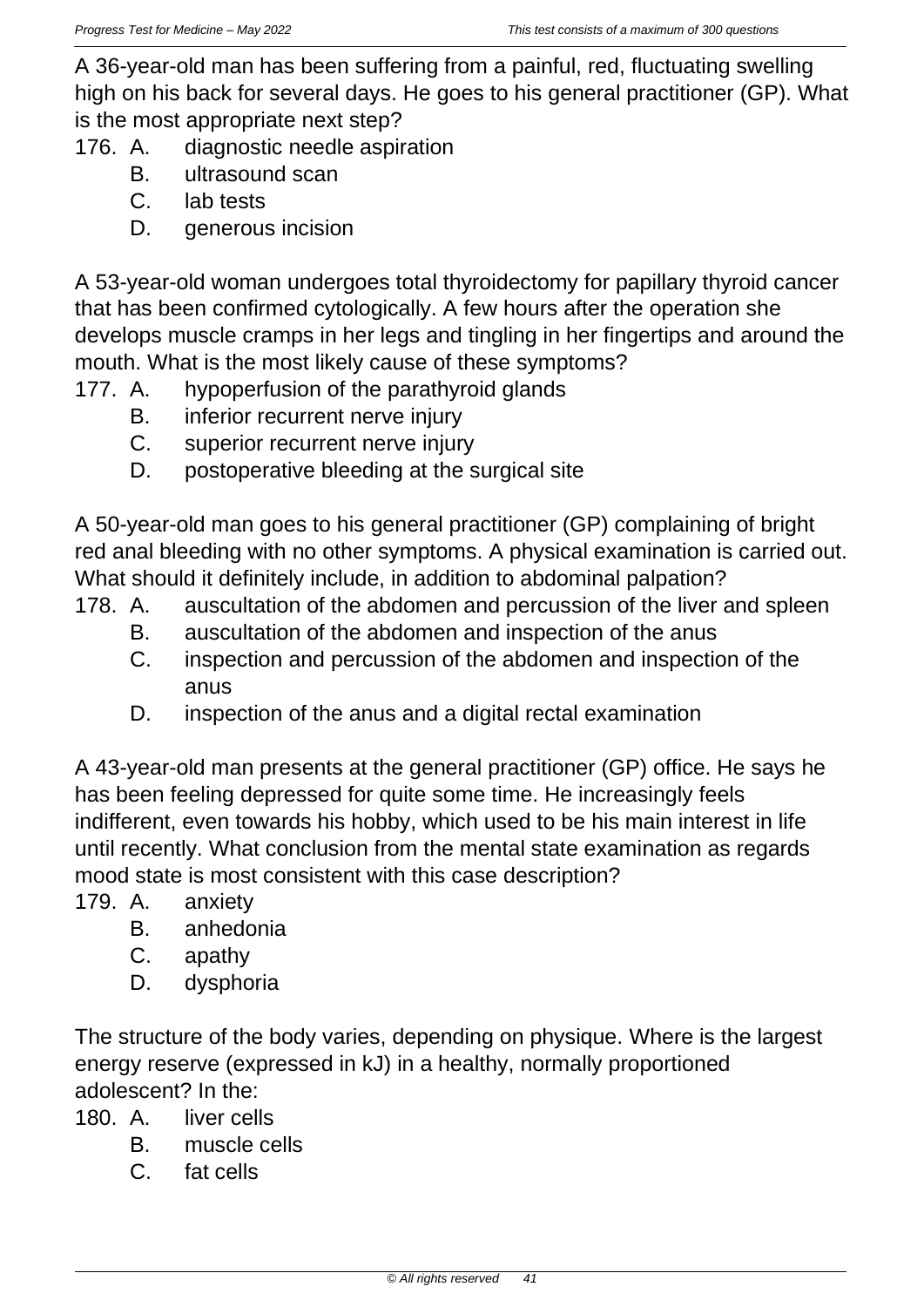A 43-year-old woman was recently admitted to a psychiatric hospital with manic psychosis under a crisis management measure. On her discharge, a care authorization was obtained and she signed a declaration of prior consent (*zelfbindingsverklaring*), stating that she will take her medication as prescribed and attend the outpatient clinic for a check-up every two weeks. During a visit to the clinic, the psychiatrist notices a patch on her right arm that looks suspiciously like a melanoma and advises her to report to her general practitioner (GP) immediately. The patient refuses to do so, saying that she's had enough of doctors. How should the psychiatrist resolve this situation?

- 181. A. the psychiatrist should apply to a court to extend the conditions of the care authorization and the declaration of prior consent
	- B. the psychiatrist should check the patient's legal capacity/ incapacity regarding the problem with the skin patch
	- C. the psychiatrist should issue a new crisis management measure

Blood is collected in a heparin gel tube. After centrifuging, a yellow fluid appears above the gel barrier. What is the name of this fluid?

- 182. A. plasma
	- B. serum

A 78-year-old woman has pain in her left leg when walking. It clears up when she sits down. The differential diagnosis includes a vascular problem. Physical examination reveals trophic disorders of the skin of the left lower leg. The skin colour is normal. No murmurs are audible in the iliac fossa or groin. Palpation of the posterior tibial artery and the dorsalis pedis artery reveals weakened pulses. The physician concludes that the cause is vascular. What is the most likely diagnosis?

- 183. A. acute arterial ischaemia
	- B. intermittent arterial claudication
	- C. chronic intermittent venous claudication
	- D. deep-vein thrombosis

A 78-year-old man had shingles six months ago. He now presents to the general practitioner (GP) complaining of chest pain consistent with postherpetic neuralgia. The shingles was on the thorax: the man was in severe pain at the time, and the rash was extensive. He was treated with analgesics. In addition to the severe acute pain and extensive rash, what was a risk factor for postherpetic neuralgia in this patient's case?

- 184. A. the site on the thorax
	- B. his sex (male)
	- C. his age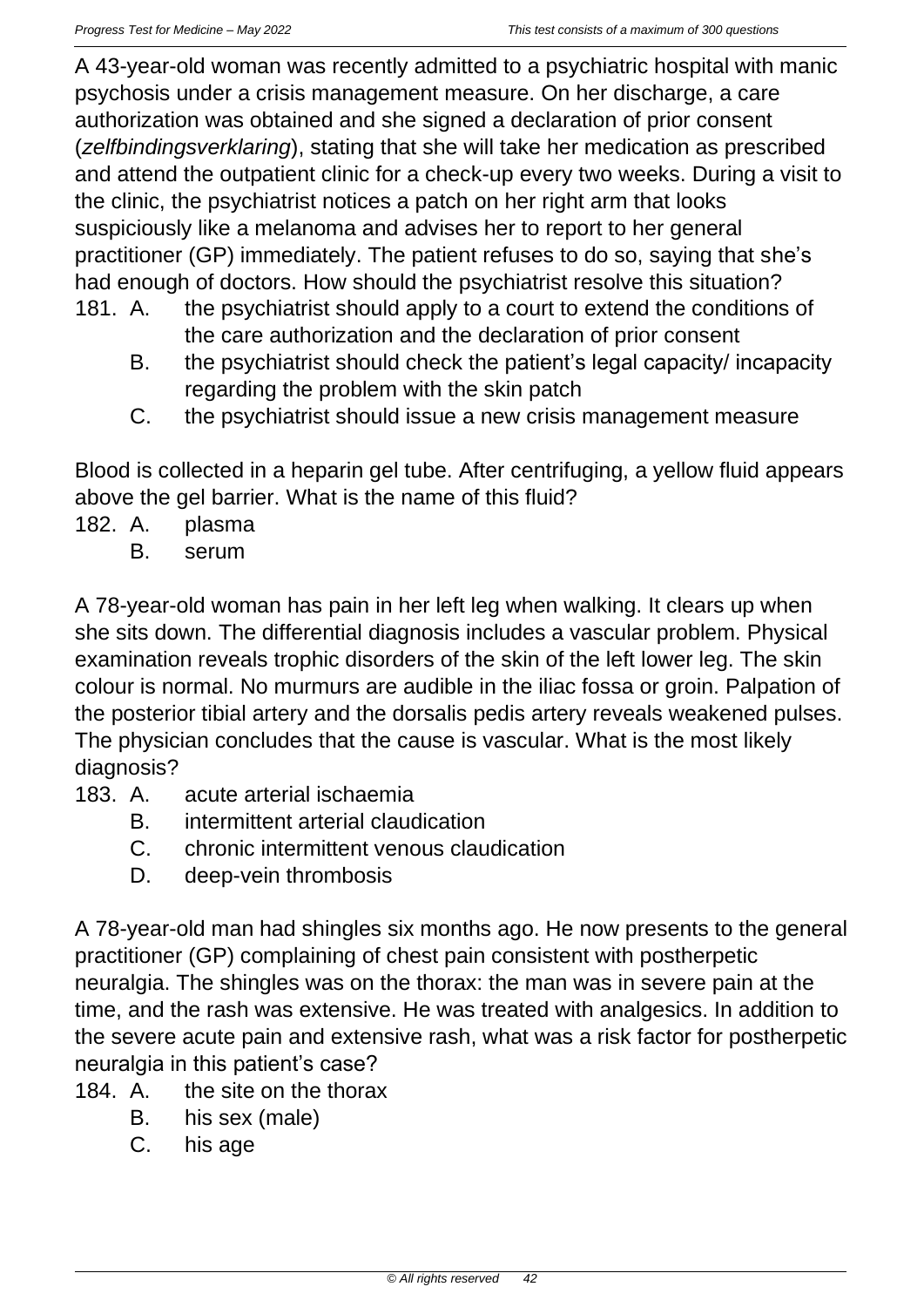Patients with osteoporosis are often prescribed bisphosphonates. What is the mechanism of action of bisphosphonates? They:

- 185. A. inhibit the osteoblasts
	- B. inhibit the osteoclasts
	- C. stimulate the osteoblasts
	- D. stimulate the osteoclasts

A 75-year-old man with bladder cancer is admitted to hospital during the daytime for intravenous antibiotic treatment for urosepsis. That night, the nurse telephones to say that he is dressed in his room, wants to go to work, and has pulled out his intravenous line. He refuses to accept that his actions are wrong and responds angrily. The nurse would like the patient to calm down so that she can reinsert the intravenous line and the patient can sleep. She asks for medication to be prescribed. What is the drug treatment of choice?

- 186. A. haloperidol
	- B. midazolam
	- C. rivastigmine
	- D. temazepam

A general practitioner (GP) carries out a digital vaginal examination on a 43 year-old woman with vaginal bleeding, with the aim of ascertaining the position of the uterus. The posterior fornix is the deepest. The whole uterus can readily be assessed from bimanual examination. What is the most likely position of the uterus?

- 187. A. anteversion flexion
	- B. retroversion flexion
	- C. retroversion extension

A 40-year-old man is committed to a mental health care institution with a manic episode. He has a history of bipolar disorder. The psychiatrist asks the patient, 'How are you?'. The patient answers: 'I'm okay and you're talking. That's a good deed. Deeds, not words. Feyenoord. Do you like football?' What term is used in psychiatric examination to describe this observation?

- 188. A. hypervigilance
	- B. incoherence
	- C. tachyphrenia
	- D. heightened association

A 26-year-old woman wishing to conceive is scared of severe nausea. In which trimester is the incidence of hyperemesis gravidarum highest?

- 189. A. the first trimester
	- B. the second trimester
	- C. the third trimester
	- D. it is equally high in all trimesters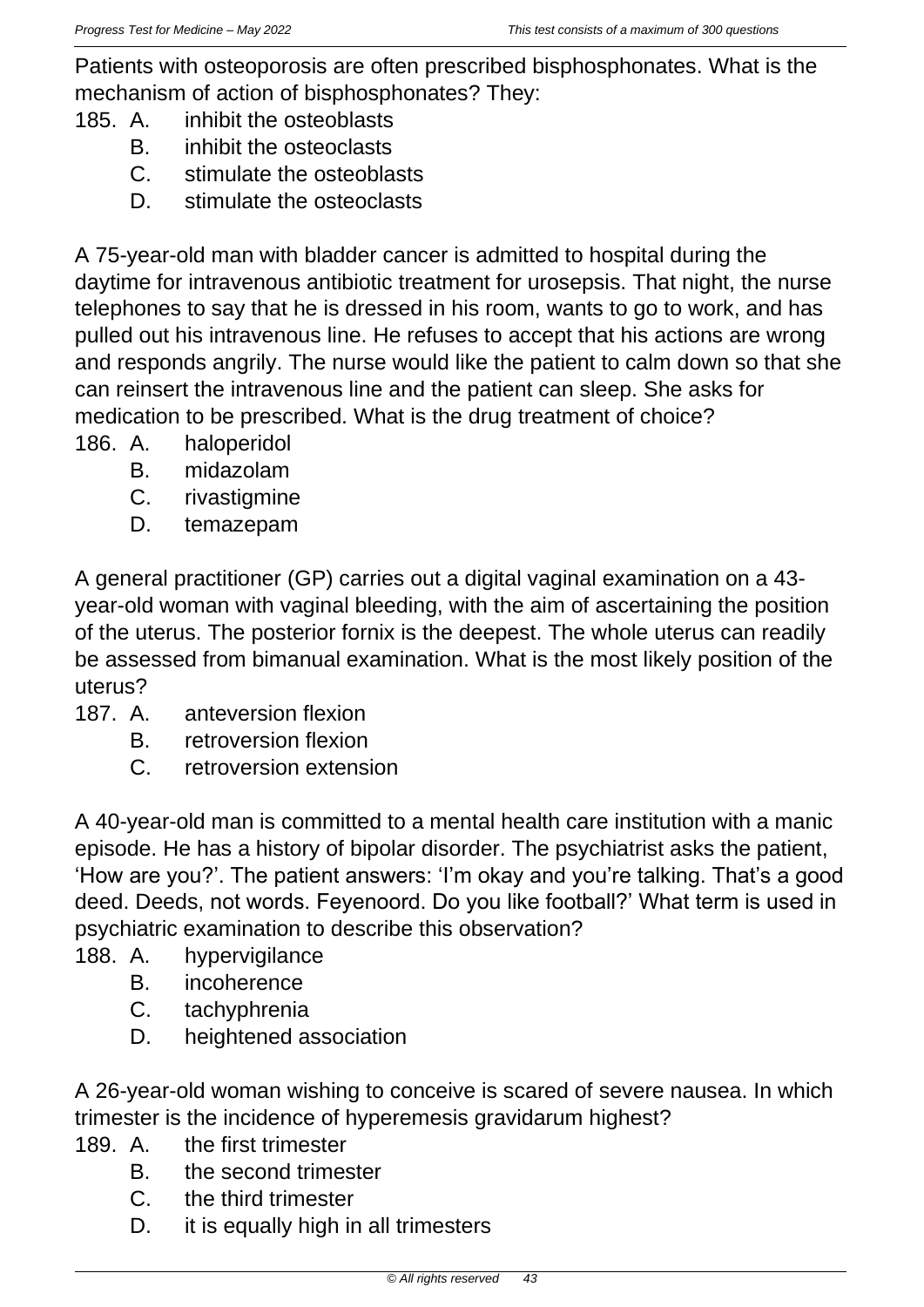A 30-year-old woman is pregnant with her first child. She is told that group B streptococcus (GBS) has been found in her urine culture. Antibiotic prophylaxis reduces neonatal morbidity and mortality, if it is administered during the correct period. What is the best period in which to administer the antibiotics?

- 190. A. during the third trimester of the pregnancy (to the mother)
	- B. during labour (to the mother)
	- C. immediately after birth (to the child)

A 68-year-old woman goes to the general practitioner (GP) with her husband because of behavioural problems at home. The woman is found to have flattened emotions. She also has severe behaviour disorders, with loss of decorum that, on inquiry, turns out to have started two years ago. The GP notices that the woman does not talk much spontaneously. Some memory tests show that the memory is intact. With which type of dementia are this patient's symptoms most consistent?

- 191. A. Alzheimer's disease
	- B. frontotemporal dementia
	- C. Lewy body dementia
	- D. vascular dementia

A study has been carried out into the reliability of the Lachman test compared with arthroscopy (the gold standard) for diagnosing anterior cruciate ligament rupture. The results were as follows:

43 people had positive arthroscopy and a positive Lachman test 2 people had negative arthroscopy and a positive Lachman test 7 people had positive arthroscopy and a negative Lachman test 198 people had negative arthroscopy and a negative Lachman test What is the negative predictive value of the Lachman test?

- 192. A. 2/45
	- B. 7/50
	- C. 7/205
	- D. 198/200
	- E. 198/205

A 30-year-old woman presents at the general practitioner (GP) office. She has had a transient loss of consciousness. Which of the following options will probably provide the most information to ascertain the cause of TLoC?

- 193. A. history-taking
	- B. blood tests
	- C. ECG
	- D. physical examination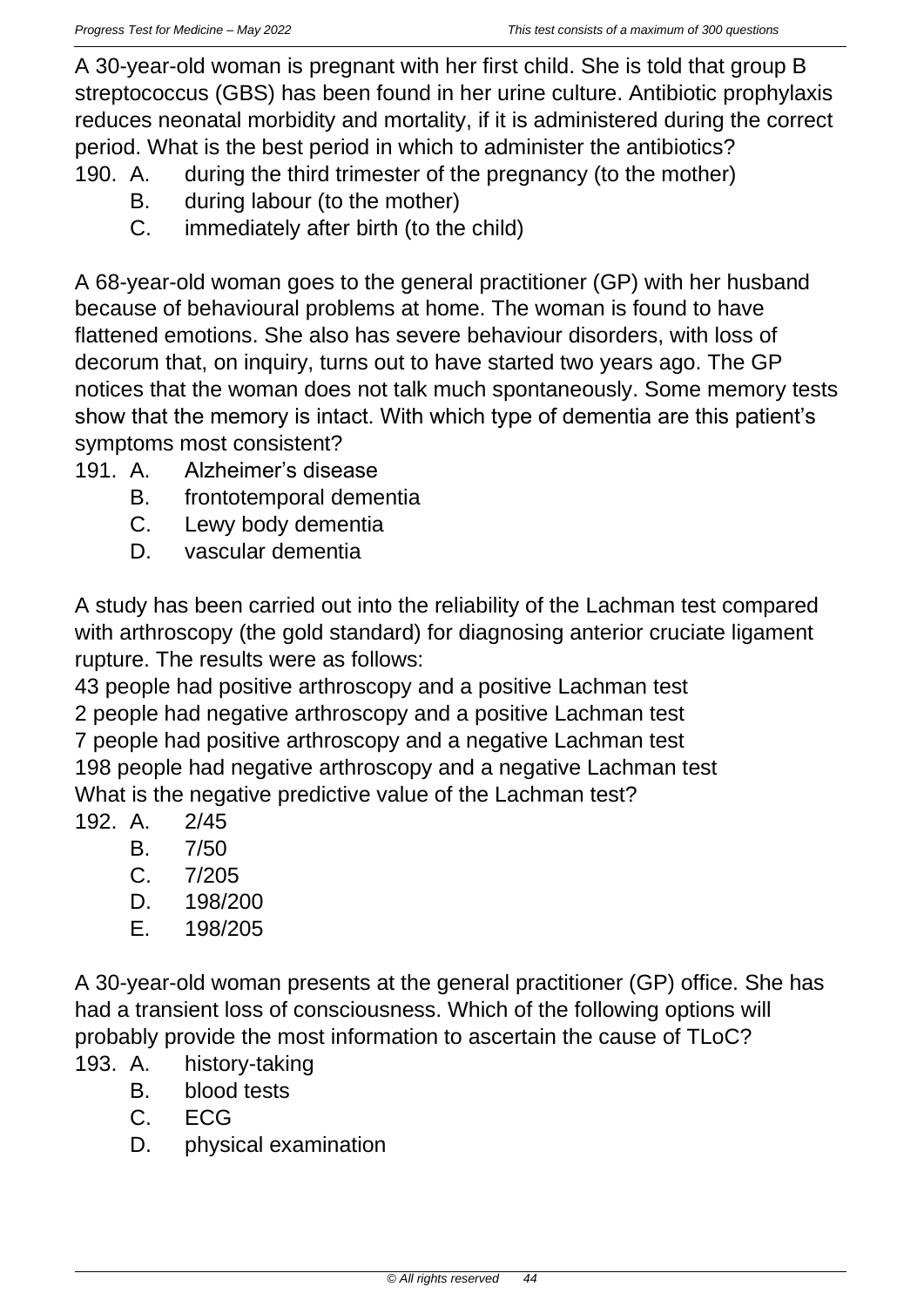A 72-year-old woman with a history of longstanding, severe COPD presents at the general practitioner (GP) office complaining of back pain. The pain started a week ago and is worst when getting out of bed or standing up from a chair. The PMI is medial at the level of the thoracolumbar junction and radiates upwards and downwards. She says that she previously had an episode of this kind but it was less severe. Which of the following diagnoses is most likely?

- 194. A. lumbago
	- B. lumbosacral radicular syndrome
	- C. urolithiasis
	- D. vertebral fracture

A 40-year-old man is committed to a mental health care institution. This is his third committal to a clinic. Between committals his functioning was good. For the past ten days the patient has been chaotic and more irritable than normal, and he has inflated self-esteem. He sleeps no more than three hours a night. During the past few days, he has called several official bodies in an attempt to restore world peace, a subject that has been on his mind for several days. Working is out of the question at present. During the history-taking, he is continually distracted by things around him. What is the most likely diagnosis according to the DSM-5?

- 195. A. manic episode of bipolar disorder
	- B. schizoaffective disorder
	- C. schizophrenia
	- D. delusional disorder

A 66-year-old woman presents at the general practitioner (GP) office. The GP suspects an anxiety disorder and has blood tests carried out. The patient has no history of anxiety disorder. Which of the following tests would be most useful to confirm or rule out a physical cause or partial cause of her anxiety disorder?

- 196. A. glucose
	- B. Hb
	- C. TSH
	- D. vitamin B12
	- E. vitamin D

Anxiety symptoms and disorders are common. What anxiety disorder is most common among the adult population of the Netherlands?

- 197. A. generalized anxiety disorder
	- B. panic disorder
	- C. specific phobia
	- D. social anxiety disorder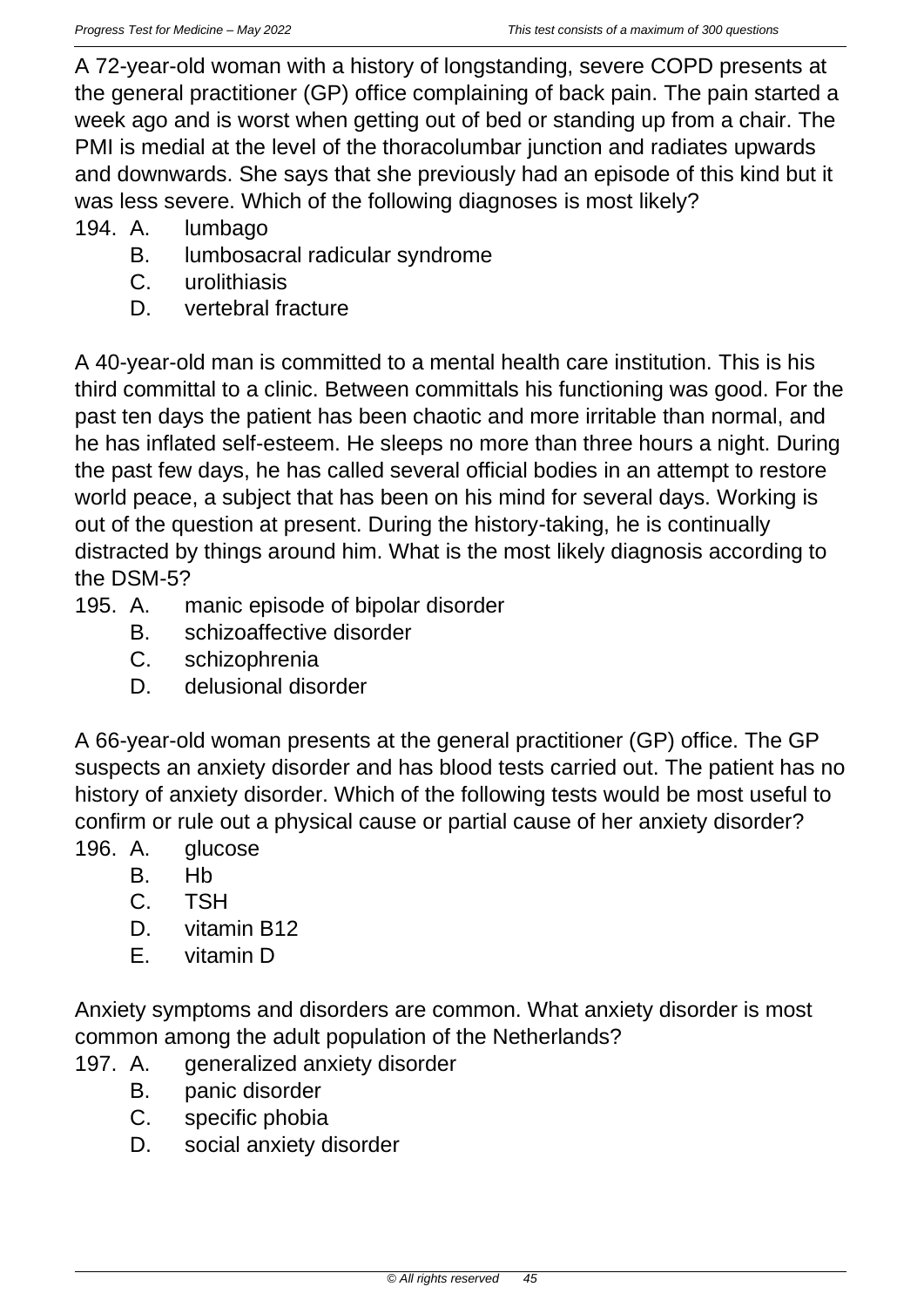Hyaline membrane disease or infant respiratory distress syndrome (IRDS) is a condition in which the lungs do not inflate sufficiently due to lack of surfactant. Which type of cells in the lungs produce surfactant?

- 198. A. alveolar macrophages
	- B. alveolar endothelial cells
	- C. type I pneumocytes
	- D. type II pneumocytes

A peptic ulcer is characterized by damage to the gastric mucosa, which can be either acute or chronic. Which of the following histological characteristics is indicative of a chronic peptic ulcer?

- 199. A. necrotic tissue
	- B. inflammatory infiltrate
	- C. granulation tissue
	- D. fibrosis

A neurologist makes a working diagnosis of psychogenic, non-epileptic seizures in a 41-year-old man. He wants to carry out diagnostic tests to be on the safe side. Pending the results, the patient asks the neurologist what the diagnosis could be. The neurologist decides not to share the information with the patient yet, as he might react negatively and walk away. What does the Medical Treatment Contracts Act (*WGBO, Wet op de Geneeskundige Behandelovereenkomst*) have to say about this decision?

- 200. A. this is a therapeutic exception, as the information could be stressful and harmful for this patient
	- B. the practitioner should give the patient the information on his state of health and prospects
	- C. the practitioner should check his intention not to supply the information with a fellow practitioner

---------------------END------------------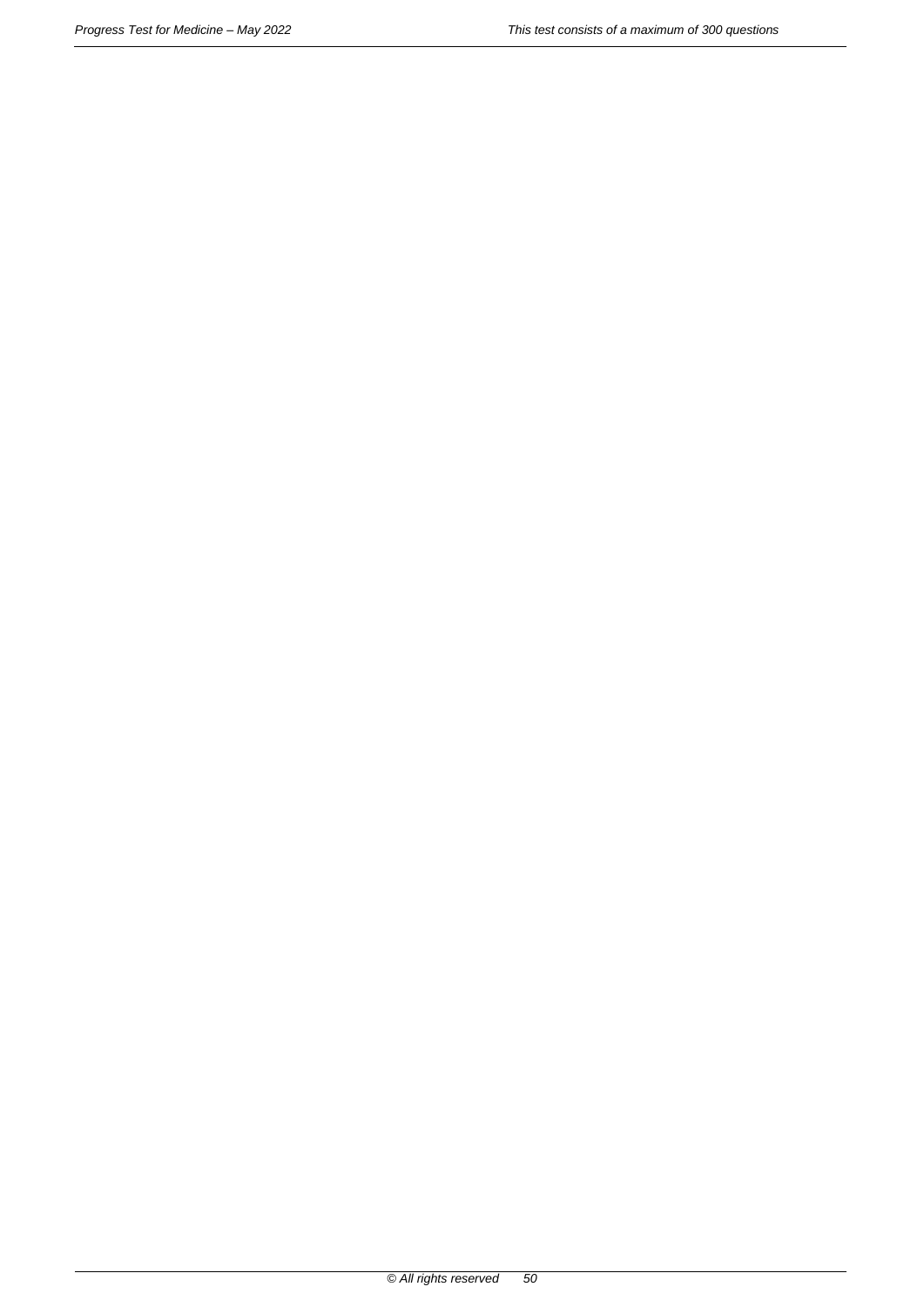## **RULES AND REGULATIONS FOR PROGRESS TESTS**

- In the event of contravention of these Rules and Regulations the Test Coordinator may decide on behalf of the Board of Examiners to exclude the student from further participation in the test. A student who is denied access to the examination room will not be awarded a result for the test in question.
- Students shall obey the instructions of invigilators at all times.
- A place is reserved for each student. The test begins at 9 a.m.; students who fail to report at that time will not be admitted. Students may not leave the examination room until 30 minutes after the official commencement time of the test. Students who have left the examination room will not be permitted to reenter it. Students are recommended to take possible delays into account when planning their journeys.
- Students are permitted to take a test if they can produce a valid student card, which should be placed on the desk so as to be clearly visible. Students who are unable to produce a valid student card may be admitted conditionally on the basis of another valid identity document; they must then produce a valid student card at the Medical Student Service Desk. *(Valid identity documents are solely the following: student card, passport, European identity card, driving license, residence permit or student travel pass. An identity document without a photograph will not be accepted.)*
- In the event of fraud the Board of Examiners may rule the result of the test invalid.'Fraud' means any action or omission on the part of a student that makes it wholly or partly impossible to form an accurate judgment of that student's or a fellow student's knowledge, understanding or skill.
- The answer form should be handed in to the invigilator at the official time or when indicated by the invigilator. Having handed in the answer form, students should leave the examination room as quickly and quietly as possible.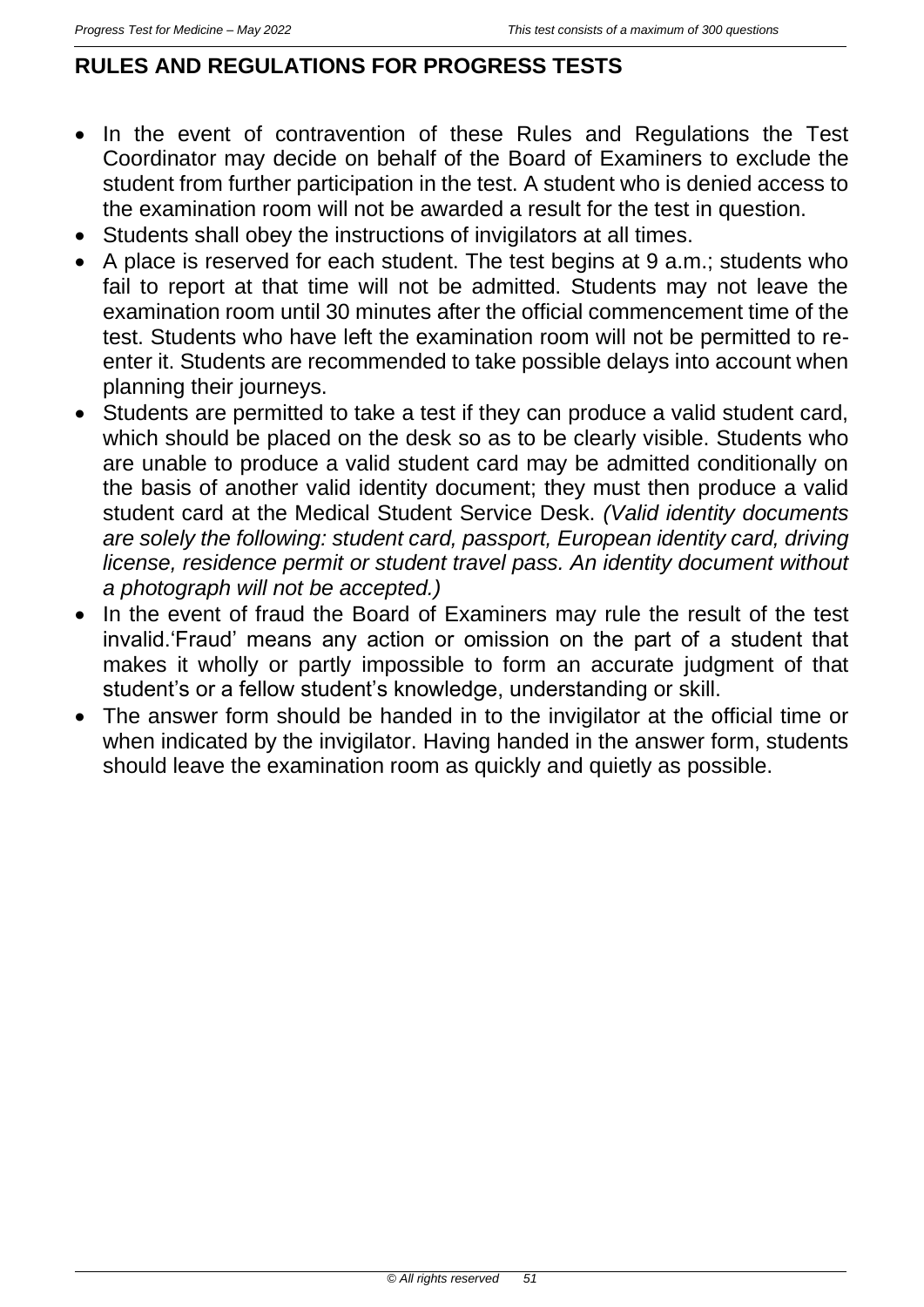#### **Results**

The grades that can be awarded for a progress test are fail, pass and good. Answers are marked as right or wrong. A correct answer scores +1 point. The deduction for an incorrect answer is 1 divided by the number of possible incorrect answers, i.e.:

-1 for a two-choice answer

-1/2 for a three-choice answer

-1/3 for a four-choice answer

-1/4 for a five-choice answer

You can of course answer with a question mark, in which case you will score 0 points for that question.

The final score for the test is a percentage, which will be calculated as follows for a test comprising 200 questions:

*Score = (right-wrong)/200 x 100*

The answer key and the literature references will be posted on Nestor as soon as possible after 4 p.m. on the day of the test.